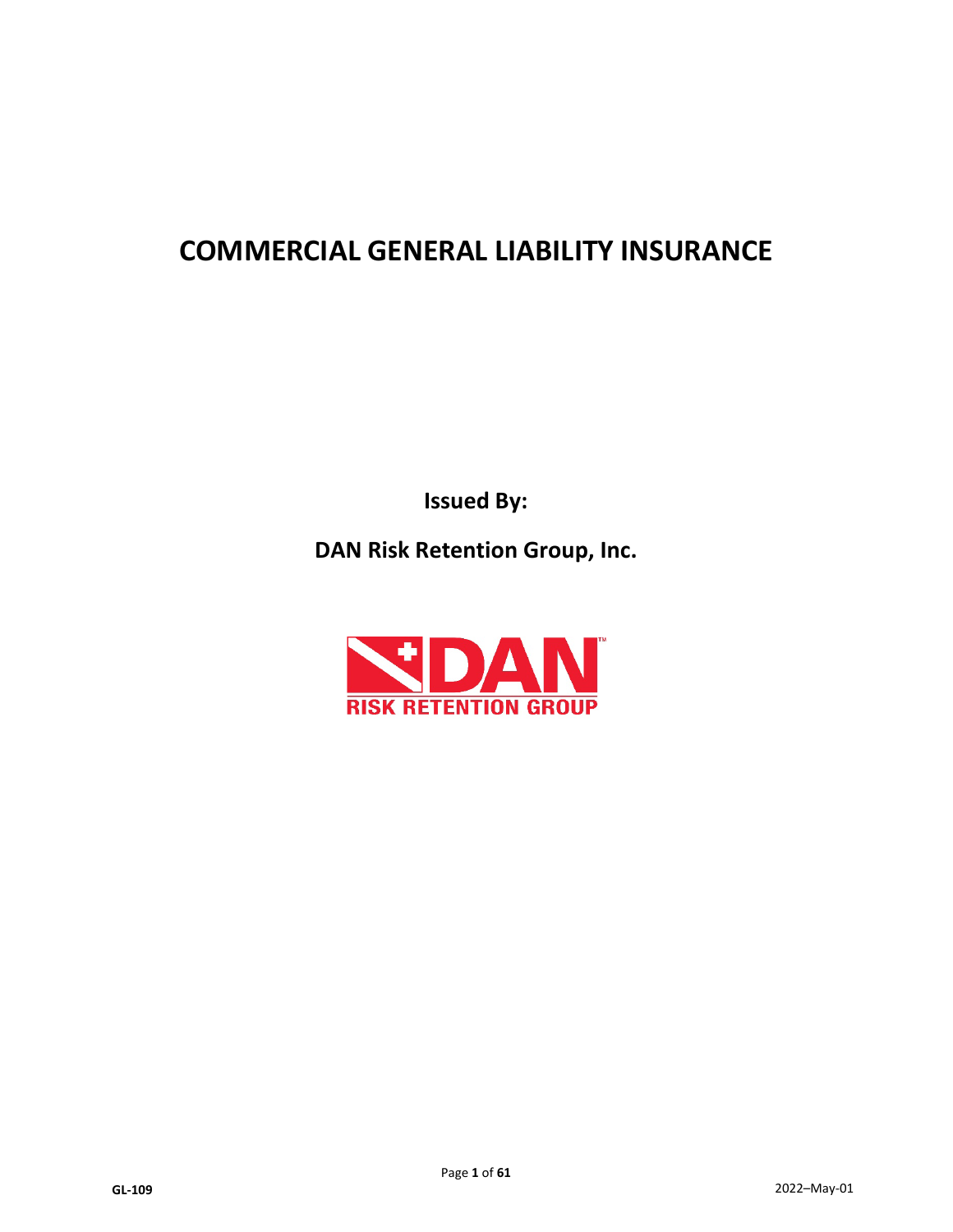#### **COMMERCIAL GENERAL LIABILITY INSURANCE**

#### **MANDATORY FORMS AND ENDORSEMENTS SCHEDULE**

## *The following forms and endorsements apply to all policies of insurance.*

| EXCLUSION - ADDITIONAL EXCLUSIONS MARKET AND ACCORDING TO A 40                                                                                                                   |  |
|----------------------------------------------------------------------------------------------------------------------------------------------------------------------------------|--|
| EXCLUSION - BIOLOGICAL OR CHEMICAL MATERIALS MELLET CONTINUES AND ALL ASSESSMENT ASSESSMENT ASSESSMENT AND ASSESSMENT ASSESSMENT AND RESIDENCE ASSESSMENT AND A LOCAL CONTINUES. |  |
| EXCLUSION - EXPOSURE TO SANCTIONS MARKET AND RESIDENCE AND A 24 SECOND FOR THE MARKET AND THE MARKET AND THE ME                                                                  |  |
| <b>EXCLUSION - FIREARMS, FIREWORKS AND OTHER PYROTECHNIC DEVICES AND EXPLOSIVES</b> 43                                                                                           |  |
| EXCLUSION - NUCLEAR INCIDENT LIABILITY MARKET MARKET AND THE MARKET AND THE MELTICART MARKET MARKET AND THE ME                                                                   |  |
| EXCLUSION - RADIOACTIVE CONTAMINATION MARKET AND ACCORDING THE ASSESSMENT RADIOACTIVE CONTAMINATION                                                                              |  |
| <b>EXCLUSION - RADIOACTIVE CONTAMINATION AND EXPLOSIVE NUCLEAR ASSEMBLIES</b> 47                                                                                                 |  |
| EXCLUSION - SEEPAGE AND/OR POLLUTION AND/OR CONTAMINATION MARKET AND ASSEMBLE AS                                                                                                 |  |
| EXCLUSION - CYBER INCIDENTS MARKET AND THE RESERVE ASSESSED. 49                                                                                                                  |  |
| EXCLUSION - COMMUNICALBE DISEASE MARKET AND ACCORDING TO THE SERVICE OF SALE AND THE SERVICE OF SERVICE OF SER                                                                   |  |
| U.S. TERRORISM RISK INSURANCE ACT OF 2002 AS AMENDED MARITIM MARKET MARKET 51                                                                                                    |  |
| U.S. TREASURY DEPARTMENT'S OFFICE OF FOREIGN ASSETS CONTROL ("OFAC") NOTICE TO                                                                                                   |  |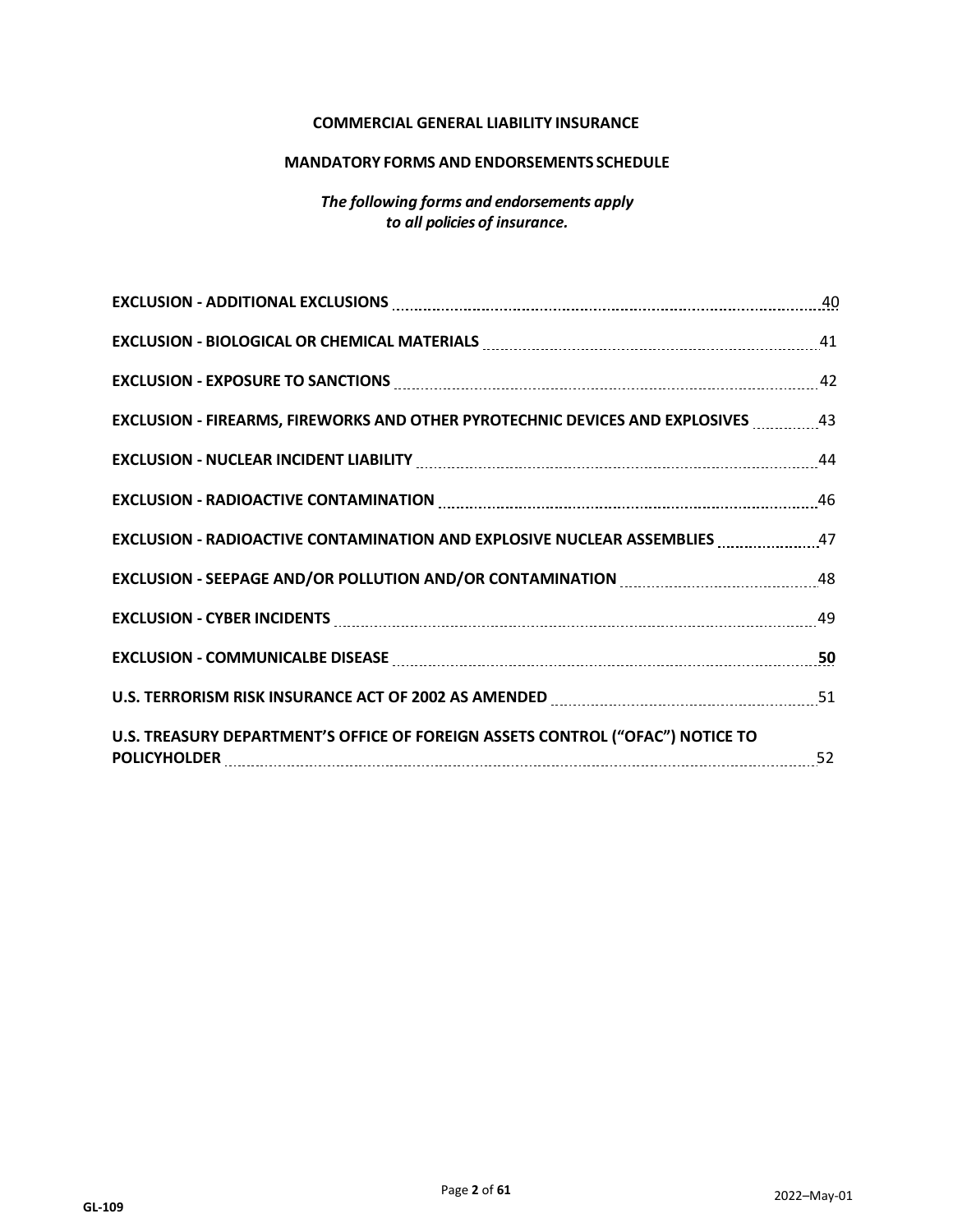## **COMMERCIAL GENERAL LIABILITY INSURANCE**

## **OPTIONAL FORMS AND ENDORSEMENTS SCHEDULE**

*The following forms and endorsements will only apply if an additional premium has been paid and the form or endorsement has been attached to an individual certificate of insurance.*

| DESIGNATED LOCATIONS ENDORSEMENT <b>MACHINE ARE ACCOMPLED TO A REGISTER</b> 53                                 |  |
|----------------------------------------------------------------------------------------------------------------|--|
|                                                                                                                |  |
| TOUR AND TRAVEL AGENT LIABILITY ENDORSEMENT MALLET AND TRAVEL AGENT LIABILITY ENDORSEMENT MALLET AND TRAVEL AS |  |
|                                                                                                                |  |
|                                                                                                                |  |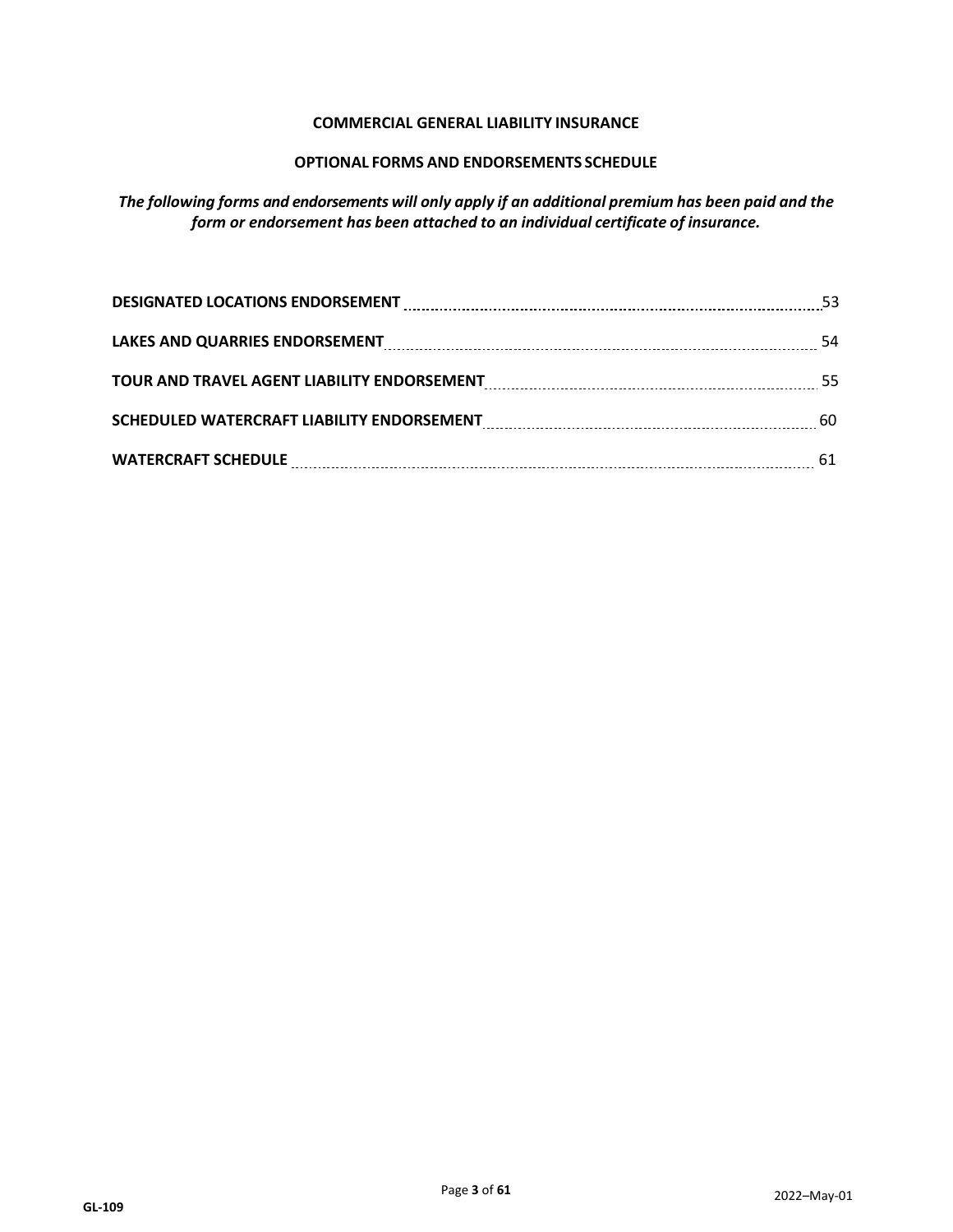## **DAN RISK RETENTION GROUP, INC.**

**NAIC No. 15928 – SC Company Code: 207640**

**(The "Underwriter")**

#### **COMMERCIAL GENERAL LIABILITY**

*This policy is issued by your Risk Retention Group. Your Risk Retention Group may not be subject to all of the insurance laws and regulations of your state. State insurance insolvency guaranty funds are not available for your Risk Retention Group.*

**NOTICE:** *THIS IS AN OCCURRENCE INSURANCE POLICY. AS SET FORTH BELOW, COVERAGE UNDER THIS INSURANCE APPLIES ONLY TO OCCURRENCES WHICH TAKE PLACE DURING THE POLICY PERIOD. NOTICE OF AN OCCURRENCE MUST BE GIVEN IMMEDIATELY. PLEASE REVIEW THE WORDING OF THIS POLICY CAREFULLY.*

*Various provisions in this policy restrict coverage. Read the entire policy carefully to determine rights, duties and what is and is not covered.*

Throughout this policy the words "you" and "your" refer to the **Named Insured** shown in the Declarations, and any other person or organization qualifying as a **Named Insured** under this policy. The words "we", "us" and "our" refer to DAN Risk Retention Group, Inc., the company providing this insurance.

The word "**Insured**" means any person or organization qualifying as such under Section II – Who is An **Insured**. Other words and phrases that appear in quotation marks or bold type have special meaning. Refer to Section V – Definitions.

In consideration of the payment of the premium and in reliance upon the statements in the **NAMED INSURED**'s application, which is made part of this policy and subject to the insuring agreements, Declarations Page, coverages, definitions, conditions, limitations, warranties, exclusions, and authorized endorsements to this policy, the **NAMED INSURED** and the Underwriter agree as follows:

## **SECTION I COVERAGES**

## **COVERAGE A BODILY INJURY AND PROPERTY DAMAGE LIABILITY**

#### **1. Insuring Agreement**

- a. We will pay those sums that the **Insured** becomes legally obligated to pay as damages because of **Bodily Injury** or **Property Damage** to which this insurance applies. We will have the right and duty to defend the **Insured** against any **Suit** seeking those damages. However, we will have no duty to defend the **Insured** against any **Suit** seeking damages for **Bodily Injury** or **Property Damage** to which this insurance does not apply. We may, at our discretion, investigate any **Occurrence** and settle any claim or **Suit** that may result. But:
	- i. The amount we pay for damages is limited as describe in Section III Limits Of Insurance; and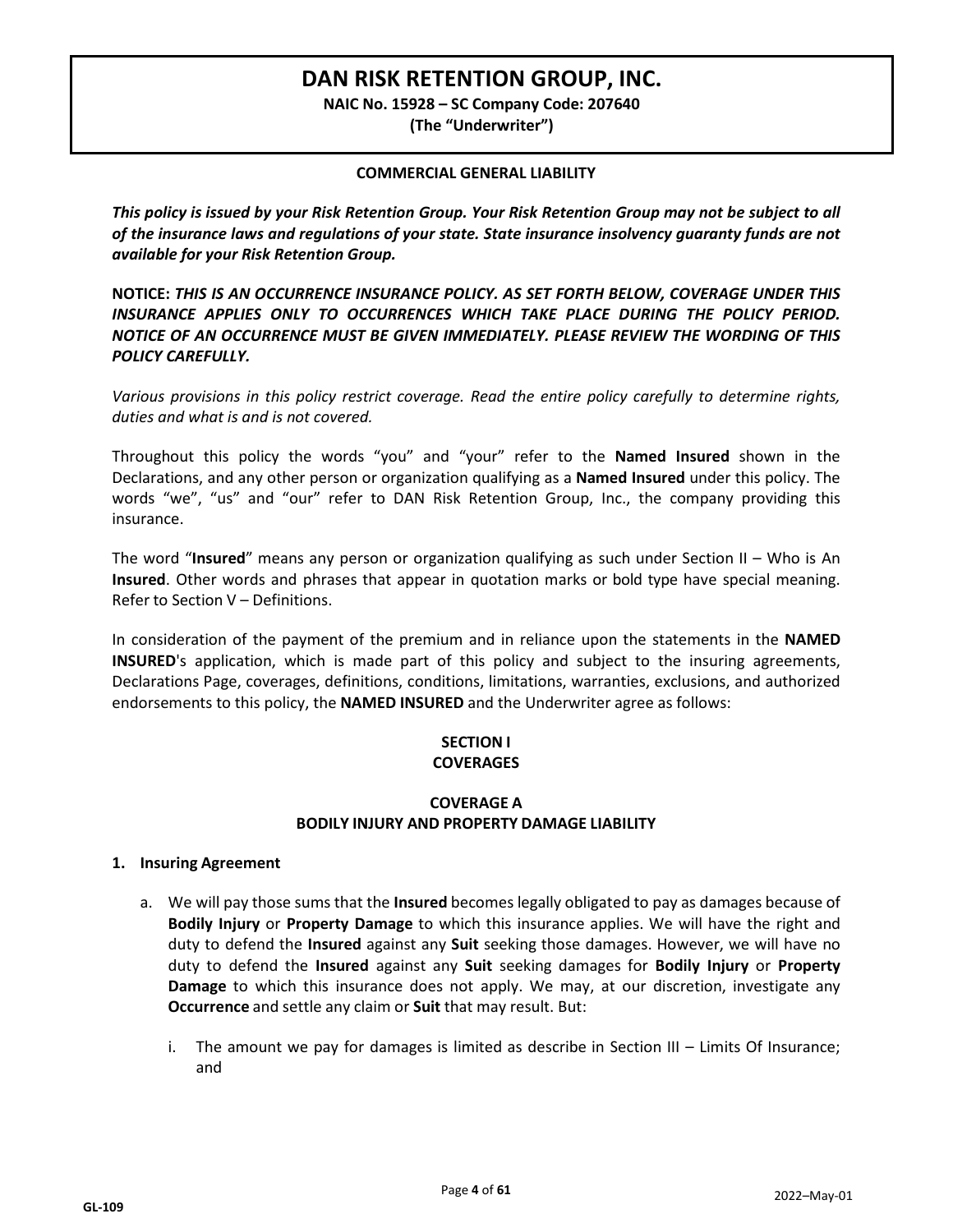ii. Our right and duty to defend ends when we have used up the applicable limit of insurance in the payment of judgments or settlements under Coverage A or B or medical expenses under Coverage C.

No other obligation or liability to pay sums or perform acts or services is covered unless explicitly provided for under Supplementary Payments – Coverages A and B.

- b. This insurance applies to **Bodily Injury** and **Property Damage** only if
	- i. The **Bodily Injury** or **Property Damage** is caused by an **Occurrence** that takes place in the **Coverage Territory**; and
	- ii. The **Bodily Injury** or **Property Damage** occurs during the **Policy Period**.
	- iii. Prior to the **Policy Period**, no **Insured** listed under Paragraph 1. of Section II Who Is An **Insured** and no **Employee** authorized by you to give or receive notice of an **Occurrence**, claim or **Suit**, knew that the **Bodily Injury** or **Property Damage** had occurred, in whole or in part. If such a listed **Insured** or authorized **Employee** knew, prior to the **Policy Period**, that the **Bodily Injury** or **Property Damage** occurred, then any continuation, change or resumption of such **Bodily Injury** or **Property Damage** during or after the **Policy Period** will be deemed to have been known prior to the **Policy Period**.
- c. **Bodily Injury** or **Property Damage** which occurs during the **Policy Period** and was not, prior to the **Policy Period**, known to have occurred by any **Insured** listed under Paragraph 1 of Section II-Who is An **Insured** or any **Employee** authorized by you to give or receive notice of an **Occurrence,** claim, or **Suit**, includes any continuation, change or resumption of that **Bodily Injury** or **Property Damage** after the end of the **Policy Period**.
- d. **Bodily Injury** or **Property Damage** will be deemed to have been known to have occurred at the earliest time when any **Insured** listed under Paragraph 1. of Section II – Who is An **Insured** or any **Employee** authorized by you to give or receive notice of an **Occurrence**, claim or **Suit**:
	- i. Reports all, or any part, of the **Bodily Injury** or **Property Damage** to us or any other insurer;
	- ii. Receives a written or verbal demand or claim for damages because of the **Bodily Injury** or **Property Damage**; or
	- iii. Becomes aware by any other means that **Bodily Injury** or **Property Damage** has occurred or has begun to occur.
- e. Damages because of **Bodily Injury** include damages claimed by any person or organization for care, loss of services or death resulting at any time from the **Bodily Injury**.

## **2. Exclusions**

This insurance does not apply to:

a. **Expected or Intended injury**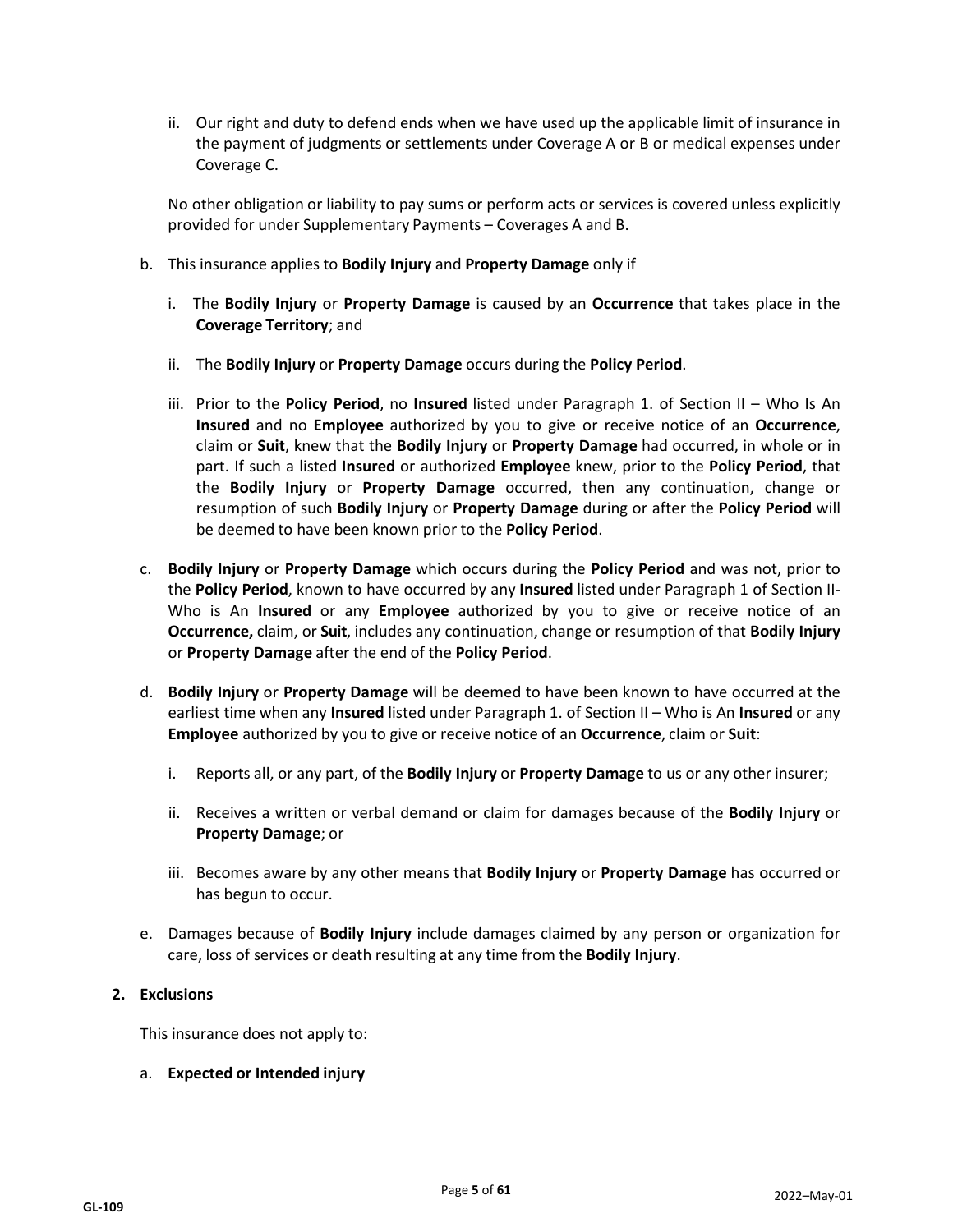**Bodily Injury** or **Property Damage** expected of intended from the standpoint of the **Insured**. This exclusion does not apply to **Bodily Injury** resulting from the use of reasonable force to protect persons or property.

#### b. **Contractual Liability**

**Bodily Injury** or **Property Damage** for which the **Insured** is obligated to pay damages by reason of the assumption of liability in a contract or agreement. This exclusion does not apply to liability for damages:

- i. That the **Insured** would have in the absence of the contract or agreement; or
- ii. Assumed in a contract or agreement that is an **Insured Contract**, provided the **Bodily Injury** or **Property Damage** occurs subsequent to the execution of the contract or agreement. Solely for the purposes of liability assumed in an **Insured Contract**, reasonable attorney fees and necessary litigation expenses incurred by or for a party other than an **Insured** are deemed to be damages because of **Bodily Injury** or **Property Damage**, provided:
	- a. Liability to such party for, or for the cost of, that party's defense has also been assumed in the same **Insured Contract**; and
	- b. Such attorney fees and litigation expenses are for defense of that party against a civil or alternative dispute resolution proceeding in which damages to which this insurance applies are alleged.

#### c. **Liquor Liability**

**Bodily Injury** or **Property Damage** for which any **Insured** may be held liable by reason of:

- i. Causing or contributing to the intoxication of any person;
- ii. The furnishing of alcoholic beverages to a person under the legal drinking age of under the influence of alcohol; or
- iii. Any statute, ordinance or relating to the sale, gift, distribution or use of alcoholic beverages.

This exclusion applies only if you are in the business of manufacturing, distributing, selling, serving or furnishing alcoholic beverages.

#### d. **Workers' Compensation and Similar Laws**

Any obligation of the **Insured** under a workers' compensation, disability benefits or unemployment compensation law of any similar law.

#### e. **Employer's Liability**

#### **Bodily Injury** to:

- i. An **Employee** of the **Insured** arising out of and in the course of:
	- a. Employment by the **Insured**; or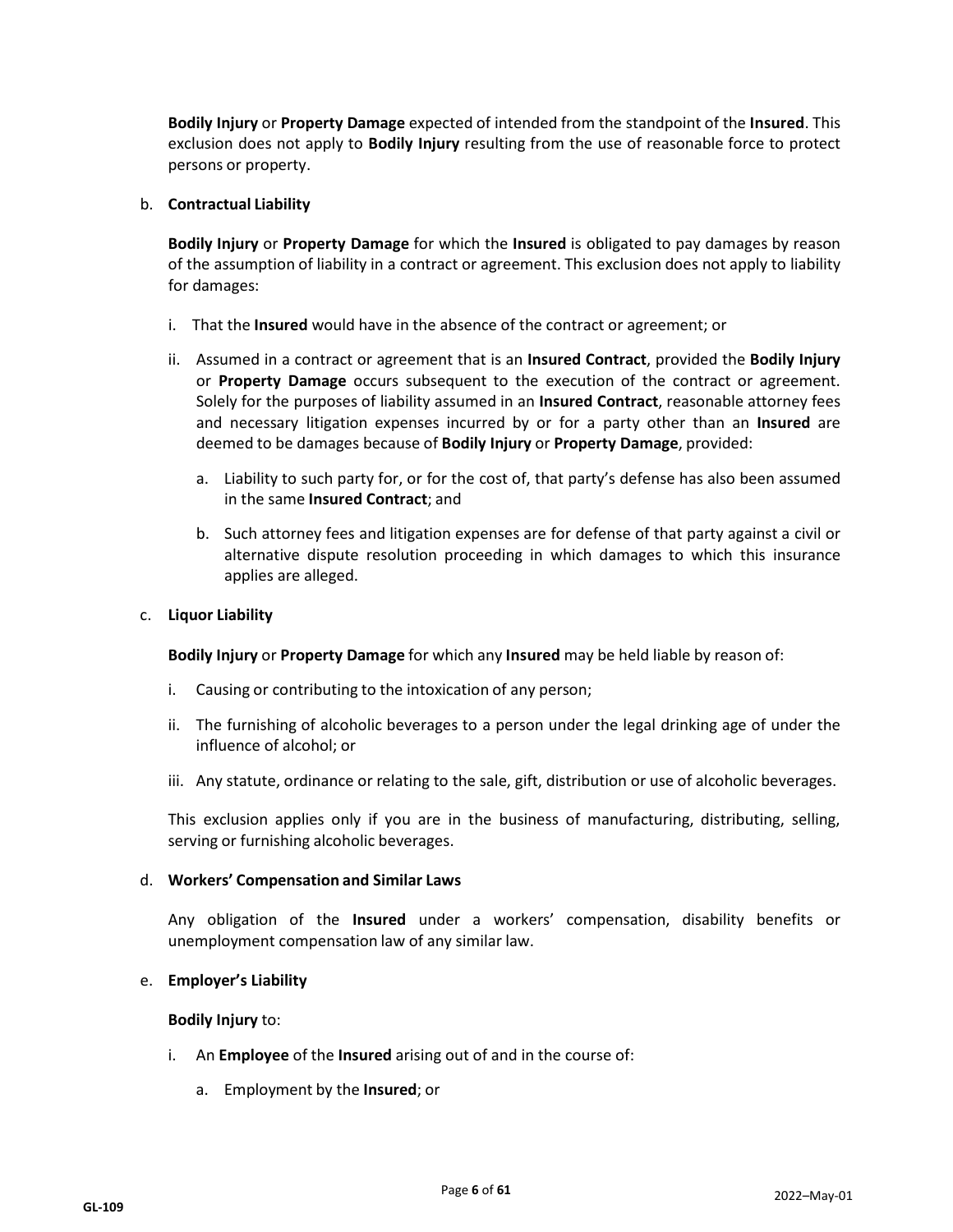- b. Performing duties related to the conduct of the **Insured**'s business; or
- ii. The spouse, child, parent, brother or sister of that **Employee** as a consequence of Paragraph i. above.

This exclusion applies:

- i. Whether the **Insured** may be liable as an employer or in any other capacity; and
- ii. To any obligation to share damages with or repay someone else who must pay damages because of the injury.

## f. **Pollution**

- i. **Bodily Injury** or **Property Damage** which would not have occurred in whole or part but for the actual, alleged or threatened, discharge, dispersal, seepage, migration, release or escape of **Pollutants** at any time at any location and from any source.
- ii. Any loss, cost or expense arising out of any:
	- a. Request, demand or order that any **Insured** or others test for, monitor, clean up, remove, contain, treat, detoxify or neutralize, or in any way respond to, or assess the effects of **Pollutants**; or
	- b. Claim or **Suit** by or on behalf of a governmental authority for damages because of testing for, monitoring, cleaning up, removing, containing, treating, detoxifying or neutralizing, or in any way responding to, or assessing the effects of **Pollutants**.

**Pollutants** mean any solid, liquid, gaseous, or thermal irritant or contaminant including smoke, vapor, soot, fumes, acid alkalis, chemicals and waste. Waste includes material to be recycled, reconditioned or reclaimed.

#### g. **Aircraft, Auto or Watercraft**

**Bodily Injury** or **Property Damage** arising out of the ownership, maintenance, use or entrustment to others of any aircraft, **Auto** or watercraft:

- a. Owned or operated by or rented or loaned to any **Insured**; or
- b. Operated by any **Volunteer Worker** in the course of his or her employment by the **Insured** or while performing duties related to the conduct of the **Insured**'s business.

Use includes the operation and **Loading or Unloading**.

This exclusion applies even if the claims against the **Insured** allege negligence or other wrongdoing in the supervision, hiring, employment, training or monitoring of others by that **Insured**, if the **Occurrence** which caused the **Bodily Injury** or **Property Damage** involved the ownership, maintenance, use or entrustment to others of any aircraft, **Auto** or watercraft that is owned or operated by or rented or loaned to any **Insured**.

This exclusion does not apply to: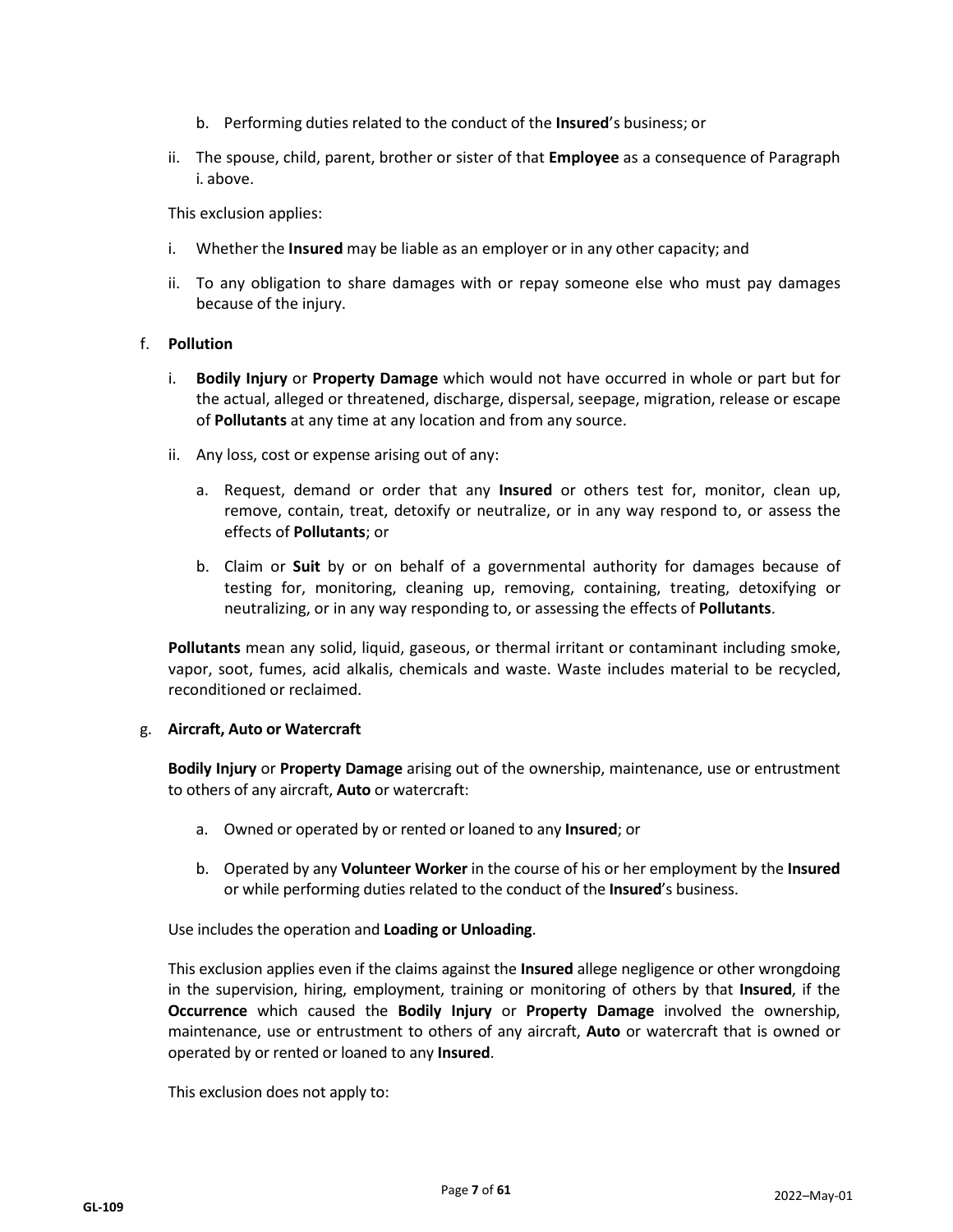- i. A watercraft while ashore on premises you own or rent;
- ii. A watercraft you do not own that is:
	- a. Less than 26 feet long: and
	- b. Not being used to carry persons or property for a charge
- iii. Parking an **Auto** on, or on the ways next to, premises you own or rent, provided the **Auto** is not owned by or rented or loaned to you, the **Insured**, any of your **Volunteer Workers** or any **Volunteer Workers** of the **Insured**.
- iv. Liability assumed under any **Insured Contract** for the ownership, maintenance or use of aircraft or watercraft; or
- v. **Bodily Injury** or **Property Damage** arising out of:
	- a. The operation of machinery or equipment that is attached to, or part of, a land vehicle that would qualify under the definition of **Mobile Equipment** if it were not subject to a compulsory or financial responsibility law or other motor vehicle insurance law in the state where it is licensed or principally garaged; or
	- b. The operation of any machinery or equipment listed in Paragraph f.(ii) or f.(iii) of the definition of **Mobile Equipment**.

#### h. **Mobile Equipment**

**Bodily Injury** or **Property Damage** arising out of:

- i. The transportation of **Mobile Equipment** by an **Auto** owned or operated by or rented or loaned to any **Insured**; or
- ii. The use of **Mobile Equipment** in, or while in practice for, or while being prepared for, any prearranged racing, speed, demolition, or stunting activity.

#### i. **War**

**Bodily Injury** or **Property Damage**, however caused, arising, directly or indirectly, out of:

- i. War, including undeclared or civil war;
- ii. Warlike action by a military force, including action in hindering or defending against an actual or expected attack, by any government, sovereign or other authority using military personnel or other agents; or
- iii. Insurrection, rebellion, revolution, usurped power, or action taken by governmental authority in hindering or defending against any of these.

#### j. **Damage to Property**

**Property Damage** to: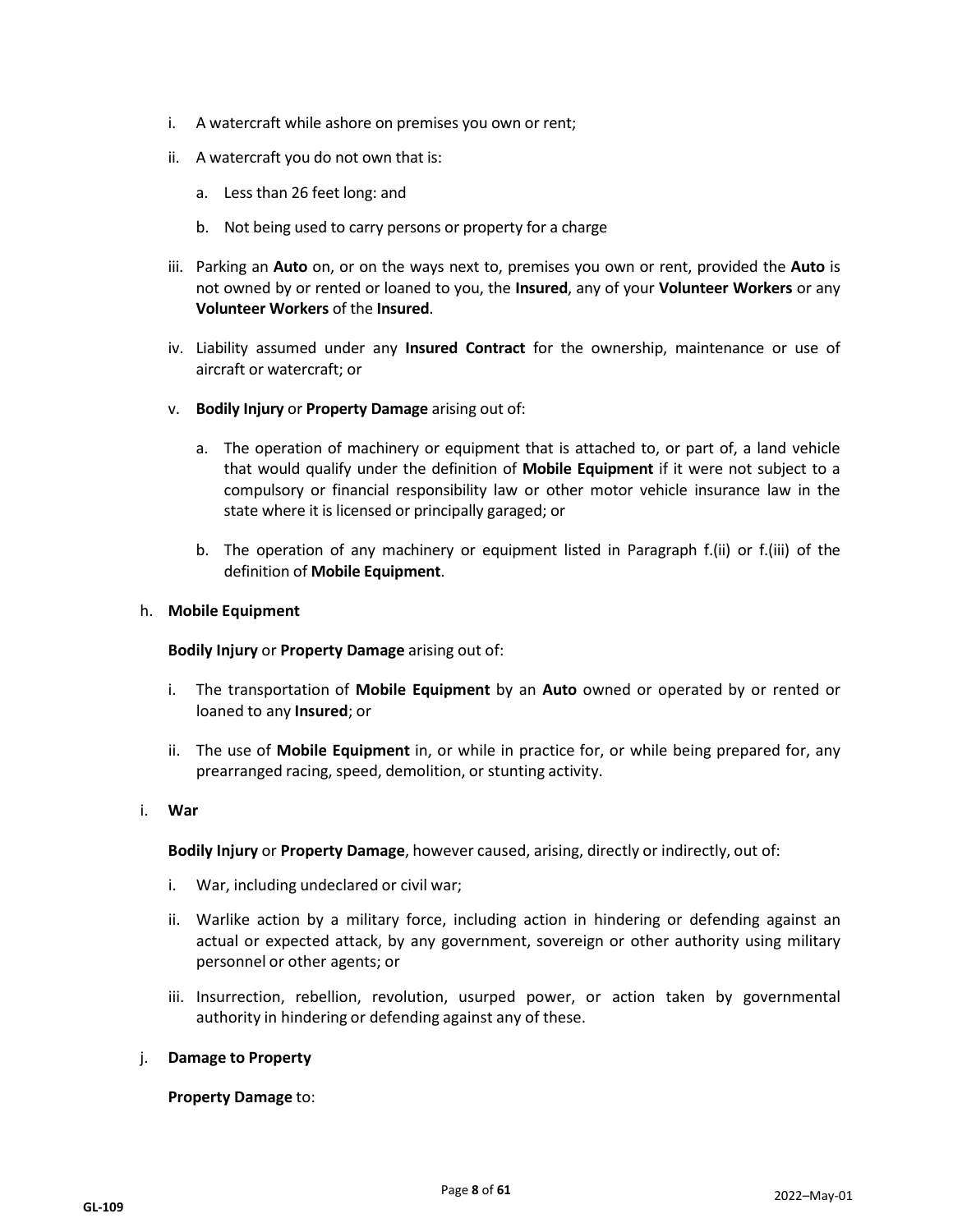- i. Property you own, rent or occupy, including any costs or expenses incurred by you, or any other person, organization or entity, for repair, replacement, enhancement, restoration or maintenance of such property for any reason, including prevention of injury to a person or damage to another's property.
- ii. Premises you sell, give away or abandon, if the **Property Damage** arises out of any part of those premises;
- iii. Property loaned to you;
- iv. Personal property in the care, custody or control of the **Insured**;
- v. That particular part of real property on which you or any contractors or subcontractors working directly or indirectly on your behalf are performing operations, if the **Property Damage** arises out of those operations; or
- vi. That particular part of any property that must be restored, repaired or replaced because **Your Work** was incorrectly performed on it.

Paragraphs (i), (iii) and iv) of this exclusion do not apply to **Property Damage** (other than damage by fire) to premises, including the contents of such premises, rented to you for a period of 7 or fewer consecutive days. A separate limit of insurance applies to Damage to Premises Rented to You as described in Section III – Limits of Insurance.

Paragraph **(**ii**)** of this exclusion does not apply if the premises are **Your Work** and were never occupied, rented or held for rental by you.

Paragraphs (iii), (iv), (v) and (vi) of this exclusion do not apply to liability assumed under a sidetrack agreement.

Paragraph **(**vi**)** of this exclusion does not apply to **Property Damage** included in the **Productscompleted Operations Hazard**.

#### k. **Damage to Your Product**

**Property Damage** to **Your Product** arising out of it or any part of it.

l. **Damage to Your Work**

**Property Damage** to **Your Work** arising out of it or any part of it and included in the **Productscompleted Operations Hazard**.

This exclusion does not apply if the damaged work or the work out of which the damage arises was performed on your behalf by a subcontractor**.**

#### m. **Damage to Impaired Property or Property Not Physically Injured**

**Property Damage** to **Impaired Property** or property that has not been physically injured, arising out of:

i. A defect deficiency, inadequacy or dangerous condition in **Your Product** or **Your Work**; or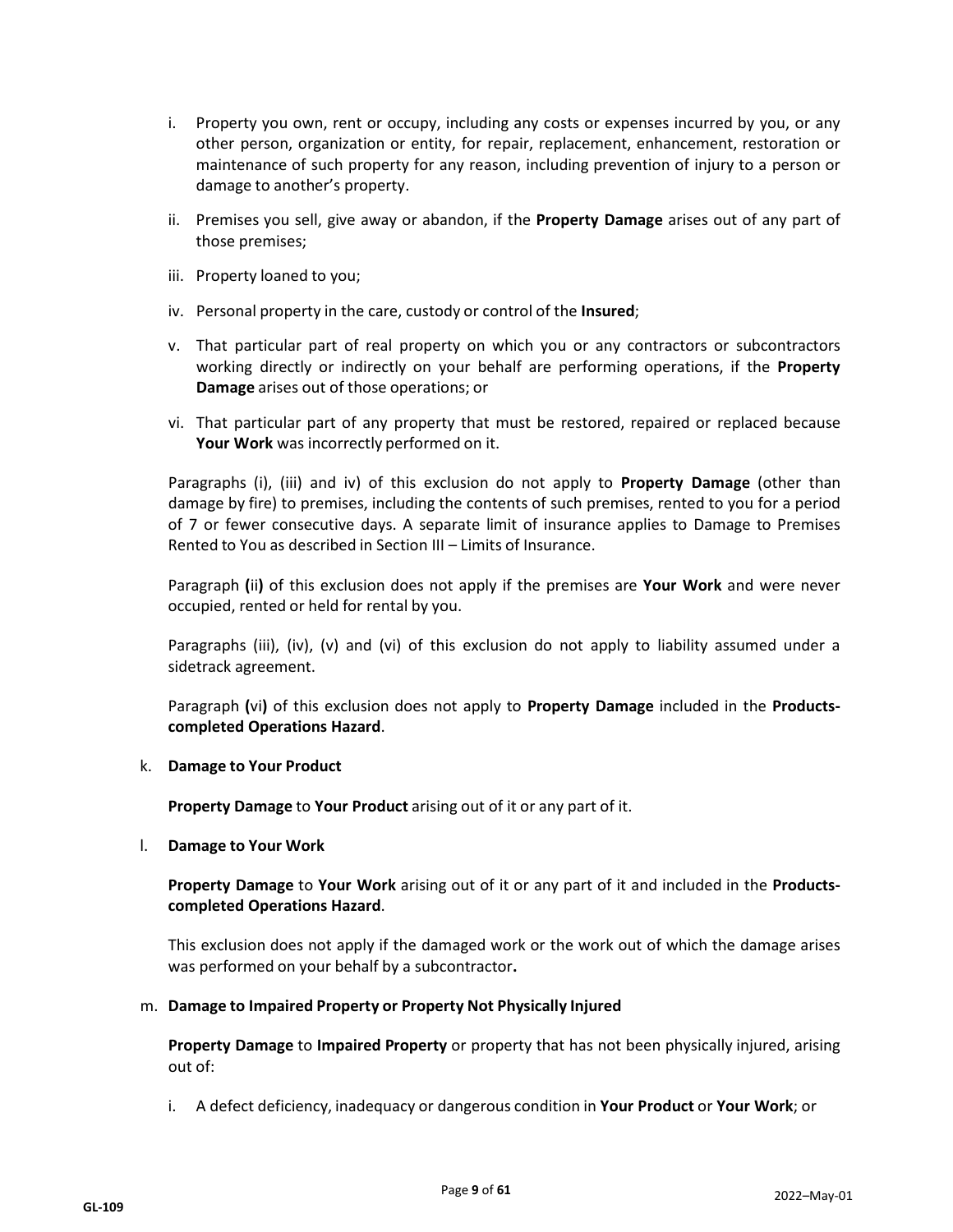ii. A delay or failure by you or anyone acting on your behalf to perform a contract or agreement in accordance with its terms.

This exclusion does not apply to the loss of use of other property arising out of sudden and accidental physical injury to **Your Product** or **Your Work** after it has been put to its intended use.

#### n. **Recall of Products, Work or Impaired Property**

Damages claimed for any loss, cost or expense incurred by you or others for the loss of use, withdrawal, recall, inspection, repair, replacement, adjustment, removal or disposal of:

#### i. **Your Product**,

ii. **Your Work**; or

#### iii. **Impaired Property**;

If such product, work, or property is withdrawn or recalled from the market or from use by any person or organization because of a known or suspected defect, deficiency, inadequacy or dangerous condition in it.

Exclusions c. through n. do not apply to damage by fire to premises while rented to you or temporarily occupied by you with permission of the owner. A separate limit of insurance applies to this coverage as described in Section III – Limits of Insurance.

#### o. **Personal and Advertising Injury**

**Bodily Injury** arising out of **Personal and Advertising Injury**.

#### p. **Access, Disclosure Or Unauthorized Use Of Data**

Damages arising out of:

- i. Any access to or disclosure of any person's or organization's confidential or personal information, including patents, trade secrets, processing methods, customer lists, financial information, credit card information, health information or any other type of nonpublic information; or
- ii. Theft or unauthorized viewing, copying, use, loss of, loss of use of, damage, corruption, manipulation or deletion, or inability to access or manipulate electronic data.

This exclusion applies even if damages are claimed for notification costs, credit monitoring expenses, forensic expenses, public relations expenses or any other loss, cost or expense incurred by you or others arising out of that which is described in i. or ii. above.

As used in this exclusion, electronic data means information, facts or programs stored as or on, created or used on, or transmitted to or from computer software, including systems and applications software, hard or floppy disks, CD-ROMS, tapes, drives, cells, data processing devices or any other media which are used with electronically controlled equipment.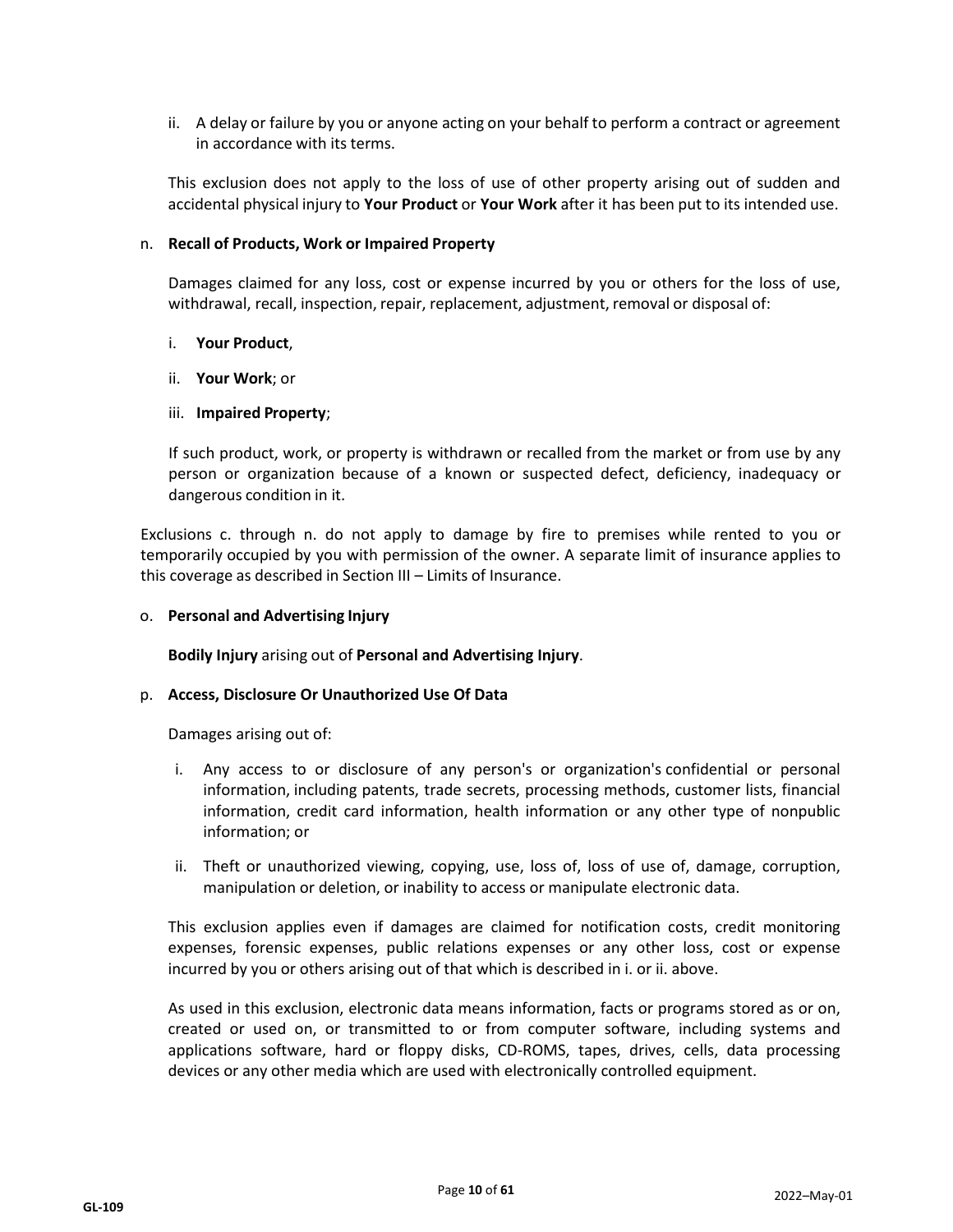#### q. **Fungi or Bacteria**

**Bodily Injury** or **Property Damage** which would not have occurred, in whole or in part, but for the actual, alleged or threatened inhalation of, ingestion of, contact with, exposure to, existence of, or presence of, any **Fungi** or bacteria on or within a building or structure, including its contents, regardless of whether any other cause, event, material or product contributed concurrently or in any sequence to such injury or damage.

Any loss, cost or expenses arising out of the abating, testing for, monitoring, cleaning up, removing, containing, treating, detoxifying, neutralizing, remediating or disposing of, or in any way responding to, or assessing the effects of, **Fungi** or bacteria, by an **Insured** or by any other person or entity.

This exclusion does not apply to any **Fungi** or bacteria that are, are on, or are contained in, a good or product intended for bodily consumption.

#### r. **Employment Related Practices**

#### **Bodily Injury** to:

- i. A person arising out of any:
	- a. Refusal to employ that person;
	- b. Termination of that person's employment; or
	- c. Employment-related practices, policies, acts or omissions, such as coercion, demotion, evaluation, reassignment, discipline, defamation, harassment, humiliation, discrimination or malicious prosecution directed at that person; or
- ii. The spouse, child, parent, brother or sister of that person as a consequence of **Bodily Injury** to that person at whom any of the employment related practices described in Paragraphs a, b, or c above is directed.

This exclusion applies:

- i. Whether the injury-causing event described in Paragraphs a, b or c above occurs before employment, during employment or after employment of that person;
- ii. Whether the **Insured** may be liable as an employer or in any other capacity; and
- iii. To any obligation to share damages with or repay someone else who must pay damages because of the injury.
- s. **Infringement, Misappropriation, Interference with Privacy and Unfair Competition**

**Bodily Injury** or **Property Damage** arising directly or indirectly out of: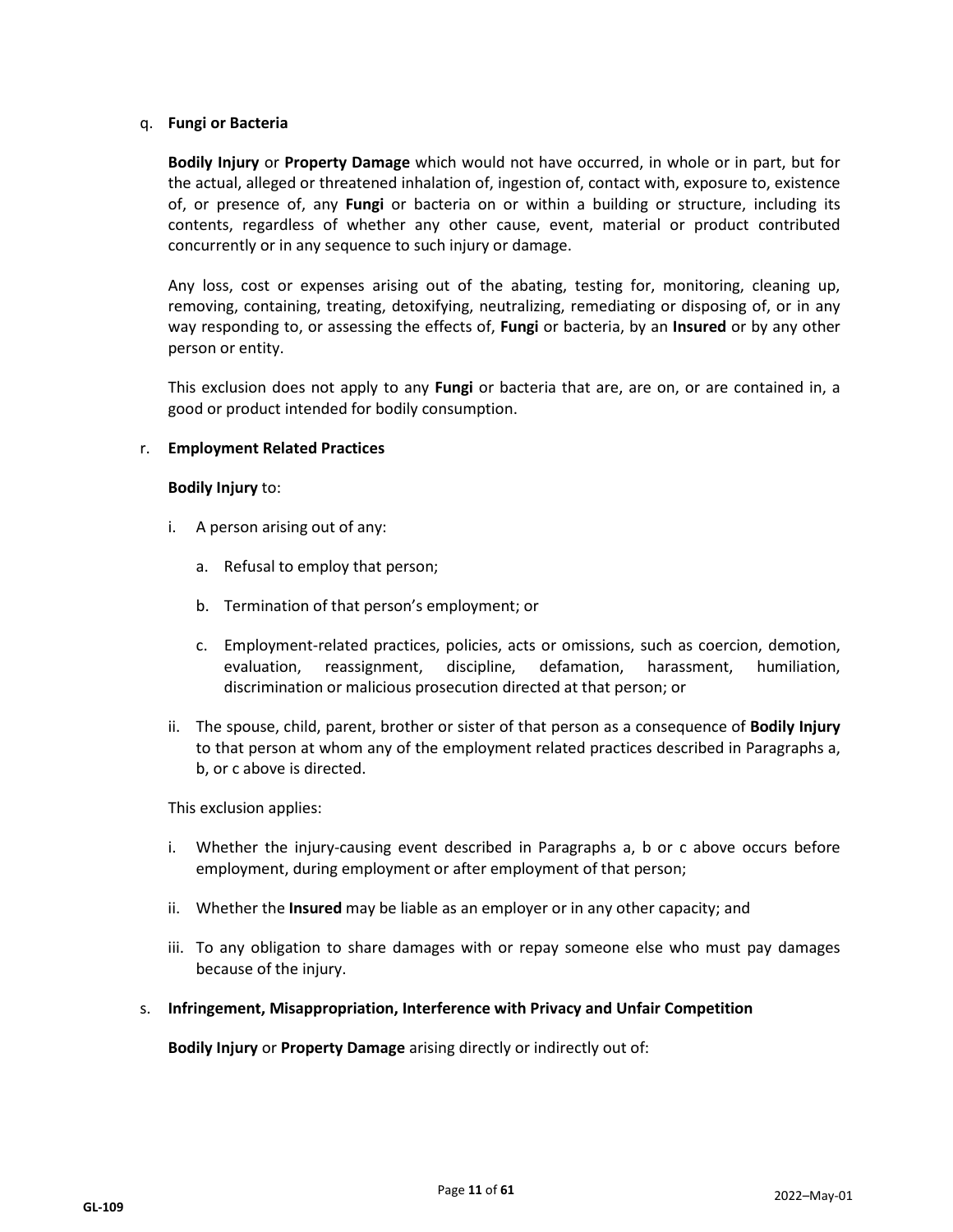- a. Any infringement upon or dilution of copyright, trademark, patent, title, slogan, service mark, service name, trade name, trade dress, trade secret, or other intellectual property rights;
- b. Any invasion or infringement of or interference with the right of privacy or publicity including, but not limited to, intrusion, public disclosure or private facts, unwarranted or wrongful publicity, false light or the use of name or likeness for profit;
- c. Plagiarism or misappropriation of information, trade secrets, ideas or style of doing business;
- d. "Unfair competition" as defined by statute or common law, both state and federal, whether or not pertaining to and alleged in conjunction with a claim of plagiarism, misappropriation of information or ideas, "piracy", infringement or dilution of copyright, title, slogan, trademark, trade name, trade dress, trade secret, patent, service mark, service name, or other intellectual property rights;
- e. Any acts of the **Insured** pertaining to the internet, web site(s), domain name(s), metatag(s), linking, framing or chatrooms the **Insured** hosts, owns, or over which the **Insured** exercises control.

## t. **Professional Liability**

This insurance does not apply to **Bodily Injury** or **Property Damage** or **Personal and Advertising Injury** that arises out of the rendering of or failure to render any professional services. Professional services include but are not limited to advice, instruction, supervision or direction in connection with a training program for either recreational or certification purposes, including but not limited to instruction or supervision in the activity of water skiing, jet skiing, operation of a boat, parasailing, hang gliding, paragliding, ultra-light flying, kite boarding, kite surfing, snow kiting, surfing, wake boarding, scuba diving, skin diving, swimming or any other recreational activity.

#### u. **Abuse or Molestation**

This insurance does not apply to **Bodily Injury** or **Property Damage**, **Personal and Advertising Injury** or any injury arising out of:

- i. The actual or threatened abuse or molestation or licentious, immoral or sexual behavior whether or not intended to lead to, or culminating in any sexual act, of any person, whether caused by, or at the instigation of, or at the direction of, or omission by, any **Insured**, his **Employees**, or any other person, or
- ii. The actual or alleged transmission of any communicable disease, or
- iii. Charges or allegations of negligent hiring, employment, investigation, supervision, reporting to the proper authorities, or failure to so report; or retention of a person for whom any **Insured** is or ever was legally responsible and whose conduct would be excluded by paragraph i. above.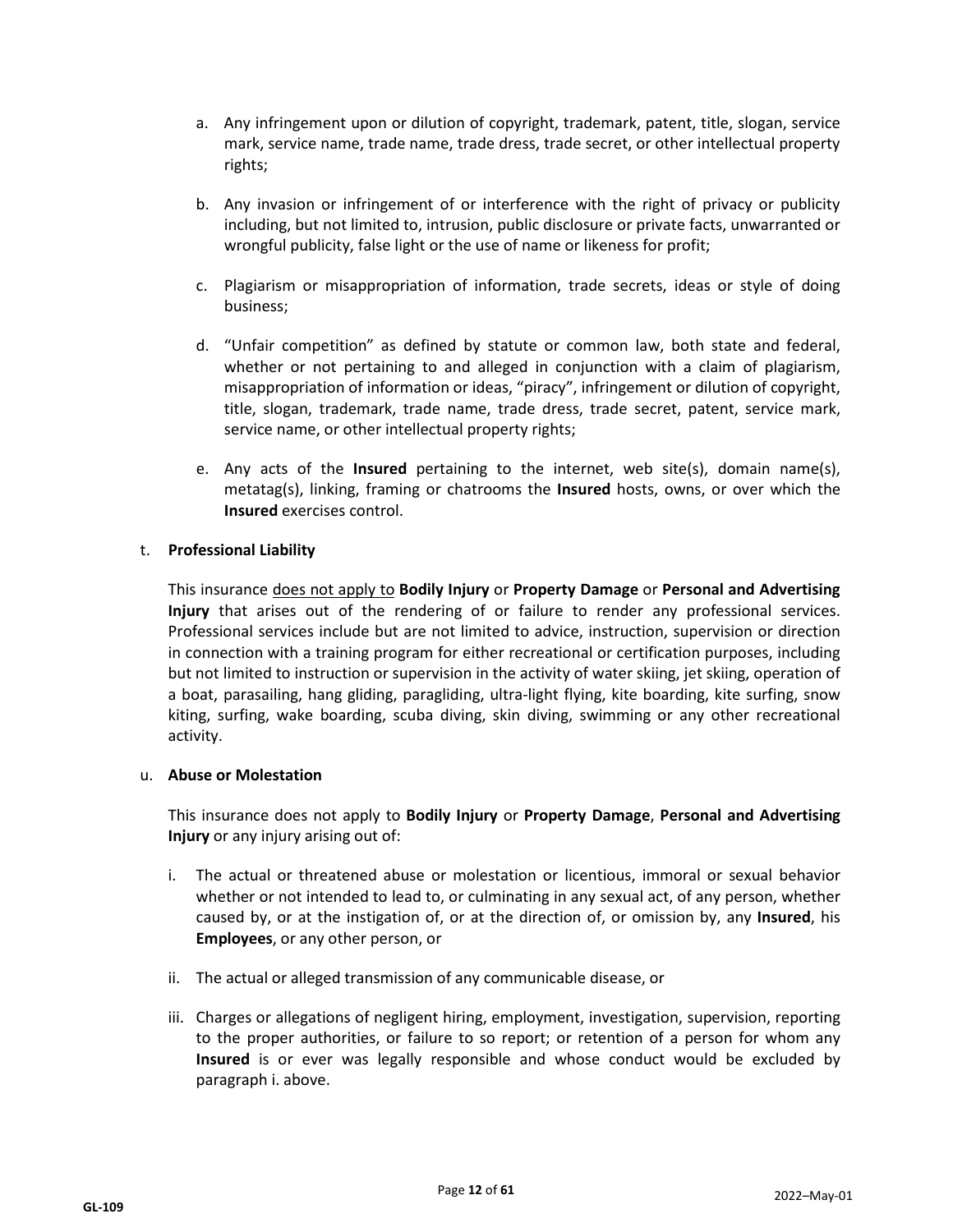**Abuse** includes, but is not limited to, negligent or intentional infliction of physical, emotional or psychological injury/harm.

## v. **Asbestos**

- i. **Bodily Injury** in any way arising out of the use by any person or organization of or exposure to asbestos, asbestos products, asbestos fibers or asbestos dust;
- ii. **Property Damage** to real property arising out of the use by any person or organization of asbestos, asbestos products, asbestos fibers or asbestos dust, including, without limitation, the costs incurred with respect to the removal or abatement of asbestos, asbestos products, asbestos fibers or asbestos dust from or in such real property;
- iii. Any obligation of the **Insured** to indemnify any party because of damage arising out of such **Property Damage**, **Bodily Injury**, sickness, disease, occupational disease, disability, shock, death, mental anguish or mental injury, at any time as a result of the manufacture of, mining of, use of, sale of, removal of, distribution of, or exposure to asbestos, asbestos products, asbestos fibers or asbestos dust; or
- iv. Any obligation to defend any **Suit** or claim against the **Insured** alleging **Bodily Injury**, sickness, disease, occupational disease, disability, shock, death, mental anguish or mental injury or **Property Damage** resulting from or contributed to, by any and all manufacture of, mining of, use of, sale of, removal of, distribution of, or exposure to asbestos, asbestos products, asbestos fibers or asbestos dust.

#### w. **Lead**

- i. **Bodily Injury** or **Property Damage**, for past, present or future claims arising in whole or in part, either directly or indirectly, out of the manufacture, distribution, sale, resale, rebranding, installation, repair, removal, encapsulation, abatement, replacement or handling of, explore to, ingestion of or testing for, lead whether or not the lead is or was at any time airborne as a particle, contained in a product, carried on clothing, inhaled, transmitted in any fashion or found in any form whatsoever;
- ii. The costs of clean up or removal of lead or products and materials containing lead;
- iii. The costs of such actions as may be necessary to monitor, assess and evaluate the release or threat of same, or lead or products and material containing lead;
- iv. The cost of disposal of lead substances or the taking of such other action as may be necessary to temporarily or permanently prevent, minimize or mitigate damage to the public health or welfare or to the environment, which may otherwise result;
- v. The cost of compliance with any law or regulation regarding lead.

#### x. **Securities and Financial Interest**

i. Any violation of any securities law or similar law or any regulation promulgated thereunder;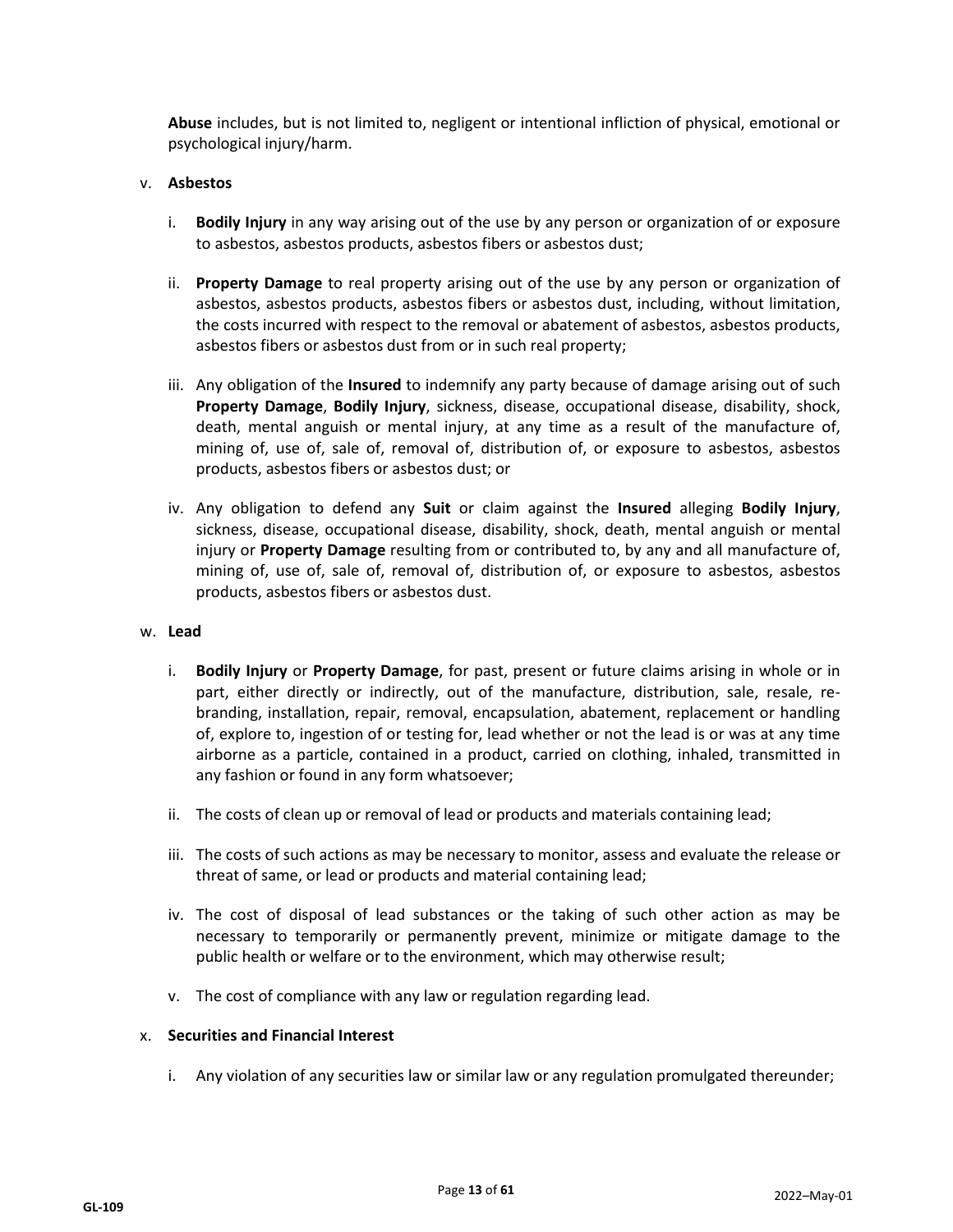- ii. The purchase, sale, offer of sale or solicitation of any security, debt, insurance policy, bank deposit or financial interest or instrument;
- iii. Any representation made at any time in relation to the price or value of any security, debt, insurance policy, bank deposit or financial interest or instrument; or
- iv. Any depreciation or decline in price or value of any security, debt, insurance policy, bank deposit or financial interest or instrument.

#### y. **Silica**

- i. **Bodily Injury** or **Property Damage** or any other loss, cost or expense arising out of the presence, ingestion, inhalation, or absorption, of or exposure to silica products, silica fibers, silica dust or silica in any form; or.
- ii. Any obligation of the **Insured** to defend and/or indemnify any party because of damages arising out of such **Bodily Injury** or **Property Damage** arising out of the presence, ingestion, inhalation, or absorption, of or exposure to silica products, silica fibers, silica dust or silica in any form.

## z. **Violation of Statutes in Connection with Sending, Transmitting, or Communicating Any Material or Information**

Any loss, injury, damage, claim, **Suit**, cost or expense arising out of or resulting from, caused directly or indirectly, in whole or in part by, any act that violates any statute, ordinance or regulation of any federal, state or local government including, any amendment of or addition to such laws, that includes, addresses or applies to the sending, transmitting or communicating of any material or information, by any means whatsoever.

#### aa. **Nuclear Reaction / Nuclear Radiation or Radioactive Contamination**

Any loss, injury, damage, claim, **Suit**, cost or expense arising out of or resulting from, caused directly or indirectly, in whole or in part by, nuclear reaction, nuclear radiation or radioactive contamination.

#### bb. **Recording And Distribution Of Material Or Information In Violation Of Law**

**Bodily injury** or **Property Damage** arising out of any action or omission that violates or is alleged to violate:

- i. The Telephone Consumer Protection Act (TCPA), including any amendment of or addition to such law;
- ii. The CAN-SPAM Act of 2003, including any amendment of or addition to such law;
- iii. The Fair Credit Reporting Act (FCRA), and any amendment of or addition to such law, including the Fair and Accurate Credit Transaction Act (FACTA); or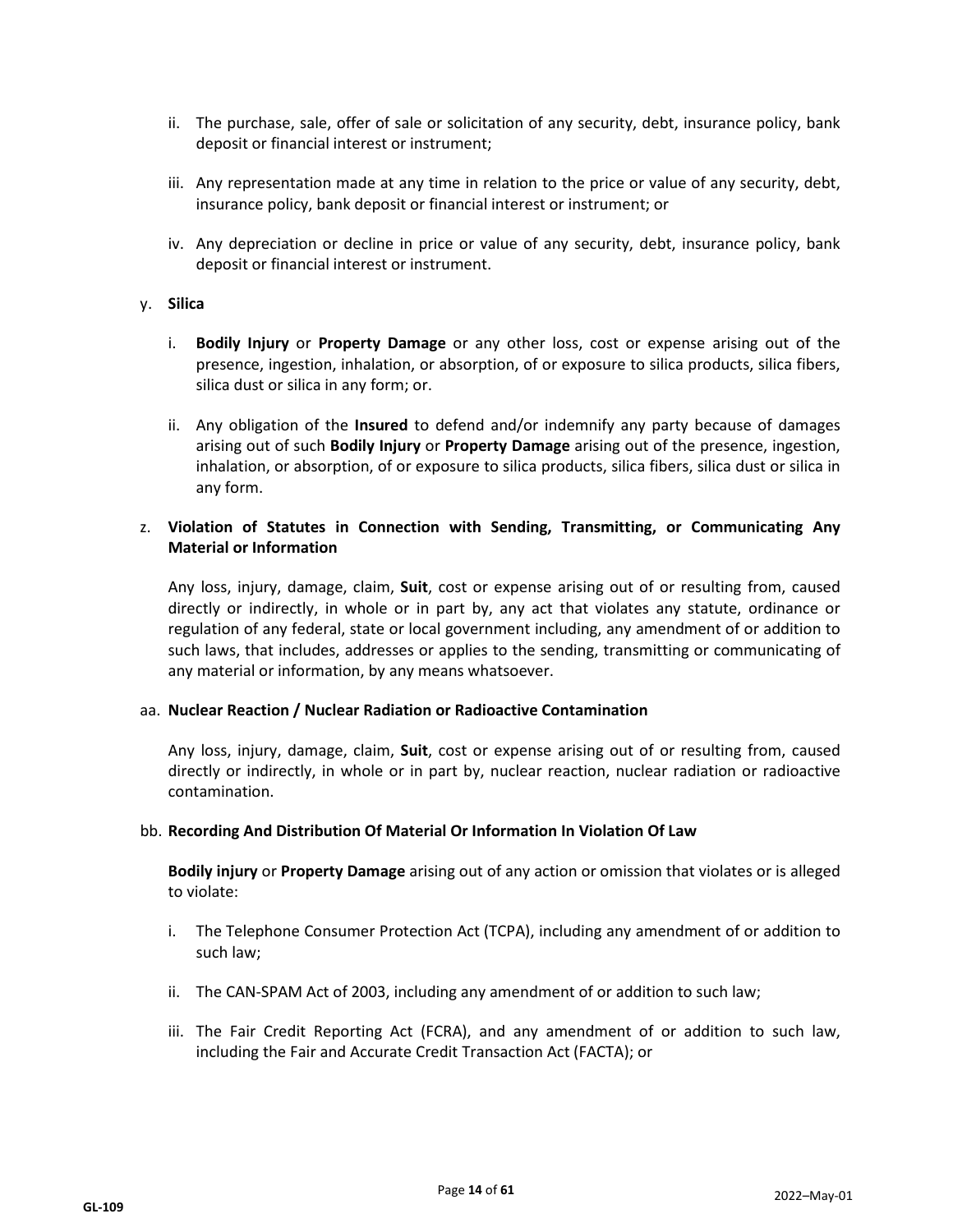iv. Any federal, state or local statute, ordinance or regulation, other than the TCPA, CAN-SPAM Act of 2003 or FCRA and their amendments and additions, that addresses, prohibits, or limits the printing, dissemination, disposal, collecting, recording, sending, transmitting, communicating or distribution of material or information.

## **COVERAGE B PERSONAL AND ADVERTISING INJURY LIABILITY**

#### **1. Insuring Agreement**

- a. We will pay those sums that the **Insured** becomes legally obligated to pay as damages because of **Personal and Advertising Injury** to which this insurance applies. We will have the right and duty to defend the **Insured** against any **Suit** seeking those damages. However, we will have no duty to defend the **Insured** against any **Suit** seeking damages for **Personal and Advertising Injury** to which this insurance does not apply. We may, at our discretion, investigate any offense and settle any claim or **Suit** that may result. But:
	- i. The amount we will pay for damages is limited as described in Section III Limits of Insurance; and
	- ii. Our right and duty to defend end when we have used up the applicable limit of insurance in the payment of judgments or settlements under Coverages A or B or medical expenses under Coverage C.

No other obligation or liability to pay sums or perform acts or services is covered unless explicitly provided for under Supplementary Payments – Coverages A and B.

b. This insurance applies to **Personal and Advertising Injury** caused by an offense arising out of your business but only if the offense was committed in the **Coverage Territory** during the **Policy Period**.

#### **2. Exclusions**

This insurance does not apply to:

#### a. **Knowing Violation of Rights of Another**

**Personal and Advertising Injury** caused by or at the direction of the **Insured** with the knowledge that the act would violate the rights of another and would inflict **Personal and Advertising Injury**;

#### b. **Material Published with Knowledge of Falsity**

**Personal and Advertising Injury** arising out of oral or written publication of material, if done by or at the direction of the **Insured** with knowledge of its falsity;

#### c. **Material Published Prior to Policy Period**

**Personal and Advertising Injury** rising out of oral or written publication of material whose first publication took place before the beginning of the **Policy Period**;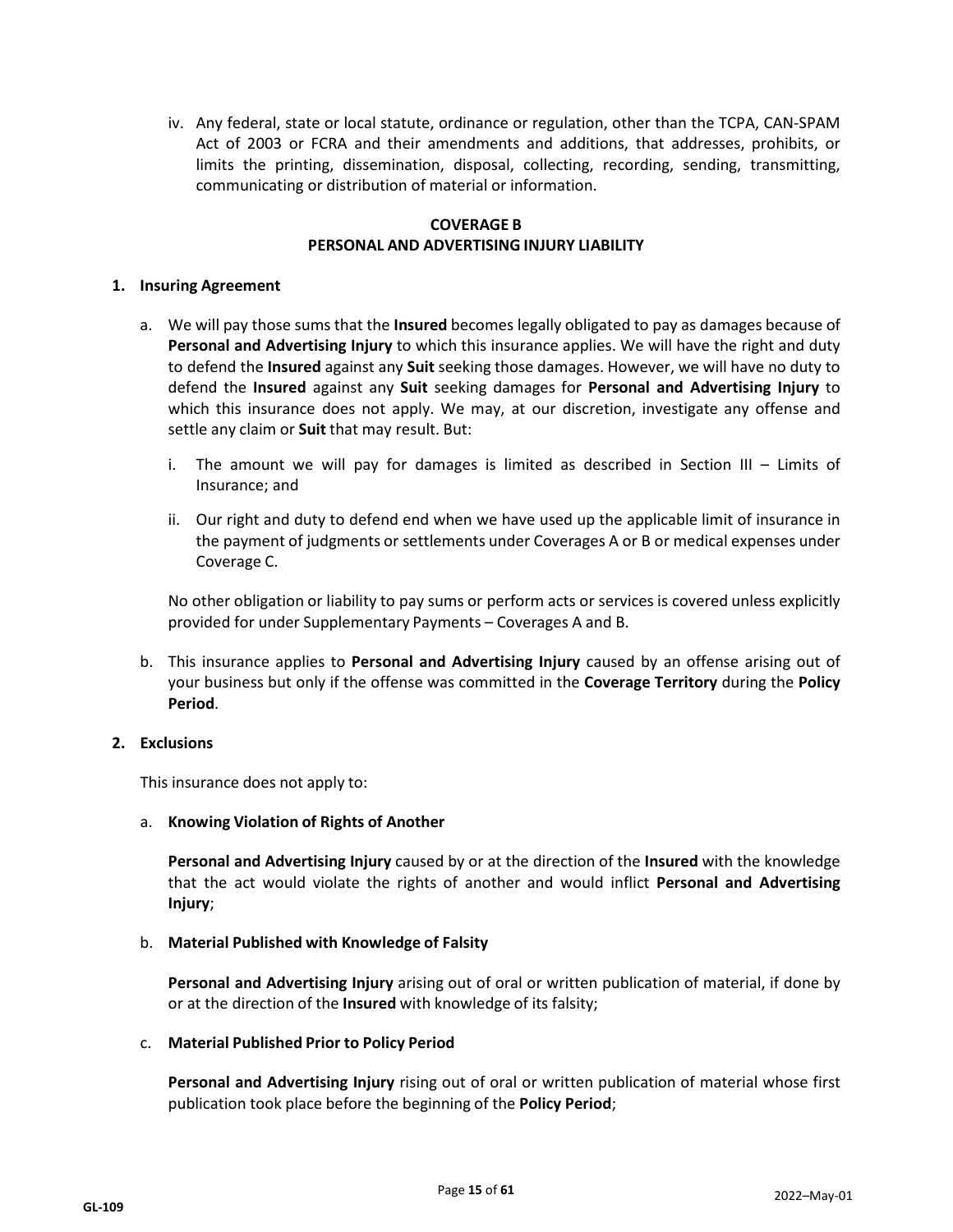## d. **Criminal Acts**

**Personal and Advertising Injury** arising out of a criminal act committed by or at the direction of any **Insured**;

#### e. **Contractual Liability**

**Personal and Advertising Injury** for which the **Insured** has assumed liability in a contract or agreement. This exclusion does not apply to liability for damages that the **Insured** would have in the absence of the contract or agreement;

## f. **Breach of Contract**

**Personal and Advertising Injury** arising out of a breach of contract, except an implied contract to use another's advertising idea in you **Advertisement**;

#### g. **Quality of Performance of Goods – Failure to Conform to Statements**

**Personal and Advertising Injury** arising out of the failure of goods, products or services to conform with any statement of quality or performance made in your **Advertisement**;

#### h. **Wrong Description of Prices**

**Personal and Advertising Injury** arising out of the wrong description of the price of goods, products or services stated in you **Advertisement**;

#### i. **Infringement of Copyright, Patent, Trademark or Trade Secret**

**Personal and Advertising Injury** arising out of the infringement of copyright, patent, trademark, trade secret or other intellectual property rights.

However, this exclusion does not apply to infringement, in your **Advertisement**, of copyright, trade dress or slogan.

#### j. **Insuredsin Media and Internet Type Businesses**

**Personal and Advertising Injury** committed by an **Insured** whose business is:

- i. Advertising, broadcasting, publishing or telecasting:
- ii. Designing or determining content of we-sites for others; or
- iii. An Internet search, access, content or service provider.

However, this exclusion does not apply to Paragraphs 15. a., b., and c. of **Personal and Advertising Injury** under Section V - Definitions.

For the purpose of this exclusion, the placing of frames, borders or links, or advertising, for you or others anywhere on the internet, is not by itself, considered the business of advertising, broadcasting, publishing or telecasting.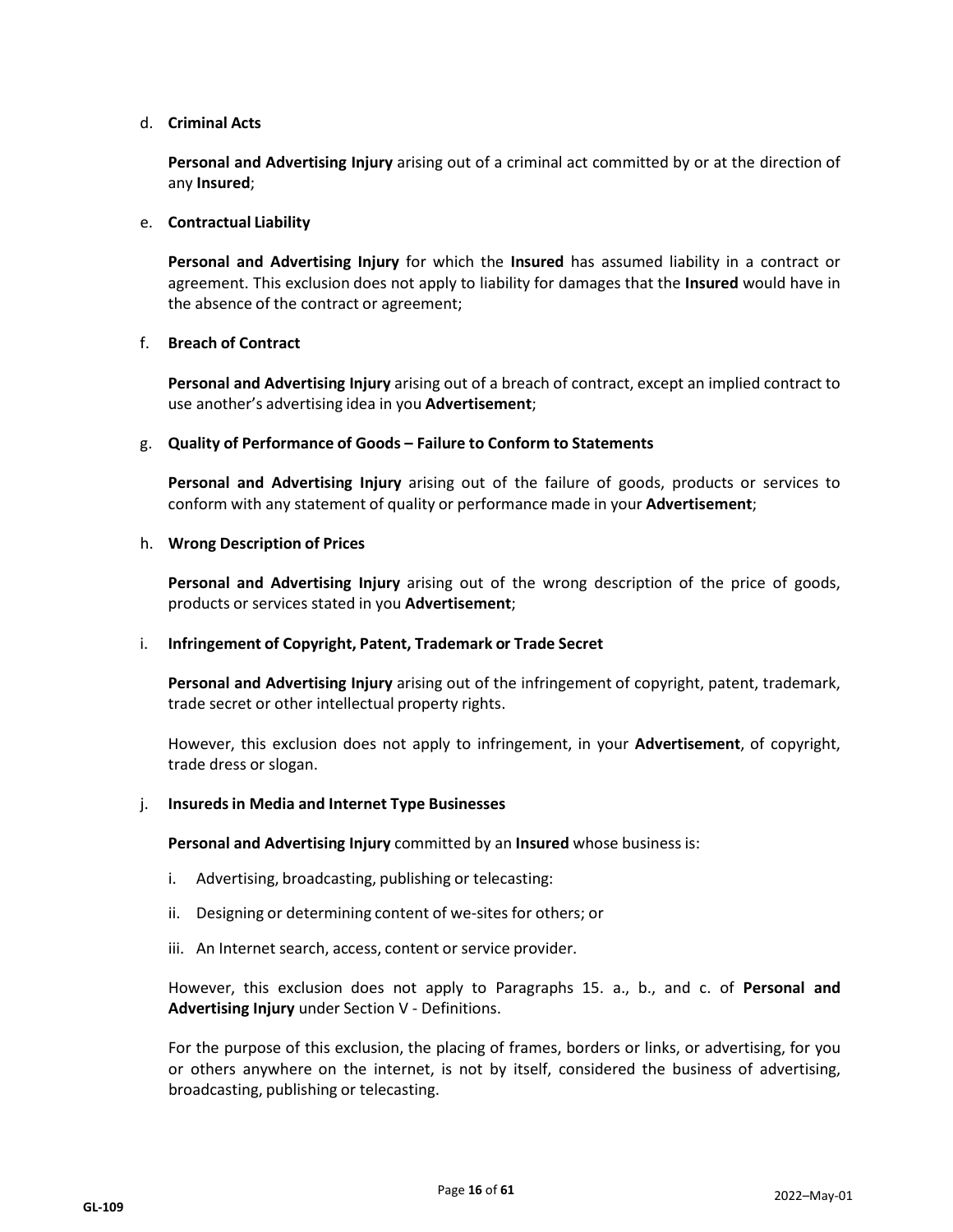#### k. **Electronic Chatrooms or Bulletin Boards**

**Personal and Advertising Injury** arising out of an electronic chatroom or bulletin board the **Insured** hosts, owns, or over which the **Insured** exercises control.

## l. **Unauthorized Use of Another's Name or Product**

**Personal and Advertising Injury** arising out of the unauthorized use of another's name or product in your email address, domain name or metatag, or any other similar tactics to mislead another's potential customers.

#### m. **Pollution**

**Personal and Advertising Injury** arising out of the actual, alleged or threatened discharge, dispersal, seepage, migration, release or escape of **Pollutants** at any time.

#### n. **Pollution-Related**

Any loss, cost or expense arising out of any:

- i. Request, demand, order or statutory or regulatory requirement that any **Insured** or others test for, monitor, clean up, remove, contain, treat, detoxify or neutralize, or in any way respond to, or assess the effects of, **Pollutants**, or
- ii. Claim or **Suit** by or on behalf of a governmental authority for damages because of testing for, monitoring, cleaning up, removing, containing, treating, detoxifying or neutralizing, or in any way responding to, or assessing the effects of, **Pollutants**.

#### o. **War**

**Personal and Advertising Injury**, however caused, arising, directly or indirectly, out of:

- i. War, including undeclared or civil war;
- ii. Warlike action by a military force, including action in hindering or defending against an actual or expected attack, by any government, sovereign or other authority using military personnel or other agents; or
- iii. Insurrection, rebellion, revolution, usurped power, or action taken by governmental authority in hindering or defending against any of these.

## p. **Fungi or Bacteria**

**Personal and Advertising Injury** which would not have taken place, in whole or in part, but for the actual, alleged or threatened inhalation of, ingestion of, ingestion of, contact with, exposure to, existence of, or presence of any **Fungi** or bacteria on or within a building or structure, including its contents, regardless of whether any other cause, event, material or product contributed concurrently or in any sequence to such injury.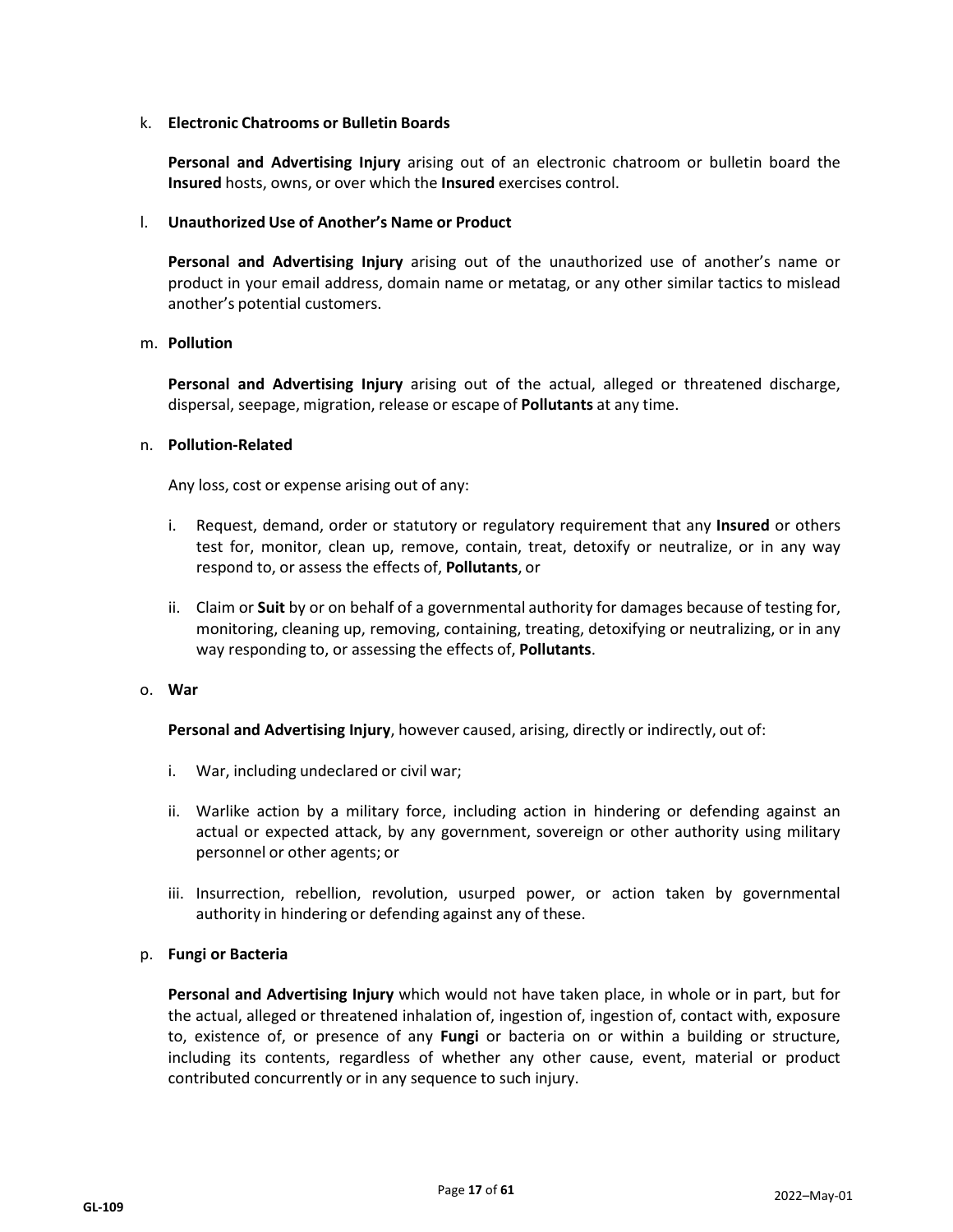Any loss, cost or expenses arising out of the abating, testing for, monitoring, cleaning up, removing, containing, treating, detoxifying, neutralizing, remediating or disposing of, or in any way responding to, or assessing the effects of, **Fungi** or bacteria, by an **Insured** or by any other person or entity.

#### q. **Employment Related Practices**

- i. **Personal and Advertising Injury** to a person arising out of any:
	- a. Refusal to employ that person;
	- b. Termination of that person's employment; or
	- c. Employment-related practices, policies, acts or omissions, such as coercion, demotion, evaluation, reassignment, discipline, defamation, harassment, humiliation, discrimination or malicious prosecution directed at that person; or
- ii. The spouse, child, parent, brother or sister of that person as a consequence of **Personal and Advertising Injury** to that person at whom any of the employment-related practices described in Paragraphs a, b, or c above is directed.

This exclusion applies:

- i. Whether the injury-causing event described in Paragraphs a., b. or c. above occurs before employment, during employment or after employment of that person;
- ii. Whether the **Insured** may be liable as an employer or in any other capacity; and
- iii. To any obligation to share damages with or repay someone else who must pay damages because of the injury.

#### r. **Infringement, Misappropriation, Interference with Privacy and Unfair Competition**

**Personal and Advertising Injury** arising directly or indirectly out of:

- a. Any infringement upon or dilution of copyright, trademark, patent, title, slogan, service mark, service name, trade name, trade dress, trade secret, or other intellectual property rights;
- b. Any invasion or infringement of or interference with the right of privacy or publicity including, but not limited to, intrusion, public disclosure or private facts, unwarranted or wrongful publicity, false light or the use of name or likeness for profit;
- c. Plagiarism or misappropriation of information, trade secrets, ideas or style of doing business; "Unfair competition" as defined by statute or common law, both state and federal, whether or not pertaining to and alleged in conjunction with a claim of plagiarism, misappropriation of information or ideas, "piracy", infringement or dilution of copyright, title, slogan, trademark, trade name, trade dress, trade secret, patent, service mark, service name, or other intellectual property rights.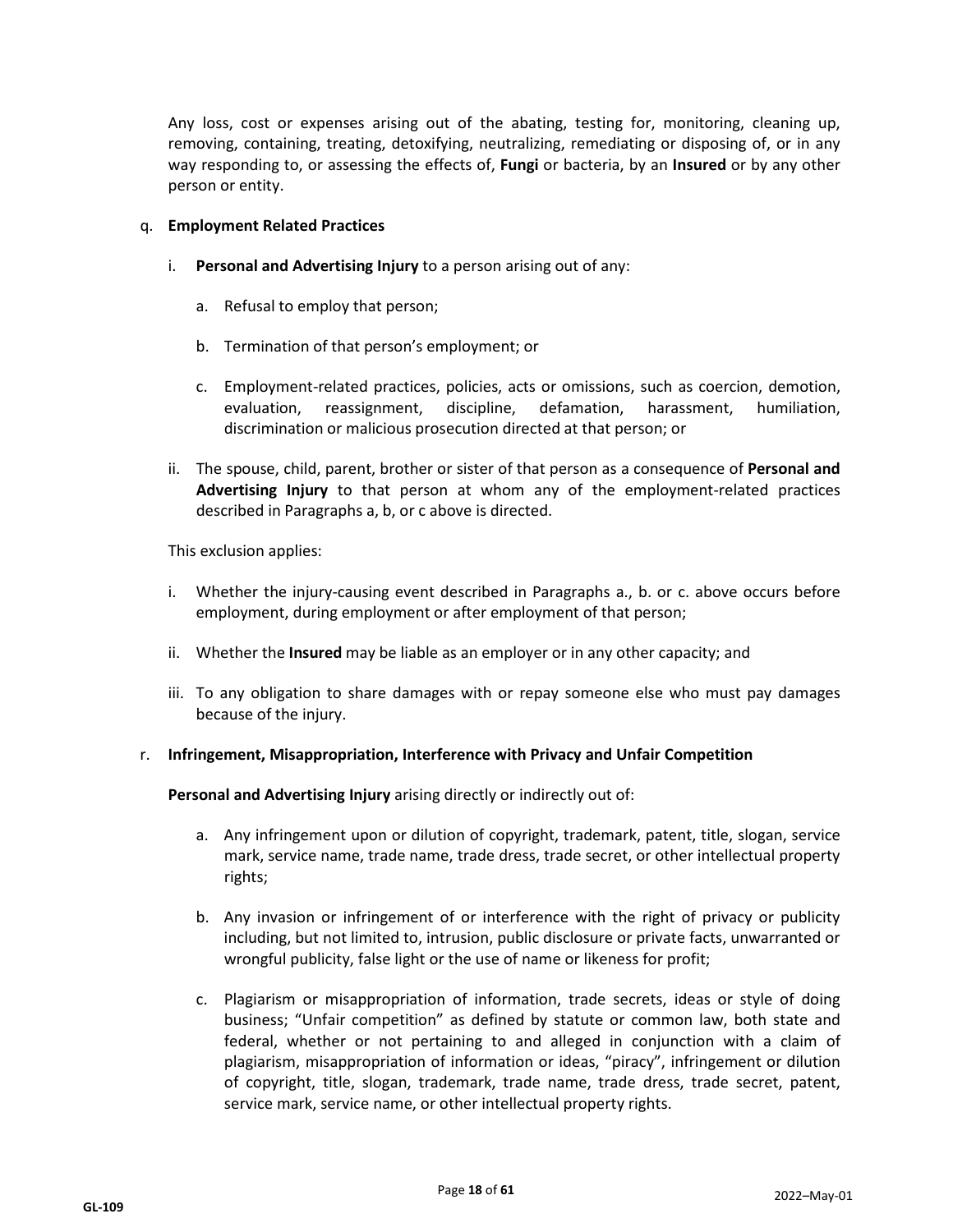## s. **Professional Liability**

This insurance does not apply to **Bodily Injury** or **Property Damage** or **Personal and Advertising Injury** that arises out of the rendering of or failure to render any professional services. Professional services include but are not limited to advice, instruction, supervision or direction in connection with a training program for either recreational or certification purposes, including but not limited to instruction or supervision in the activity of water skiing, jet skiing, operation of a boat, parasailing, hang gliding, paragliding, ultra-light flying, kite boarding, kite surfing, snow kiting, surfing, wake boarding, scuba diving, skin diving, swimming or any other recreational activity.

#### t. **Abuse or Molestation**

This insurance does not apply to **Bodily Injury** or **Property Damage**, personal injury, **Personal and Advertising Injury** or any injury arising out of:

- i. The actual or threatened abuse or molestation or licentious, immoral or sexual behavior whether or not intended to lead to, or culminating in any sexual act, of any person, whether caused by, or at the instigation of, or at the direction of, or omission by, any **Insured**, his **Employees**, or any other person, or
- ii. The actual or alleged transmission of any communicable disease, or
- iii. Charges or allegations of negligent hiring, employment, investigation, supervision, reporting to the proper authorities, or failure to so report; or retention of a person for whom any **Insured** is or ever was legally responsible and whose conduct would be excluded by paragraph i. above.

**Abuse** includes, but is not limited to, negligent or intentional infliction of physical, emotional or psychological injury/harm.

## u. **Recording And Distribution Of Material Or Information In Violation Of Law**

**Personal or Advertising Injury** arising out of any action or omission that violates or is alleged to violate:

- i. The Telephone Consumer Protection Act (TCPA), including any amendment of or addition to such law;
- ii. The CAN-SPAM Act of 2003, including any amendment of or addition to such law;
- iii. The Fair Credit Reporting Act (FCRA), and any amendment of or addition to such law, including the Fair and Accurate Credit Transaction Act (FACTA); or
- iv. Any federal, state or local statute, ordinance or regulation, other than the TCPA, CAN-SPAM Act of 2003 or FCRA and their amendments and additions, that addresses, prohibits, or limits the printing, dissemination, disposal, collecting, recording, sending, transmitting, communicating or distribution of material or information.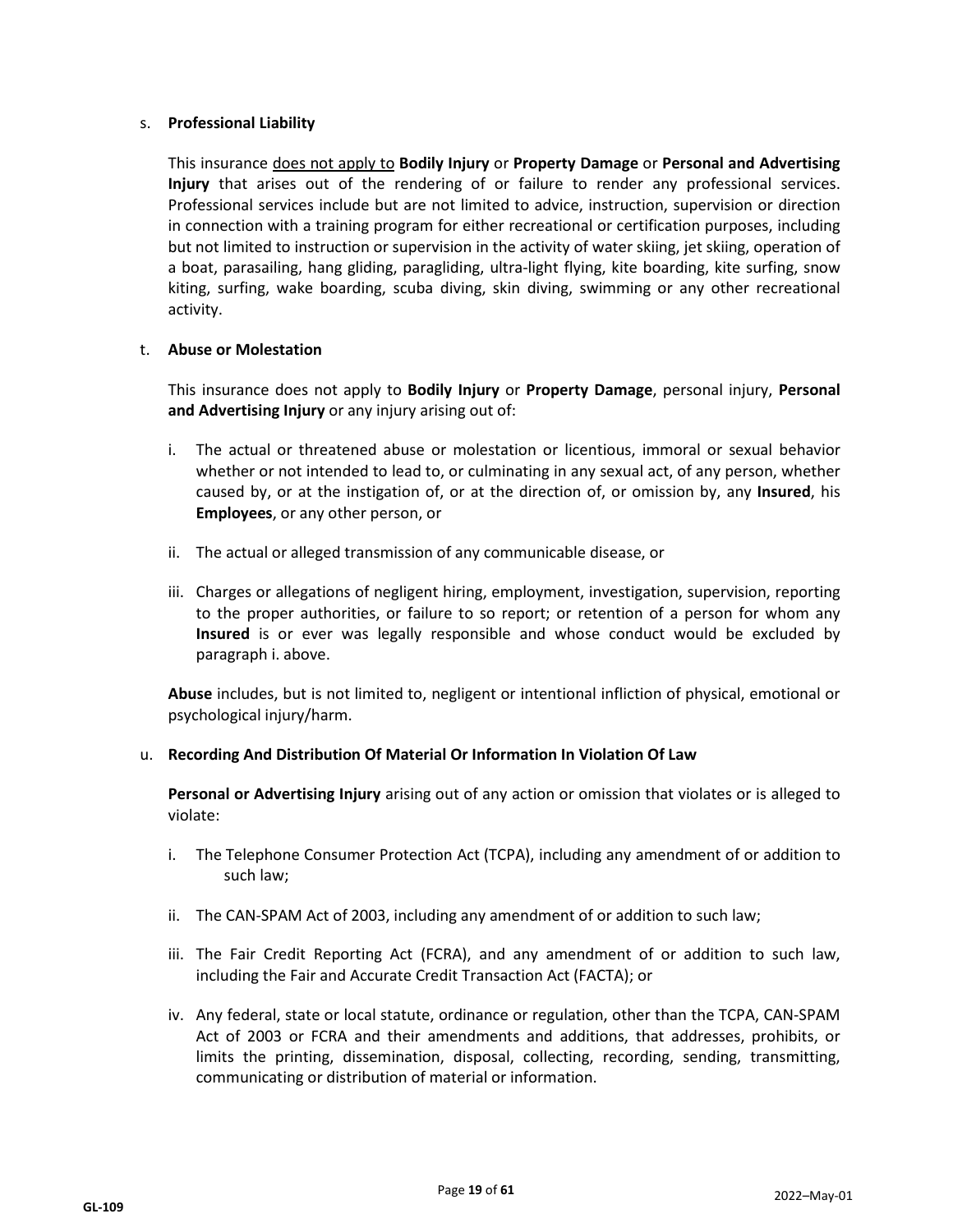#### v. **Access, Disclosure Or Unauthorized Use Of Data**

Damages arising out of:

- i. Any access to or disclosure of any person's or organization's confidential or personal information, including patents, trade secrets, processing methods, customer lists, financial information, credit card information, health information or any other type of nonpublic information; or
- ii. Theft or unauthorized viewing, copying, use, loss of, loss of use of, damage, corruption, manipulation or deletion, or inability to access or manipulate electronic data.

This exclusion applies even if damages are claimed for notification costs, credit monitoring expenses, forensic expenses, public relations expenses or any other loss, cost or expense incurred by you or others arising out of that which is described in i. or ii. above.

As used in this exclusion, electronic data means information, facts or programs stored as or on, created or used on, or transmitted to or from computer software, including systems and applications software, hard or floppy disks, CD-ROMS, tapes, drives, cells, data processing devices or any other media which are used with electronically controlled equipment.

## **COVERAGE C MEDICAL PAYMENTS**

#### **1. Insuring Agreement**

- a. We will pay medical expenses as described below for **Bodily Injury** caused by an accident:
	- i. On premises you own or rent;
	- ii. On ways next to premises you own or rent; or
	- iii. Because of your operations;

#### provided that:

i. The accident takes place in the **Coverage Territory** and during the **Policy Period**;

ii. The expenses are incurred and reported to us within one year of the date of the accident; and

- iii. The injured person submits to examination, at our expense, by physicians of our choice as often as we reasonably require.
- b. We will make these payments regardless of fault. These payments will not exceed the applicable limit of insurance. We will pay reasonable expenses for:
	- i. First aid administered at the time of an accident;
	- ii. Necessary medical, surgical, x-ray and dental services, including prosthetic devices; and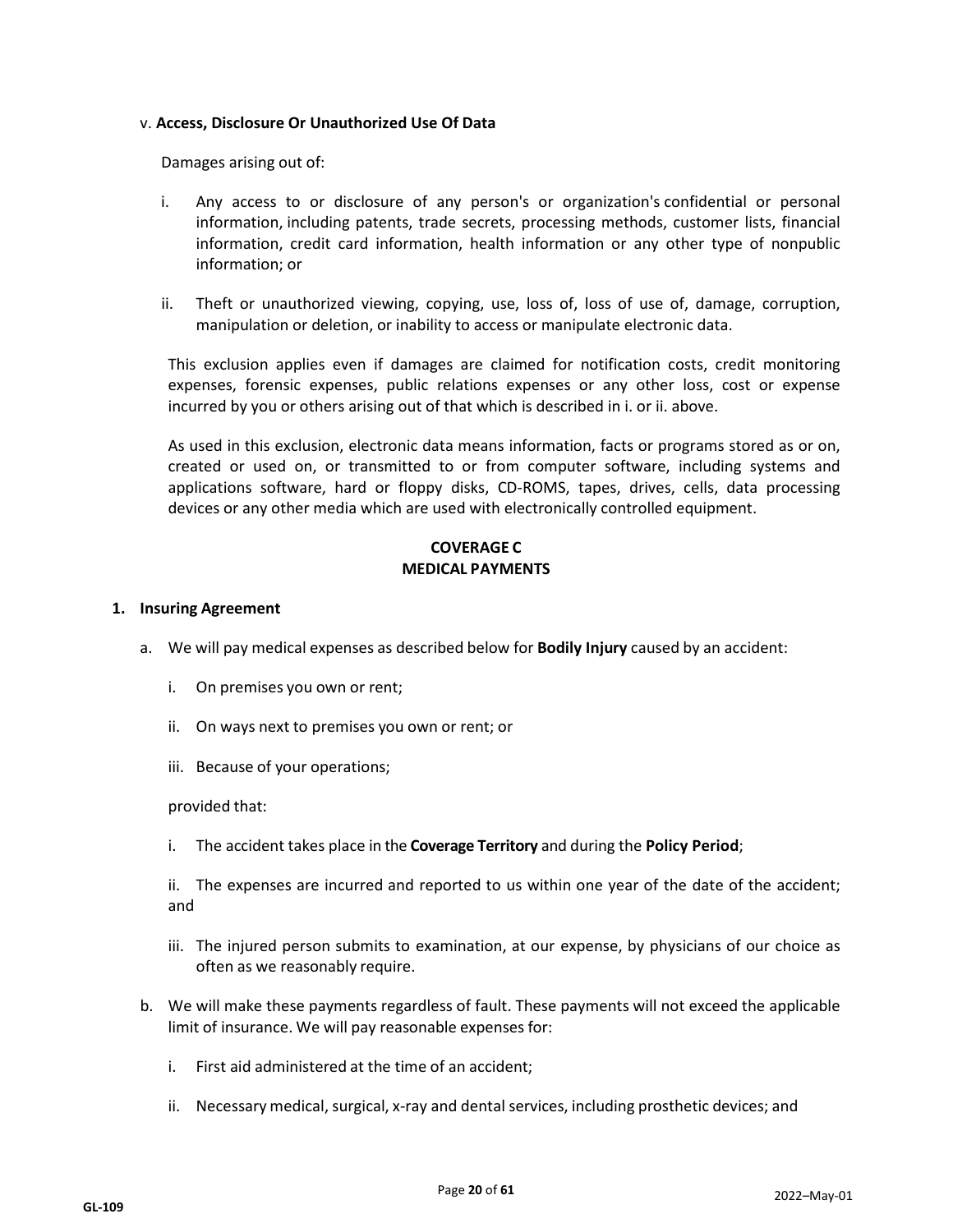iii. Necessary ground ambulance, hospital, professional nursing and funeral services.

This insurance does not cover air ambulance services.

#### **2. Exclusions**

We will not pay expenses for **Bodily Injury**:

#### a. **Any Insured**

To any **Insured**.

#### b. **Hired Person**

To a person hired to do work for or on behalf of any **Insured** or a tenant of any **Insured**.

#### c. **Injury on Normally Occupied Premises**

To a person injured on that part of premises you own or rent that the person normally occupies.

#### d. **Worker's Compensation and Similar Laws**

To a person, whether or not an **Employee** of any **Insured**, if benefits for the **Bodily Injury** are payable or must be provided under a worker's compensation law, unemployment compensation insurance, social security, or disability benefits law, or under any similar or related law (including occupational disease and cumulative trauma) including but not limited to the Jones Act, the Longshoremen and Harbor Workers Act, the Americans with Disabilities Act, and any civil rights laws or legislation.

#### e. **Athletics Activities**

To a person injured while practicing, instructing or participating in any physical exercises or games, sports, or athletic contests.

#### f. **Products-CompletedOperations Hazard**

Included within the **Products-completed Operations Hazard**.

## g. **Coverage A Exclusions**

Excluded under Coverage A.

## **SUPPLEMENTARY PAYMENTS COVERAGES A AND B**

**1.** We will pay, with respect to any claim we investigate or settle, or any **Suit** against an **Insured** we defend:

a. All expenses we incur.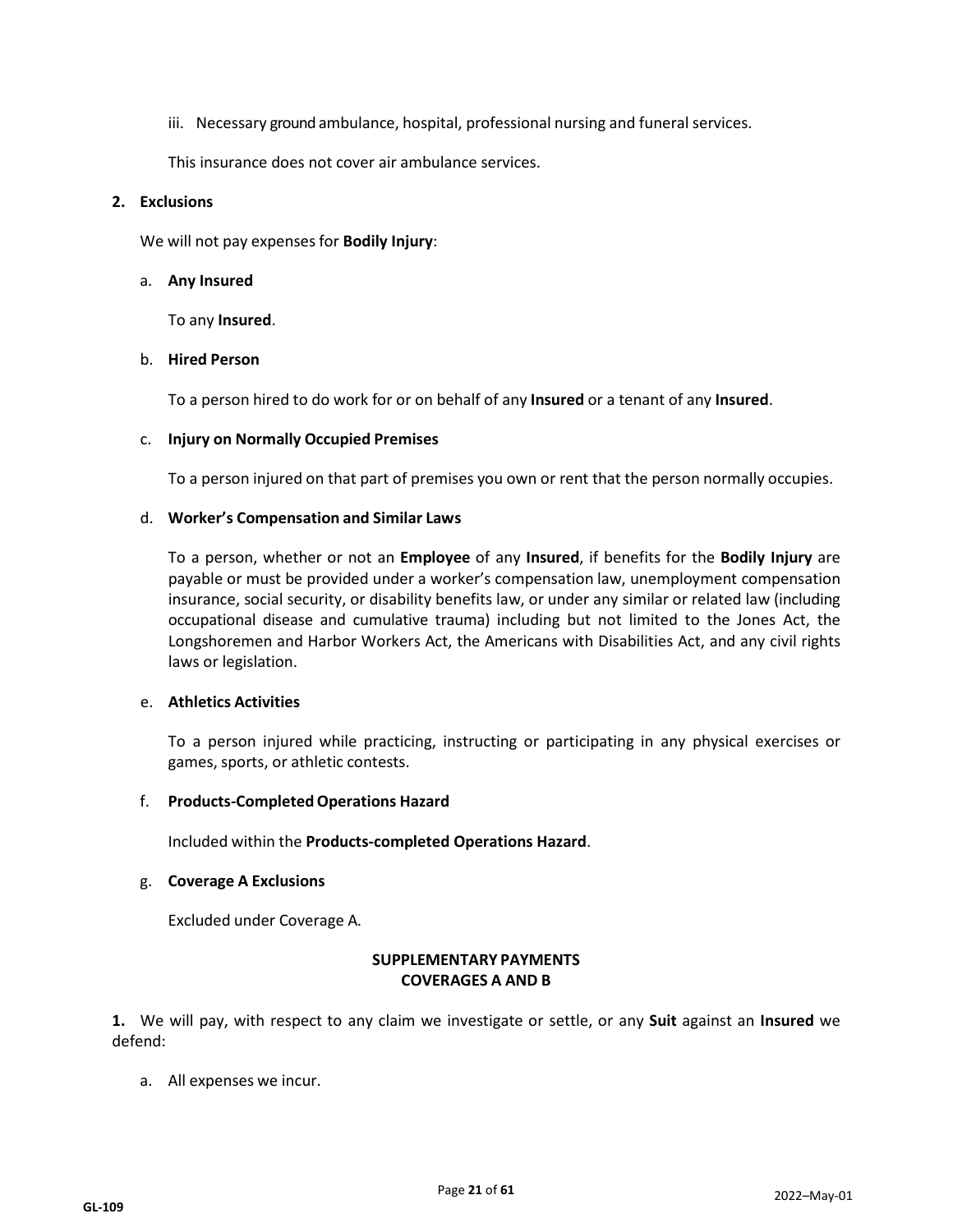- b. Up to \$250 for cost of bail bonds required because of accidents or traffic law violations arising out of the use of any vehicle to which the **Bodily Injury** Liability Coverage applies. We do not have to furnish these bonds.
- c. The cost of bonds to release attachments, but only for bond amounts within the applicable limit of insurance. We do not have to furnish these bonds.
- d. All reasonable expenses incurred by the **Insured** at our request to assist us in the investigation or defense of the claim or **Suit**, including actual loss of earnings up to \$250 a day because of time off from work.
- e. All costs taxed against the **Insured** in the **Suit**. However, these payments do not include attorneys' fees or attorneys' expenses taxed against the **Insured**.
- f. Prejudgment interest awarded against the **Insured** on that part of the judgment we pay. If we make an offer to pay the applicable limit of insurance, we will not pay any prejudgment interest based on that period of time after the offer.
- g. All interest on the full amount of any judgment that accrues after entry of the judgment and before we have paid, offered to pay, or deposited in court the part of the judgment that is within the applicable limit of insurance.

These payments will not reduce the limits of insurance.

- **2.** If we defend an **Insured** against a **Suit** and an indemnitee of the **Insured** is also named as a party to the **Suit**, we will defend that indemnitee if all of the following conditions are met:
	- a. The **Suit** against the indemnitee seeks damages for which the **Insured** has assumed the liability of the indemnitee in a contract or agreement that is an **Insured Contract**;
	- b. This insurance applies to such liability assumed by the **Insured**;
	- c. The obligation to defend, or the cost of the defense of, that indemnitee, has also been assumed by the **Insured** in the same **Insured Contract**;
	- d. The allegations in the **Suit** and the information we know about the **Occurrence** are such that no conflict appears to exist between the interests of the **Insured** and the interests of the indemnitee; and
	- e. The indemnitee and the **Insured** ask us to conduct and control the defense of that indemnitee against such **Suit** and agree that we can assign the same counsel to defend the **Insured** and the indemnitee; and
	- f. The indemnitee:
		- i. Agrees in writing to:
			- a. Cooperate with us in the investigation, settlement or defense of the **Suit**;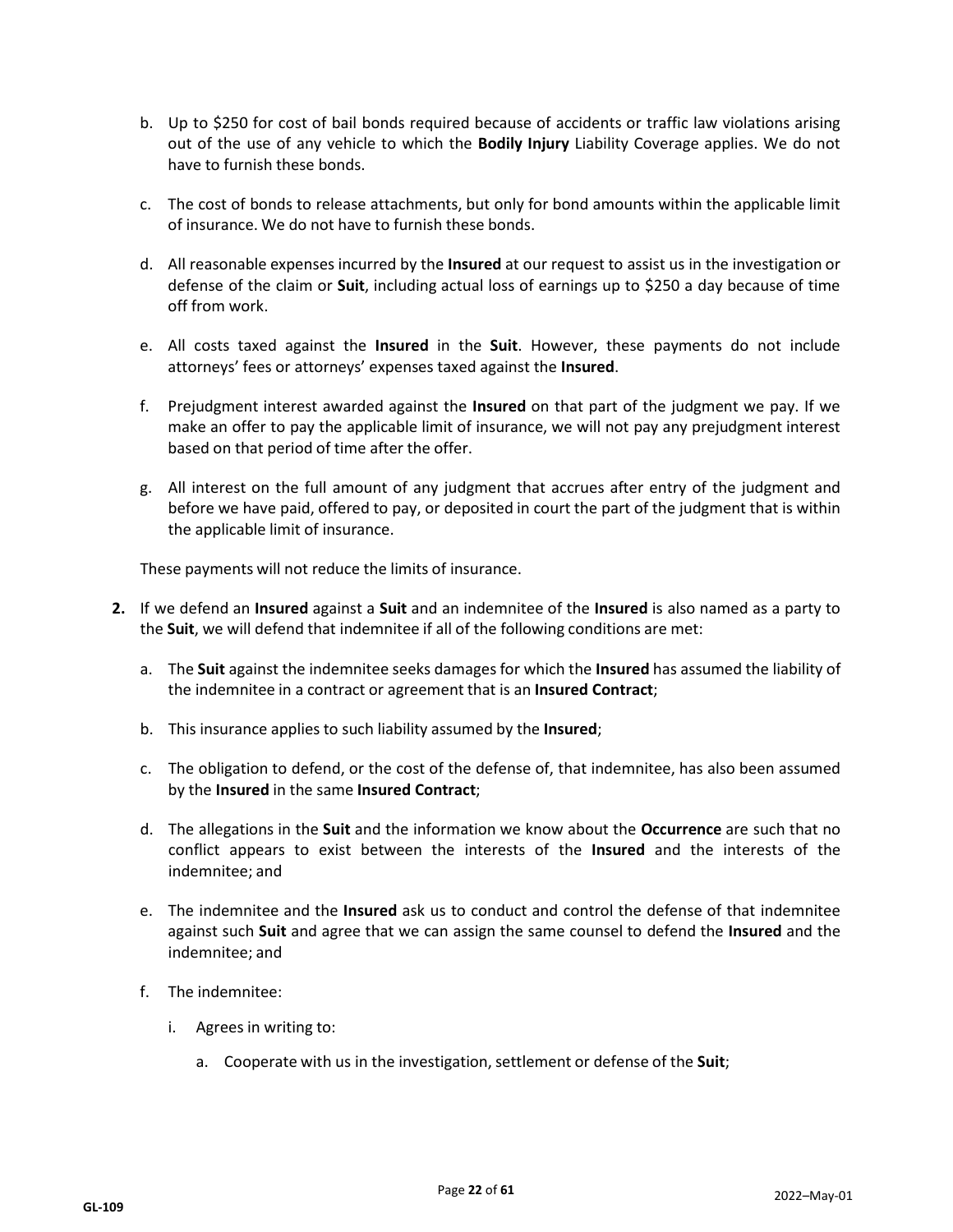- b. Immediately send us copies of any demands, notices, summonses or legal papers received in connection with the **Suit**;
- c. Notify any other insurer whose coverage is available to the indemnitee; and
- d. Cooperate with us with respect to coordinating other applicable insurance available to the indemnitee; and
- ii. Provides us with written authorization to:
	- a. Obtain records and other information related to the **Suit**; and
	- b. Conduct and control the defense of the indemnitee in such **Suit**.

So long as the above conditions are met, attorneys' fees incurred by us in the defense of that indemnitee, necessary litigation expenses incurred by us and necessary litigation expenses incurred by the indemnitee at our request will be paid as Supplementary Payments. Notwithstanding the provisions of Paragraph 2.b.ii of Section I– Coverage A – **Bodily Injury** and **Property Damage** Liability, such payments will not be deemed to be damages for **Bodily Injury** and **Property Damage** and will not reduce the limits of insurance.

Our obligation to defend an **Insured**'s indemnitee and to pay for attorney's fees and necessary litigation expenses as Supplementary Payments ends when:

- a. We have used up the applicable limit of insurance in the payment of judgments or settlements; or
- b. The conditions set forth above, or the terms of the agreement described in Paragraph f. above, are no longer met.

## **SECTION II WHO IS AN INSURED**

- 1. If you are designated in the Declaration as:
	- a. An individual, you and your spouse are insureds, but only with respect to the conduct of a business of which you are the sole owner.
	- b. A partnership or joint venture, you are an **Insured**. Your members, your partners, and their spouses are also insureds, but only with respect to the conduct of your business.
	- c. A limited liability company, you are an **Insured**. Your members are also insureds, but only with respect to the conduct of your business. Your managers are insureds, but only with respect to their duties as your managers.
	- d. An organization other than a partnership, joint venture or limited liability company, you are an **Insured**. Your **Executive Officers** and directors are insureds, but only with respect to their duties as your officers or directors. Your stockholders are also insureds, but only with respect to their liability as stockholders.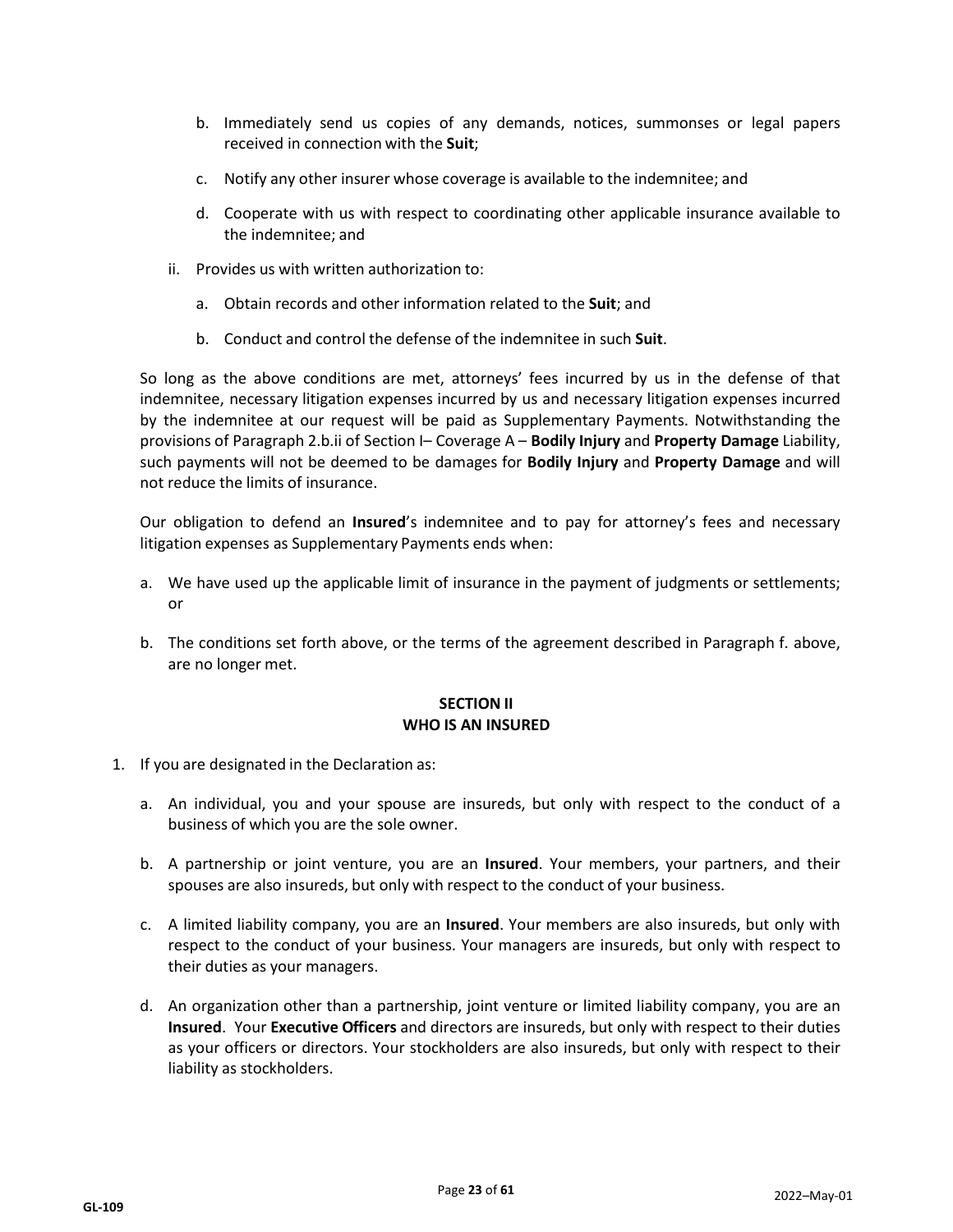- e. A trust, you are an **Insured**. Your trustees are also **Insured**, but only with respect to their duties as trustees.
- 2. Each of the following is also an **Insured**:
	- a. Your **Volunteer Workers** only while performing duties related to the conduct of your business, or **Employees**, other than either your **Executive Officers** (if you are an organization other than a partnership, joint venture or limited liability company) or your managers (if you are a limited liability company), but only for acts within the scope of their employment by you or while performing duties related to the conduct of your business, However, none of these **Volunteer Workers** or **Employees** is an **Insured** for:
		- i. **Bodily Injury** or **Personal and Advertising Injury**:
			- a. To you, to your partners or members (if you are a partnership or joint venture), to your members (if you are a limited liability company), to a co-**Employee** or while that co-**Employee** is either in the course of his or her employment or performing duties related to the conduct of your business, or to your other **Volunteer Workers** while performing duties related to the conduct of your business;
			- b. To the spouse, child, parent, brother or sister of that co-**Employee** or **Volunteer Worker**  as a consequence of Paragraph 1(a) above.
			- c. For which there is any obligation to share damages with or repay someone else who must pay damages because of the injury described in Paragraphs 1(a) or (b) above; or
			- d. Arising out of his or her providing or failing to provide professional health care services.
		- ii. **Property Damage** to property:
			- a. Owned, occupied or used by,
			- b. Rented to, in the care, custody or control of, or over which physical control is being exercised for any purposes by,

you, any of your **Employees**, **Volunteer Workers**, any partner or member (if you are a partnership or joint venture), or any member (if you are a limited liability company).

- b. Any person (other than your **Employee** or **Volunteer Worker**), or any organization while acting as your real estate manager.
- c. Any person or organization having proper temporary custody of your property if you die, but only:
	- i. With respect to liability arising out of the maintenance or use of that property; and
	- ii. Until your legal representative has been appointed.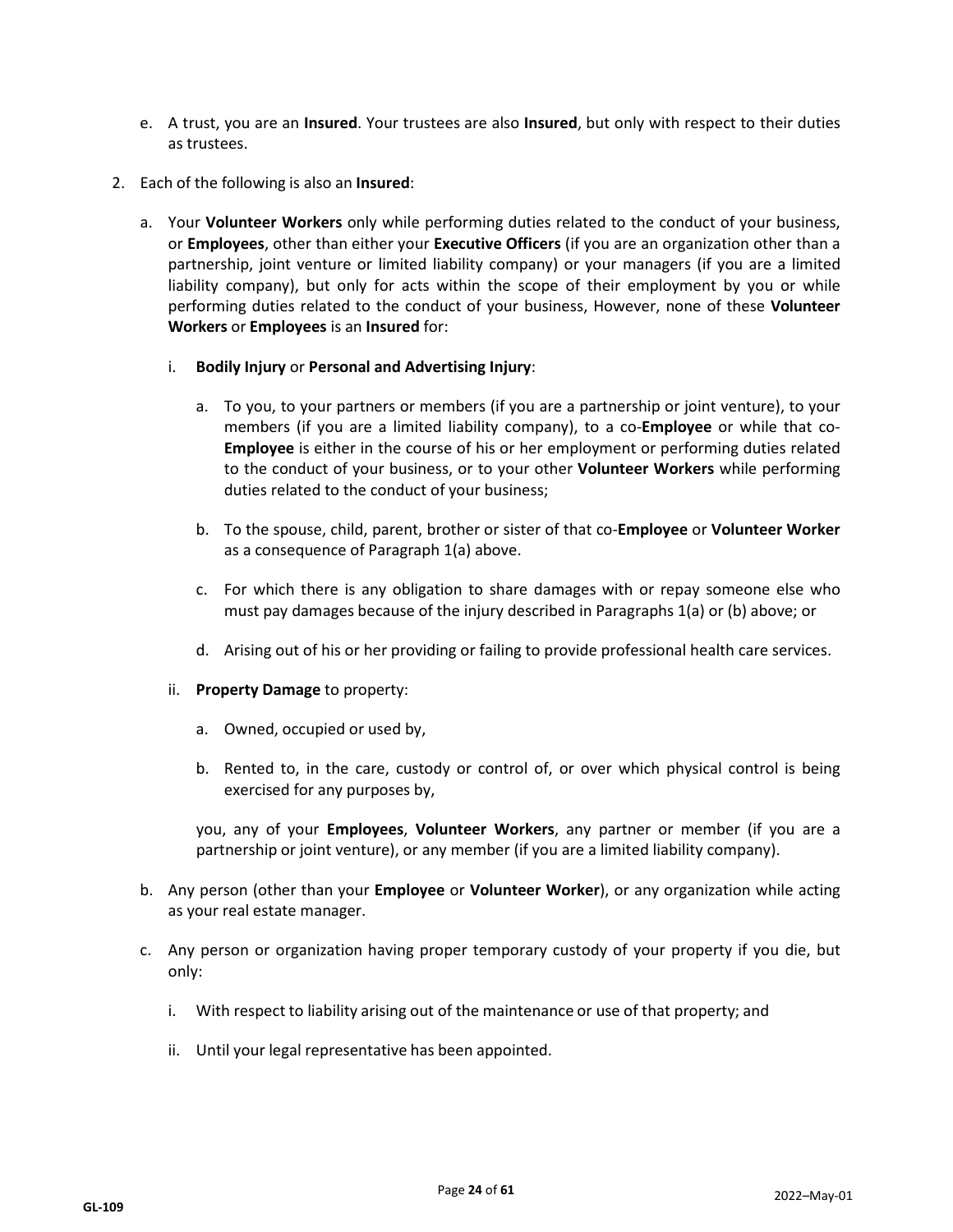- d. Your legal representative if you die, but only with respect to duties as such. That representative will have all your rights and duties under this policy.
- e. Any person or organization you are required to include as an additional **Insured** on this policy by a written contract or written agreement in effect during this policy period and executed prior to the "occurrence" of the "bodily injury" or "property damage" and any person or organization to which a certificate of insurance has been issued under this policy. This coverage is limited as follows:
	- 1. It provides Coverage A (Bodily Injury and Property Damage Liability) only.
	- 2. The person or organization is only an additional **Insured** with respect to liability arising out of "your work" or "your product".
	- 3. In the event that the Limits of Insurance provided by this policy exceed the Limits of Insurance required by the written contract or written agreement, the insurance provided by this endorsement shall be limited to the Limits of Insurance required by the written contract or written agreement. This endorsement shall not increase the Limits of Insurance shown in the Declarations pertaining to the coverage provided herein.
	- 4. The insurance provided to such an additional **Insured** does not apply to "bodily injury" or "property damage" arising out of a dive professionals rendering or failing to render professional services.
	- 5. This insurance does not apply to "bodily injury" or "property damage" arising out of "your work" or "your product" included in the "product-completed operations hazard" unless you are required to provide such coverage by written contract or written agreement and then only for the period of time required by the written contract or written agreement and in no event beyond the expiration date of the policy.
	- 6. Any coverage provided to an additional insured shall be excess over any other valid and collectible insurance available to the additional insured whether primary, excess, contingent or on any other basis.

In accordance with the terms and conditions of the policy and as more fully explained in the policy, as soon as practicable, each additional insured must give us prompt notice of any "occurrence" which may result in a claim, forward all legal papers to us, cooperate in the defense of any actions, and otherwise comply with all of the policy's terms and conditions. Failure to comply with this provision may, at our option, result in the claim or **Suit** being denied.

- 3. Any organization you newly acquire or form, other than a partnership, joint venture of limited liability company, and over which you maintain ownership or majority interest, will qualify as a **Named Insured** if there is no other similar insurance available to that organization. However:
	- a. Coverage under this provision is afforded only until the 90th day after you acquire or form the organization or the end of the **Policy Period**, whichever is earlier;
	- b. Coverage A does not apply to **Bodily Injury** or **Property Damage** that occurred before you acquired of formed the organization; and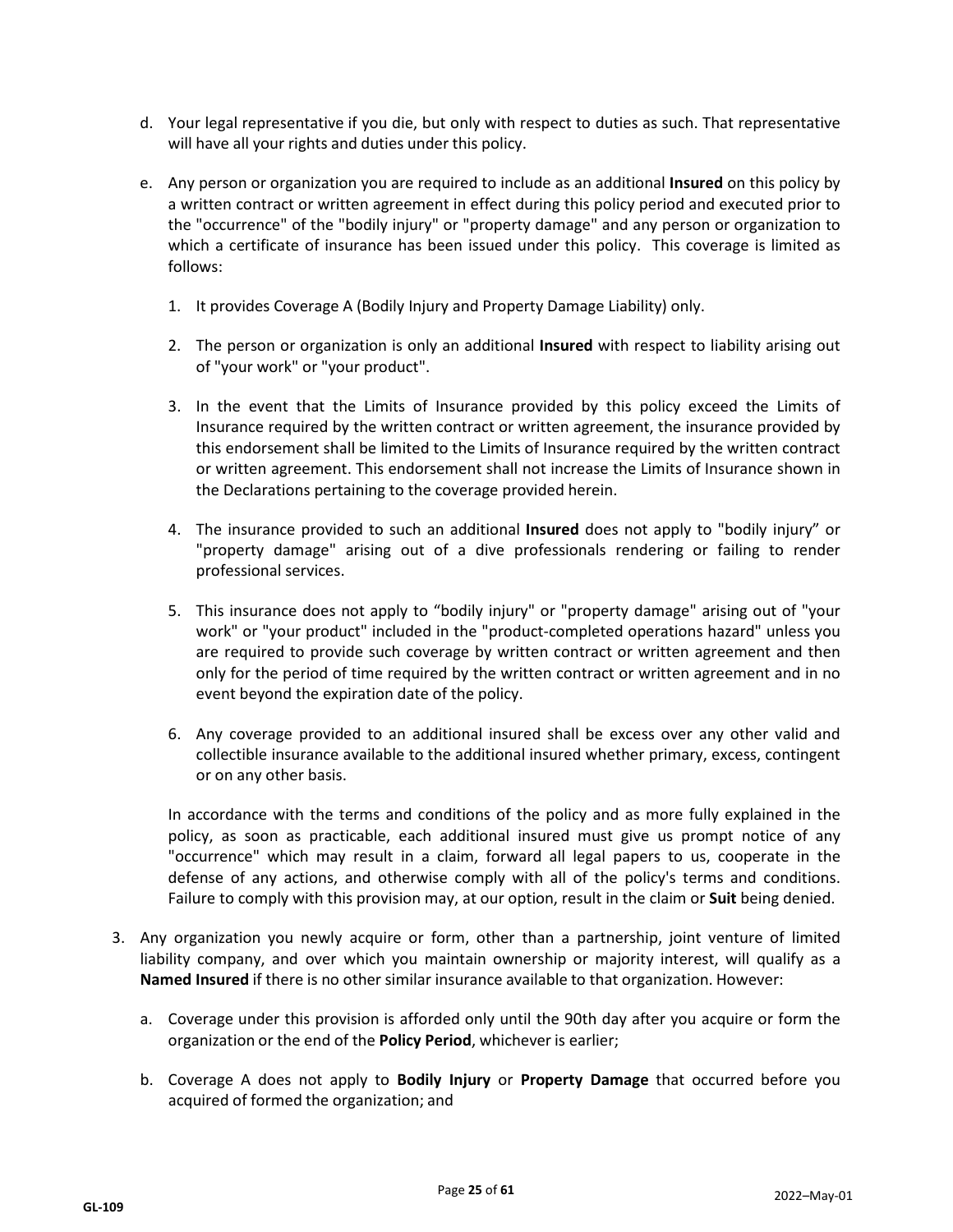c. Coverage B does not apply to **Personal and Advertising Injury** arising out of an offense committed before you acquired or formed the organization.

No person or organization is an **Insured** with respect to the conduct of any current or past partnership, joint venture or limited liability company that is not shown as a Names **Insured** in the Declarations.

## **SECTION III LIMITS OF INSURANCE**

- **1.** The Limits of Insurance shown in the Declarations and the rules below fix the most we will pay regardless of the number of:
	- a. Insureds;
	- b. Claims made or **Suits** brought; or
	- c. Persons or organizations making claims or bringing **Suits**.
- **2.** The General Aggregate Limit is the most we will pay for the sum of:
	- a. Medical expenses under Coverage C;
	- b. Damages under Coverage A, except damages because of **Bodily Injury** or **Property Damage** included in the **Products-completed Operations Hazard**; and
	- c. Damages under Coverage B.
- **3.** The Products-Completed Operations Aggregate Limit is the most we will pay under Coverage A for damages because of **Bodily Injury** and **Property Damage** included in the **Products-completed Operations Hazard**.
- **4.** Subject to 2. above, the Personal and Advertising Injury Limit is the most we will pay under Coverage B for the sum of all damages because of all **Personal and Advertising Injury** sustained by any one person or organization.

**5.** Subject to 2. or 3. above, whichever applies, the Each **Occurrence** Limit is the most we will pay for the sum of:

- a. Damages under Coverage A; and
- b. Medical expenses under Coverage C

because of all **Bodily Injury** and **Property Damage** arising out of any one **Occurrence**.

- **6.** Subject to 5. above, the Damage to Premises Rented to You Limit is the most we will pay under Coverage A for damages because of **Property Damage** to any one premises, while rented to you, or in the case of damage by fire, while rented to you or temporarily occupied by you with permission of the owner.
- **7.** Subject to 5. above, the Medical Expense Limit is the most we will pay under Coverage C for all medical expenses because of **Bodily Injury** sustained by any one person.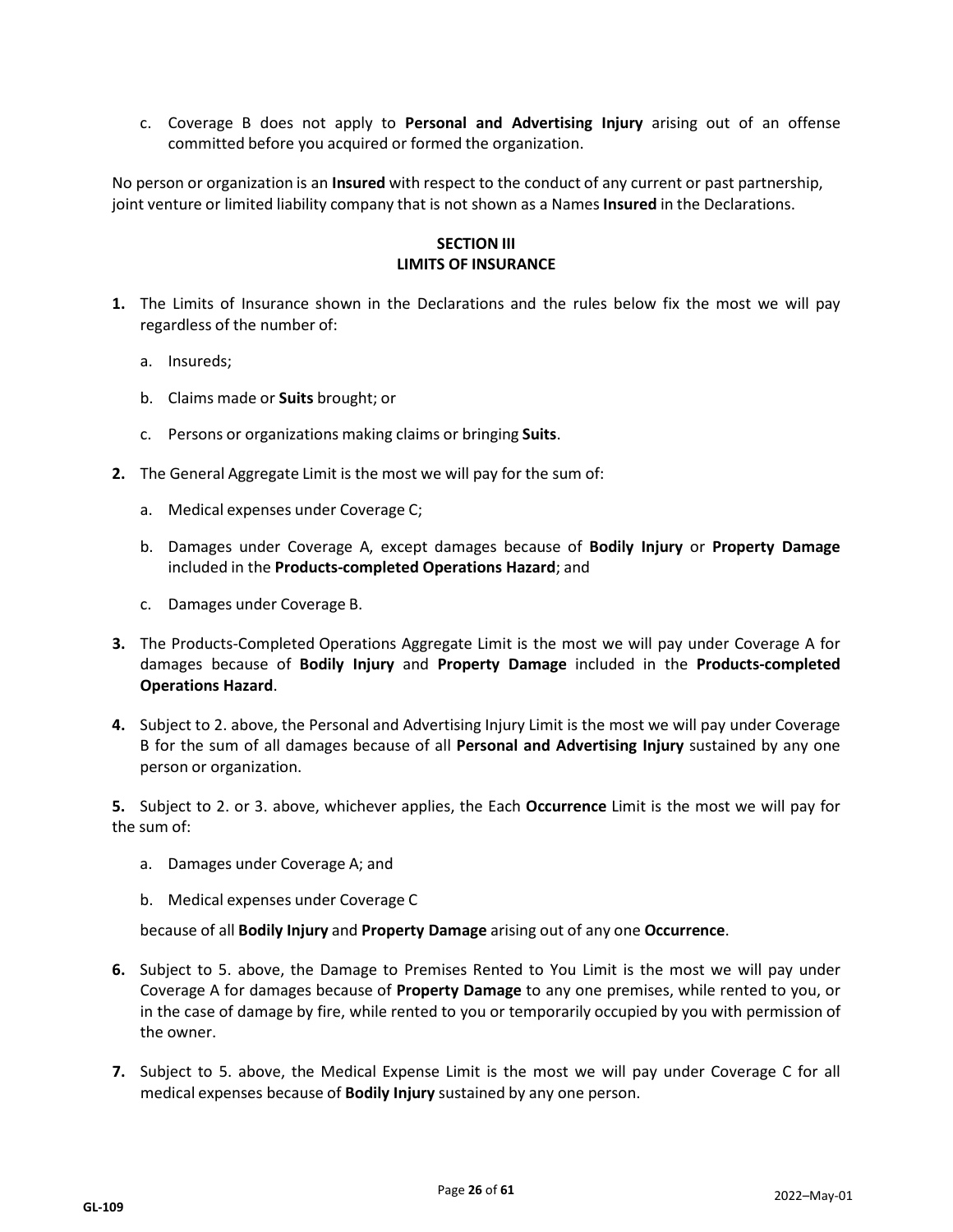- **8.** In the event that any claim or more than one claim shall be covered in whole or in part, under this policy, and any other policy issued by us, the total applicable limit of insurance shall not exceed the single largest limit of insurance under any policy. Such largest applicable limit of insurance shall apply only once to any single **Occurrence** or event. In no event shall the Limits of Insurance under two or more policies issued by us be stacked so as to obtain a limit of insurance that exceeds the highest applicable limit of insurance available under any one policy.
- **9.** Regardless of any other provision of this policy, this policy does not apply to **Punitive or Exemplary Damages**, whether at common law or by statute, awarded against any **Insured**, including but not limited to any additional **Insured**.

However, if a **Suit** is brought against an **Insured** arising out of a claim which alleges both compensatory and **Punitive or Exemplary Damages**, we will defend the entire **Suit** with the understanding that we pay only the compensatory damages.

**10.** The Limits of Insurance of this policy apply separately to each consecutive annual period and to any remaining period of less than 12 months, starting with the beginning of the **Policy Period** shown in the Declarations, unless the **Policy Period** is extended after issuance for an additional period of less than 12 months. In that case, the additional period will be deemed part of the last preceding period for purposes of determining the Limits of Insurance.

## **SECTION IV COMMERCIAL GENERAL LIABILITY CONDITIONS**

## **1. Bankruptcy**

Bankruptcy or insolvency of the **Insured** or of the **Insured**'s estate will not relieve us of our obligations under this policy.

## **2. Duties in the Event of Occurrence, Offense, Claim or Suit**

- a. You must see to it that we are notified as soon as practicable of an **Occurrence** or an offense which may result in a claim. To the extent possible, notice should include:
	- i. How, when and where the **Occurrence** or offense took place;
	- ii. The names and addresses of any injured persons and witnesses; and
	- iii. The nature and location of any injury or damage arising out of the **Occurrence** or offense.
- b. If a claim is made or **Suit** is brought against any **Insured**, you must:
	- i. Immediately record the specifics of the claim or **Suit** and the date received; and
	- ii. Notify us as soon as practicable.

You must see to it that we receive written notice of the claim or **Suit** as soon as practicable.

- c. You and any other involved **Insured** must:
	- i. Immediately send us copies of any demands, notices, summonses or legal papers received in connection with the claim or **Suit**;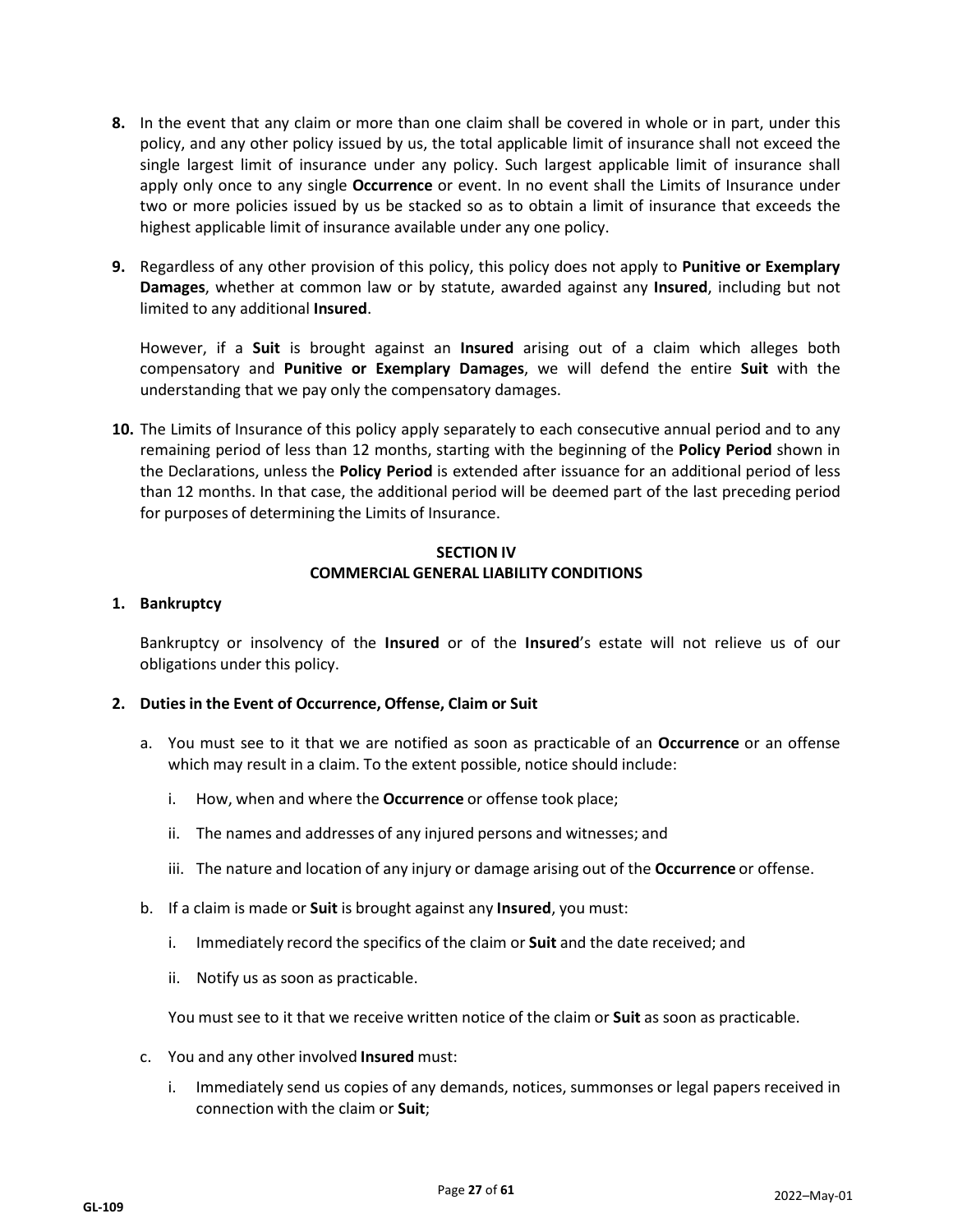- ii. Authorize us to obtain records and other information;
- iii. Cooperate with us in the investigation or settlement of the claim or defense against the **Suit**; and
- iv. Assist us, upon our request, in the enforcement of any right against any person or organization which may be liable to the **Insured** because of injury or damage to which this insurance may also apply.
- d. No **Insured** will, except at that **Insured**'s own cost, voluntarily make a payment, assume any obligation, or incur any expense, other than for first aid, without our consent.
- e. Written notice and submission of other documentation required under this paragraph 2 shall be made to:

**DAN Services, Inc. Fax: (919) 490-2935 E-Mail: [LiabilityClaims@DAN.org](mailto:LiabilityClaims@DAN.org)**

Failure to provide written notice as set forth above will considered a failure of a condition to coverage and may at our option render your policy null and void in relation to any **Occurrence**, offense, claim or **Suit** not properly and promptly set forth in written notice as required herein.

## **3. Legal Action against Us**

No person or organization has a right under this policy:

- a. To join us as a party or otherwise bring us into a **Suit** asking for damages from an **Insured**; or
- b. To sue us on this policy unless all of its terms have been fully complied with.

A person or organization may sue us to recover on an agreed settlement or on a final judgment against an **Insured** obtained after an actual trial; but we will not be liable for damages that are not payable under the terms of this policy or that are in excess of the applicable limit of insurance. An agreed settlement means a settlement and release of liability signed by us, the **Insured** and the claimant of the claimant's legal representative.

#### **4. Applicable Law**

This insurance shall be subject to the law of the State of South Carolina with regard to any principles of law that might cause the law of another jurisdiction to apply.

#### **5. Other Insurance**

If other valid and collectible insurance is available to the **Insured** for a loss we cover under Coverages A or B of this policy, our obligations are limited as follows:

#### a. **Primary Insurance**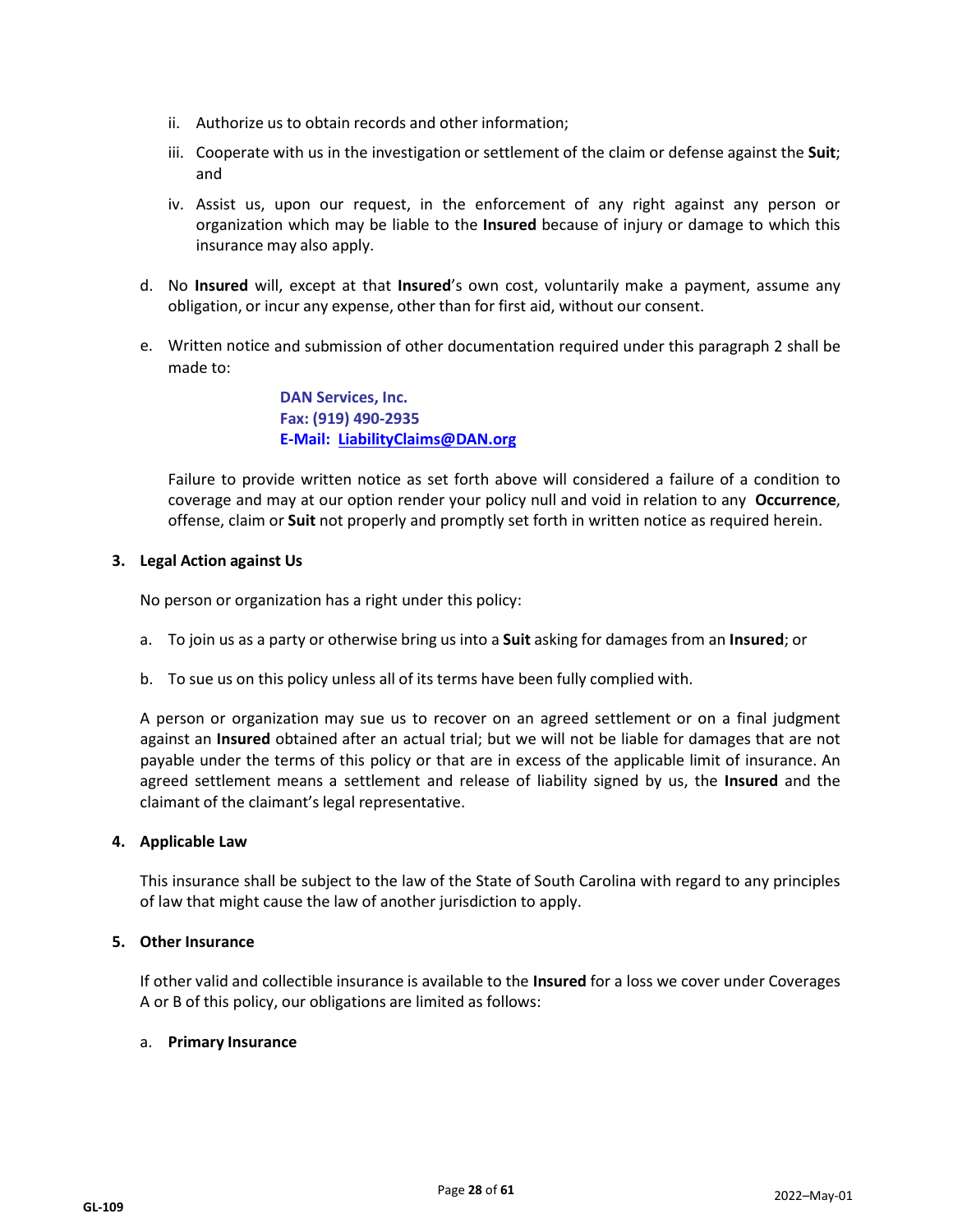This insurance is primary except when b. below applies. If this insurance is primary, our obligations are not affected unless any of the other insurance is also primary. Then, we will share with all that other insurance by the method described in c. below.

#### b. **Excessinsurance**

This insurance is excess over:

- i. Any of the other insurance, whether primary, excess, contingent or on any other basis:
	- a. That is Fire, Extended Coverage, Builder's Risk, Installation Risk of similar coverage for **Your Work**;
	- b. That is Fire insurance for premises rented to you or temporarily occupied by you with permission of the owner;
	- c. That is insurance purchased by you to cover your liability as a tenant for **Property Damage** to premises rented to you or temporarily occupied by you with permission of the owner; or
	- d. If the loss arises out of the maintenance or use of aircraft, **Autos** or watercraft to the extent not subject to Exclusion g. of Section I – Coverage A – **Bodily Injury** and **Property Damage** Liability.
- ii. Any other primary insurance available to you covering liability for damages arising out of the premises or operations, or the products and completed operations, for which you have been added as an additional **Insured** by attachment of an endorsement.

When this insurance is excess, we will have no duty under Coverages A or B to defend the **Insured** against any **Suit**. If no other insurer defends, we will undertake to do so, but we will be entitled to the **Insured**'s rights against all those other insurers.

When this insurance is excess over other insurance, we will pay only our share of the amount of the loss, if any, that exceeds the sum of:

- i. The total amount that all such other insurance would pay for the loss in the absence of this insurance; and
- ii. The total of all deductible and self-**Insured** amounts under all that other insurance.

We will share the remaining loss, if any, with any other insurance that is not described in this Excess Insurance provision and was not bought specifically to apply in excess of the Limits of Insurance shown in the Declarations of this policy.

#### c. **Method of Sharing**

If all of the other insurance permits contribution by equal shares, we will follow this method also. Under this approach each insurer contributes equal amounts until it has paid its applicable limit of insurance or none of the loss remains, whichever comes first.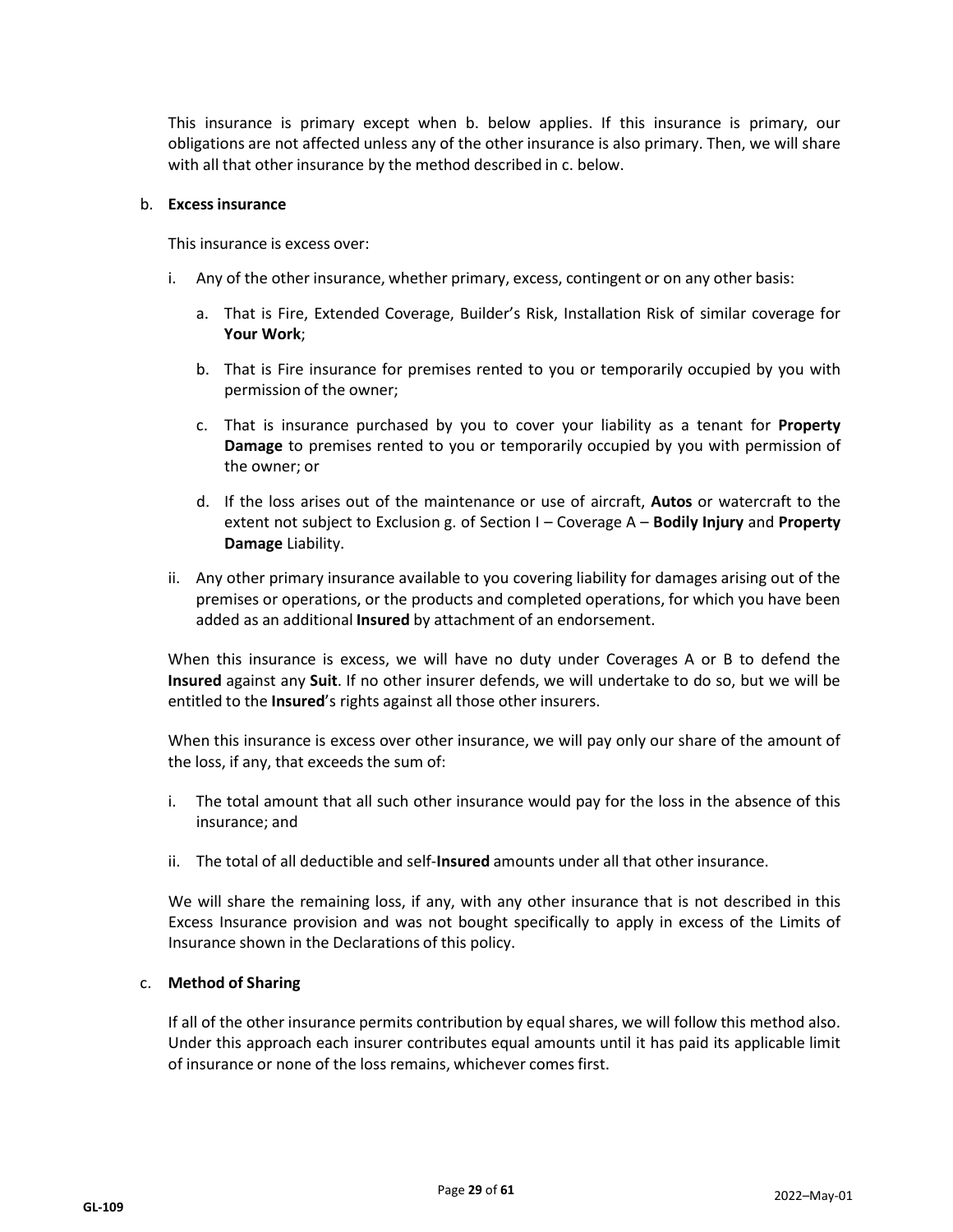If any of the other insurance does not permit contribution by equal shares, we will contribute by limits. Under this method, each insurer's share is based on the ratio of its applicable limit of insurance to the total applicable limits of insurance of all insurers.

#### **6. Minimum Earned Premium**

In the event the policy is cancelled by the **Named Insured**, the minimum earned premium due to us by the **Named Insured** shall be 100% of the total annual premium.

In the event the policy is cancelled by a premium finance company or by us, the minimum earned premium due to us by the **Named Insured** shall be 25% of the total annual premium or the pro rata earned premium, whichever is greater.

#### **7. Premium Audit**

- a. We will compute all premiums for this policy in accordance with our rules and rates.
- b. Premium shown in this policy as advance premium is a deposit premium only. At the close of each audit period we will compute the earned premium for that period and send notice to the first **Named Insured**. The due date for audit and retrospective premiums is the date shown as the due date on the bill. If the sum of the advance and audit premiums paid for the **Policy Period** is greater than the earned premium, we will return the excess to the first **Named Insured**.
- c. The first **Named Insured** must keep records of the information we need for premium computation, and send us copies at such times as we may request.

#### **8. Representations**

By accepting this policy, you agree:

- a. The statements in the Declarations are accurate and complete;
- b. Those statements are based upon representations you made to us; and
- c. We have issued this policy in reliance upon your representations.

#### **9. Separation of Insureds**

Except with respect to the Limits of Insurance, and any right or duties specifically assigned in this policy to the first **Named Insured**, this insurance applies:

- a. As if each **Named Insured** were the only **Named Insured**; and
- b. Separately to each **Insured** against which claim is made or **Suit** is brought.

#### **10. Transfer of Rights of Recovery against Others to Us**

If the **Insured** has rights to recover all or part of any payment we have made under this policy, those rights are transferred to us. The **Insured** must do nothing after loss to impair them. At our request, the **Insured** will bring **Suit** or transfer those rights to us and help us enforce them.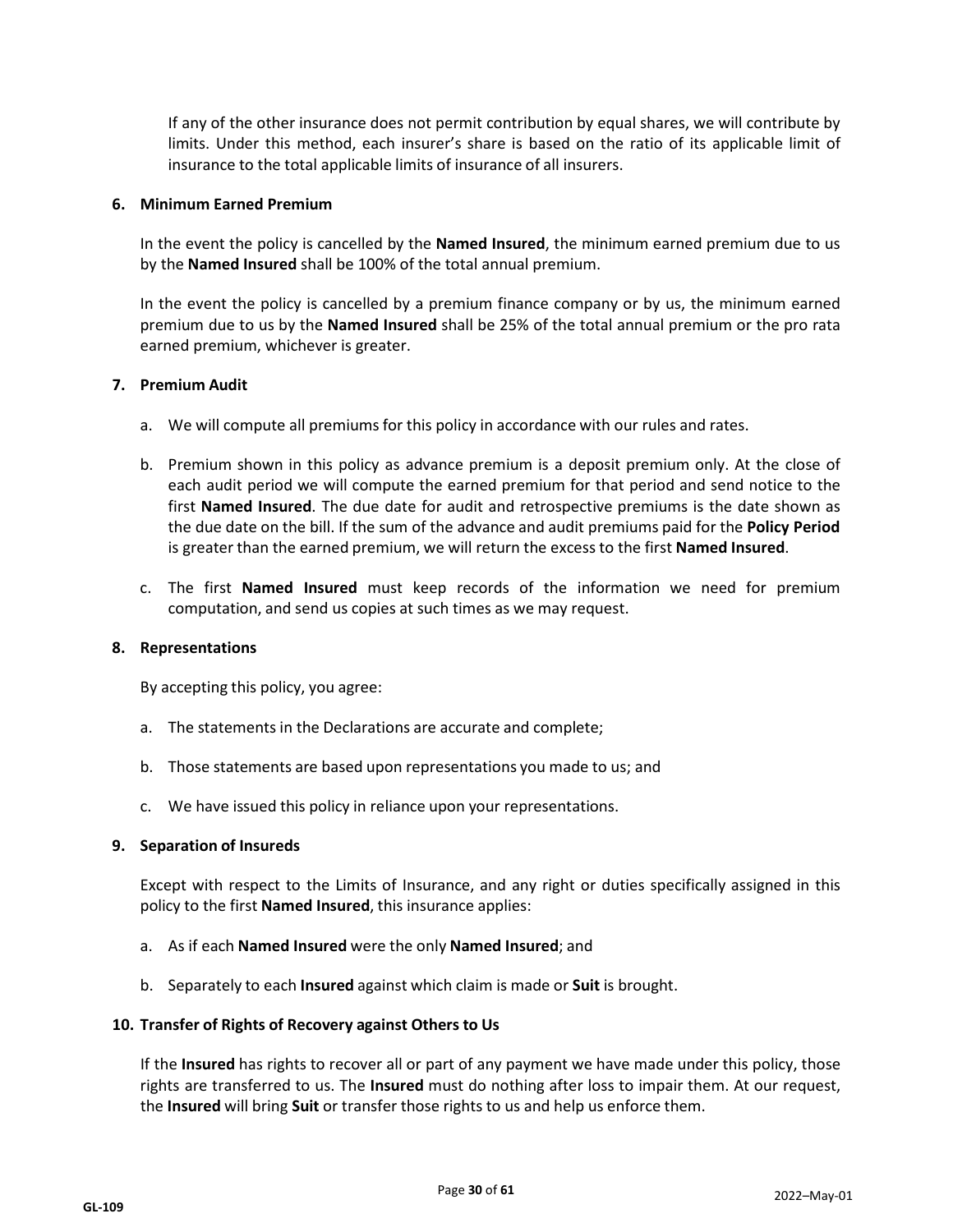## **11. When We Do Not Renew**

If we decide not to renew this policy, we will mail or deliver to the first **Named Insured** shown in the Declarations written notice of the nonrenewal not less than 30 days before the expiration date. If notice is mailed, proof of mailing will be sufficient proof of notice.

## **SECTION V DEFINITIONS**

- **1. Advertisement** means a notice that is broadcast or published to the general public or specific market segments about your goods, products or services for the purpose of attracting customers or supporters. For the purpose of this definition:
	- a. Notices that are published include material placed on the Internet or on similar electronic means of communication; and
	- b. Regarding web-sites, only that part of a web-site that is about your goods, products or services for the purpose of attracting customers or supportersis considered an **Advertisement**.

#### **2. Auto** means

- a. A land motor vehicle, trailer or semi-trailer designed for travel on public roads, including any attached machinery or equipment.
- b. Any other land vehicle that is subject to a compulsory or financial responsibility law or other motor vehicle insurance law in the state where it is licensed or principally garaged.

#### However, **Auto** does not include **Mobile Equipment**.

- **3. Bodily Injury** means bodily injury, sickness or disease sustained by a person, including death resulting from any of these at any time.
- **4. Coverage Territory** means:
	- a. The United States of America, including its territories and possessions; or
	- b. Anywhere else in the world with the exception of any country or jurisdiction which is subject to trade or other economic sanction or embargo by the United States of America, provided that:
		- i. We shall have the right, but not the duty to investigate, defend, or settle any claims or "suits" for "bodily injury", "property damage", or "personal and advertising injury"; and
		- ii. If we do not exercise such right, you shall, under our supervision, make such investigation and defense as is reasonably necessary. Subject to our prior written authorization, you may also effect settlement. We shall, subject to all other provisions of this policy, reimburse you for the reasonable and necessary costs of such actions; and pay damages determined in a **Suit** on the merits or in any settlement to which we agree.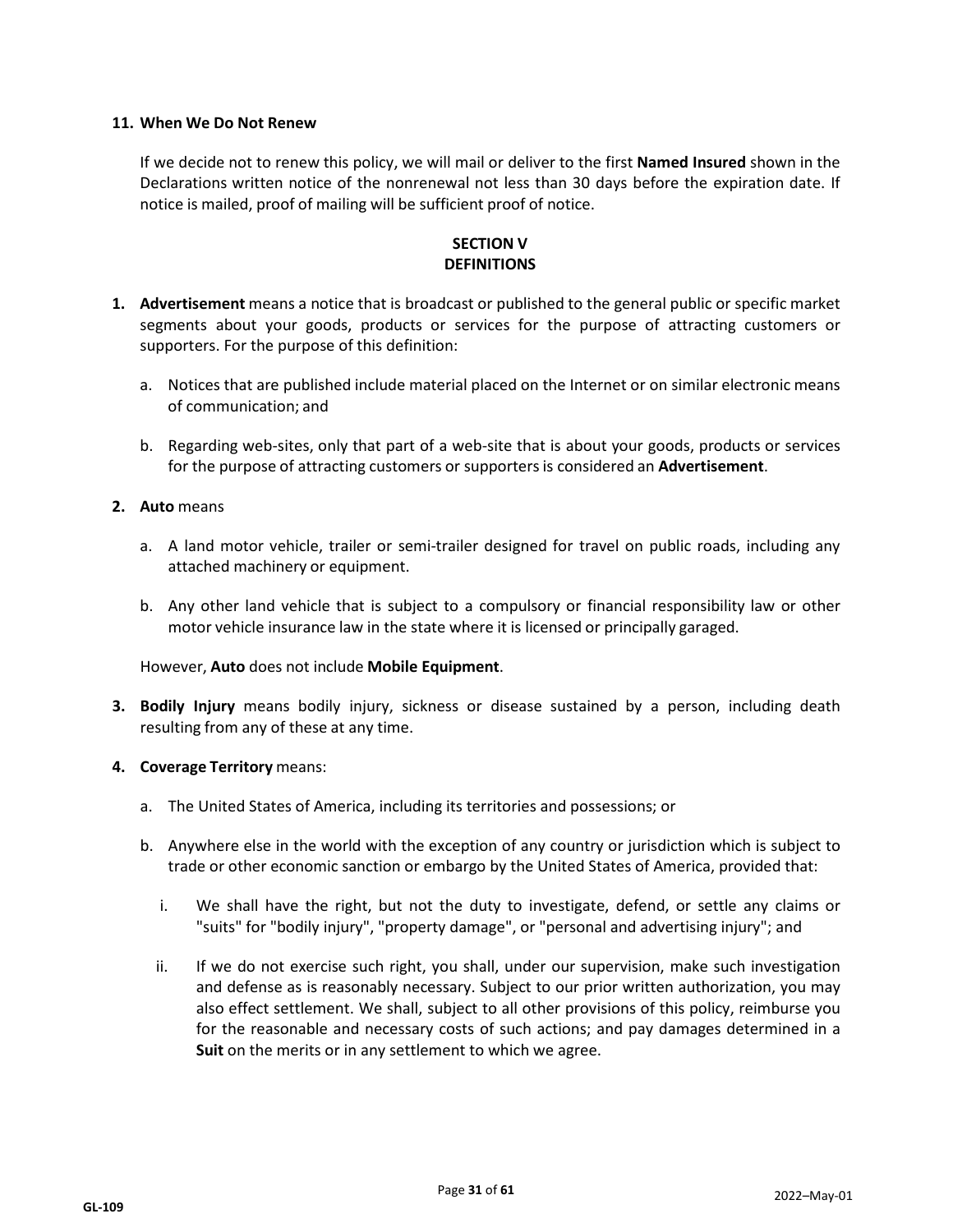- c. Payment of loss under this policy shall only be made in full compliance with all United States of America economic or trade sanction laws or regulations, including, but not limited to, sanctions, laws and regulations administered and enforced by the U.S. Treasury Department's Office of Foreign Assets Control ("AFAC").
- **5. Employee** includes a **Leased Worker**. **Employee** does not include a **Temporary Worker**.
- **6. Executive Officer** means a person holding any of the officer positions created by your charter, constitution, bylaws or any other similar governing document.
- **7. Fungi** means any type or form of fungus, including mold or mildew and any mycotoxins, spores, scents or by products produced or released by fungi.
- **8. Hostile fire** means one which becomes uncontrollable or breaks out from where it was intended to be.
- **9. Impaired property** means tangible property, other than **Your Product** or **Your Work**, that cannot be used or is less useful because:
	- a. It incorporates **Your Product** or **Your Work** that is known or thought to be defective, deficient, inadequate or dangerous; or
	- b. You have failed to fulfill the terms of a contract or agreement;

If such property can be restored to use by:

- a. The repair, replacement, adjustment or removal of **Your Product** or **Your Work**; or
- b. Your fulfilling the terms of the contract of agreement.

#### **10. Insured Contract means:**

- a. A contract for a lease of premises. However, that portion of the contract for a lease of premises that indemnifies any person or organization for damage by fire to premises while rented to you or temporarily occupied by you with permission of the owner in not an **Insured Contract**,
- b. A sidetrack agreement;
- c. Any easement or license agreement, except in connection with construction or demolition operations on or within 50 feet of a railroad;
- d. An obligation, as required by ordinance, to indemnify a municipality, except in connection with work for a municipality;
- e. An elevator maintenance agreement;
- f. That part of any other contract or agreement pertaining to your business (including an indemnification of a municipality in connection with work performed for a municipality) under which you assume the tort liability of another party to pay for **Bodily Injury** or **Property Damage**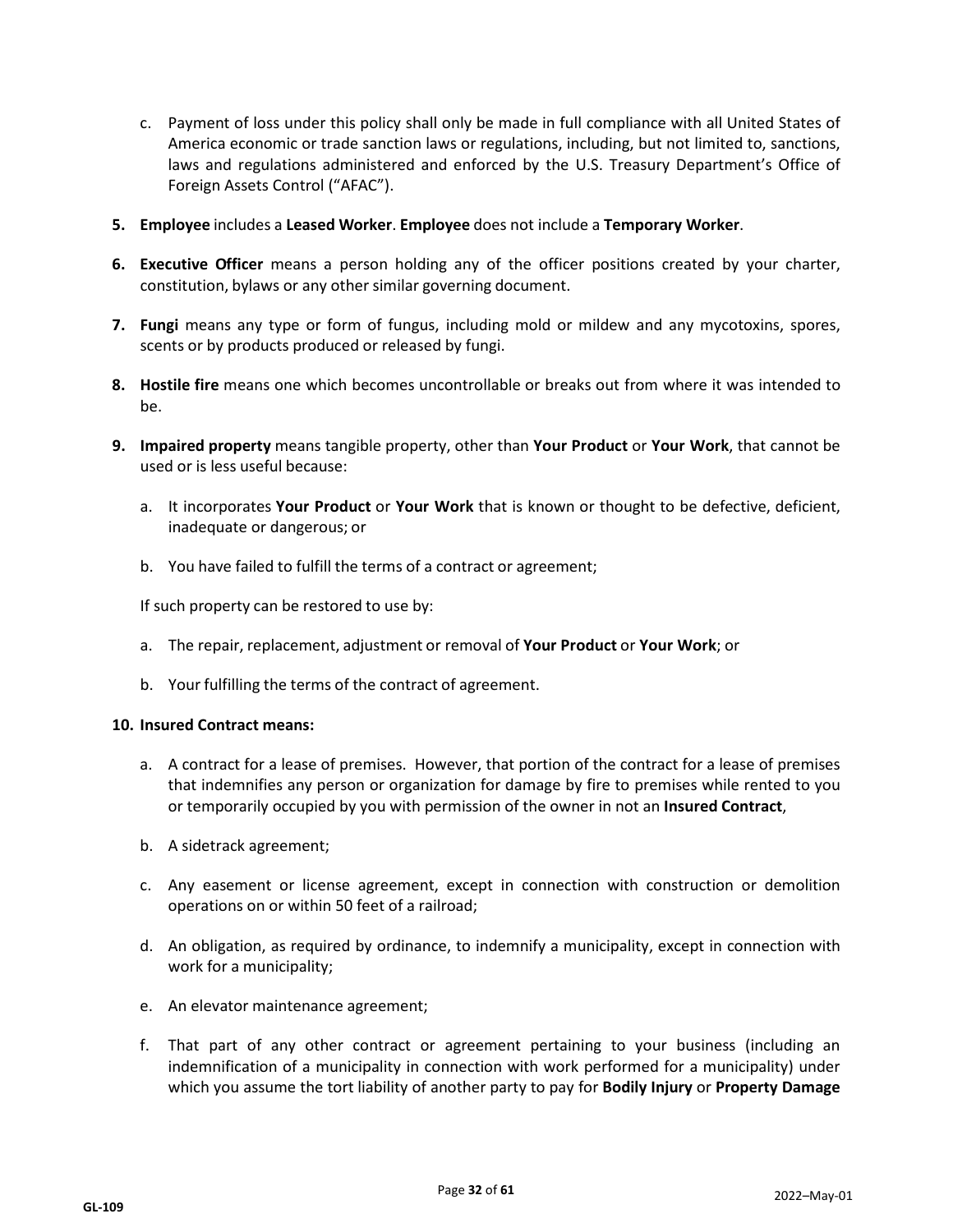to a third person or organization. Tort liability means a liability that would be imposed by law in the absence of any contract or agreement.

Paragraph f. does not include that part of any contract or agreement:

- i. That indemnifies a railroad for **Bodily Injury** or **Property Damage** arising out of construction or demolition operations, within 50 feet of any railroad property and affecting any railroad bridge or trestle, tracks, road-beds, tunnel, underpass or crossing;
- ii. That indemnifies an architect, engineer or surveyor for injury or damage arising out of:
	- a. Preparing, approving, or failing to prepare or approve, maps, shop drawings, opinions, reports, surveys, field orders, change orders or drawings and specifications; or
	- b. Giving directions or instructions, or failing to give them, if that is the primary cause of the injury or damage; or
- iii. Under which the **Insured**, if an architect, engineer or surveyor, assumes liability for an injury or damage arising out of the **Insured**'s rendering or failure to render professional services, including those listed in (ii) above and supervisory, inspection, architectural or engineering activities.
- **11. Leased Worker** means a person leased to you by a labor firm under an agreement between you and the labor leasing firm, to perform duties related to the conduct of your business. **Leased Worker** does not include a **Temporary Worker**.
- **12. Loading or Unloading** means the handling of property:
	- a. After it is moved from the place where it is accepted for movement into or onto an aircraft, watercraft or **Auto**;
	- b. While it is in or on an aircraft, watercraft or **Auto**; or
	- c. While it is being moved from an aircraft, watercraft or **Auto** to the place where it is finally delivered;

but **Loading or Unloading** does not include the movement of property by means of a mechanical device, other than a hand truck, that is not attached to the aircraft, watercraft or **Auto**.

- **13. Mobile Equipment** means any of the following types of land vehicles, including any attached machinery or equipment:
	- a. Bulldozers, farm machinery, forklifts and other vehicles designed for use principally off public roads;
	- b. Vehicles maintained for use solely on or next to premises you own or rent;
	- c. Vehicles that travel on crawler treads;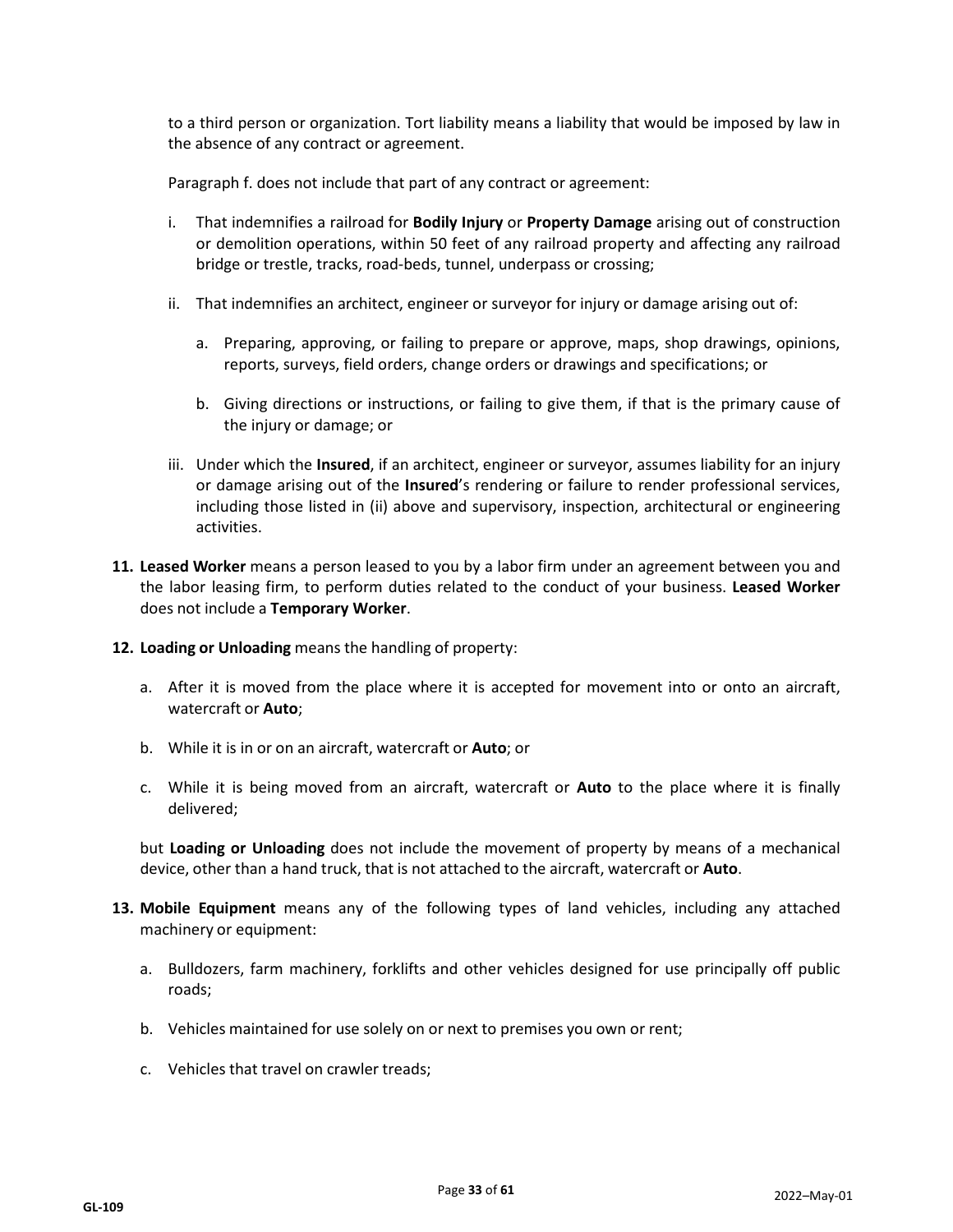- d. Vehicles, whether self-propelled or not, maintained primarily to provide mobility to permanently mounted:
	- i. Power cranes, shovels, loaders, diggers or drills; or
	- ii. Road construction or resurfacing equipment such as graders, scrapers or rollers;
- e. Vehicles not described in a, b, c or d above that are not self-propelled and are maintained primarily to provide mobility to permanently attached equipment of the following types:
	- i. Air compressors, pumps and generators, including spraying, welding, building cleaning, geophysical exploration, lighting and well servicing equipment; or
	- ii. Cherry pickers and similar devices used to raise or lower workers;
- f. Vehicles not described in a, b, c or d above maintained primarily for purposes other than the transportation of persons or cargo.

However, self-propelled vehicles with the following types of permanently attached equipment are not **Mobile Equipment** but will be considered **Autos**:

- i. Equipment designed primarily for:
	- a. Snow Removal;
	- b. Road maintenance, but not construction or resurfacing; or
	- c. Street cleaning
- ii. Cherry pickers and similar devices mounted on automobile or truck chassis and used to raise or lower workers; and
- iii. Air compressors, pumps and generators, including spraying, welding, building cleaning, geophysical exploration, lighting and well servicing equipment.

However, **Mobile Equipment** does not include any land vehicles that are subject to a compulsory or financial responsibility law or other motor vehicle insurance law in the state where it is licensed or principally garaged. Land vehicles subject to a compulsory or financial responsibility law or other motor vehicles insurance law are considered **Autos**.

**14. Occurrence** means an accident, disaster, casualty or event, including continuous or repeated exposure to substantially the same general harmful conditions.

In the event of continuing or progressively deteriorating damage over any length of time, such damage shall be deemed to be one **Occurrence**, and shall be deemed to occur only when such damage first commences.

**15. Personal and Advertising Injury** means injury, including consequential **Bodily Injury**, arising out of one or more of the following offenses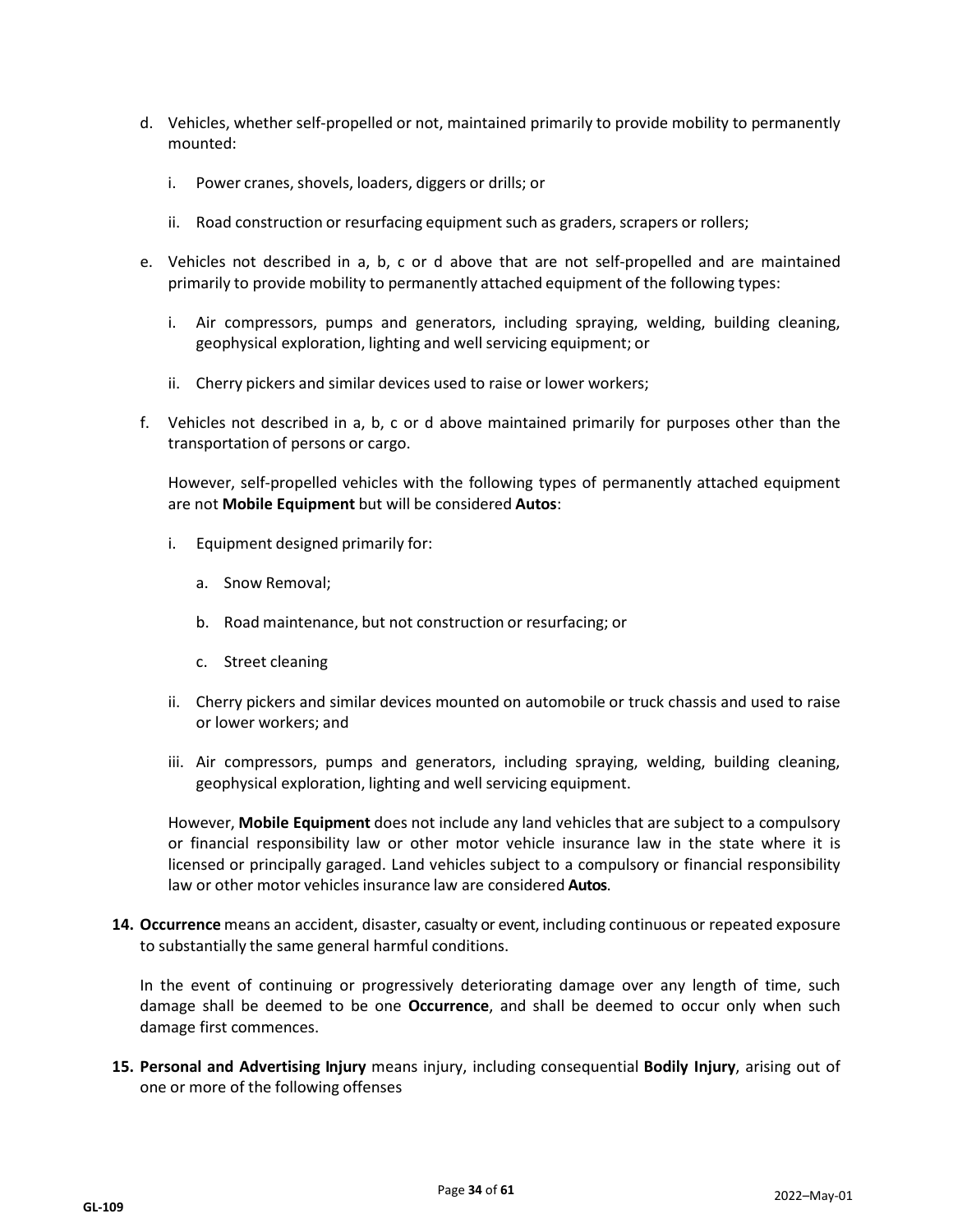- a. False arrest, detention or imprisonment;
- b. Malicious prosecution;
- c. The wrongful eviction from, wrongful entry into, or invasion of the right of private occupancy of a room, dwelling or premises that a person occupies, committed by or on behalf of its owner, landlord or lessor;
- d. Oral or written publication, in any manner, of material that slanders or libels a person or organization or disparages a person's or organization's goods, products or services;
- e. Oral or written publication, in any manner, of material that violates a person's right of privacy;
- f. The use of another's advertising idea in your **Advertisement**; or
- g. Infringing upon another's copyright, trade dress or slogan in you **Advertisement**.
- **16. Policy Period** means the period from the Effective Date of this policy stated in the Declarations to the Expiration Date stated in the Declarations or the date this policy is canceled or otherwise terminated if the policy is canceled or otherwise terminated prior to the Expiration Date
- **17. Pollutants** mean any solid, liquid, gaseous or thermal irritant or contaminant, including smoke, vapor, soot, fumes, acids, alkalis, chemicals and waste. Waste includes materials to be recycled, reconditioned or reclaimed.

## **18. Products-completedOperations Hazard:**

- a. Includes all **Bodily Injury** and **Property Damage** occurring away from premises you own or rent and arising out of **Your Product** or **Your Work** except:
	- i. Products that are still in your physical possession; or
	- ii. Work that has not yet been completed or abandoned. However, **Your Work** will be deemed completed at the earliest of the following times:
		- a. When all of the work called for in your contract has been completed.
		- b. When all of the work to be done at the job site has been completed if your contract calls for work at more than one job site.
		- c. When that part of the work done at a job site has been put to its intended use by any person or organization other than another contractor or subcontractor working on the same project.

Work that may need service, maintenance, correction, repair or replacement, but which is otherwise complete, will be treated as completed

b**.** Does not include **Bodily Injury** or **Property Damage** arising out of: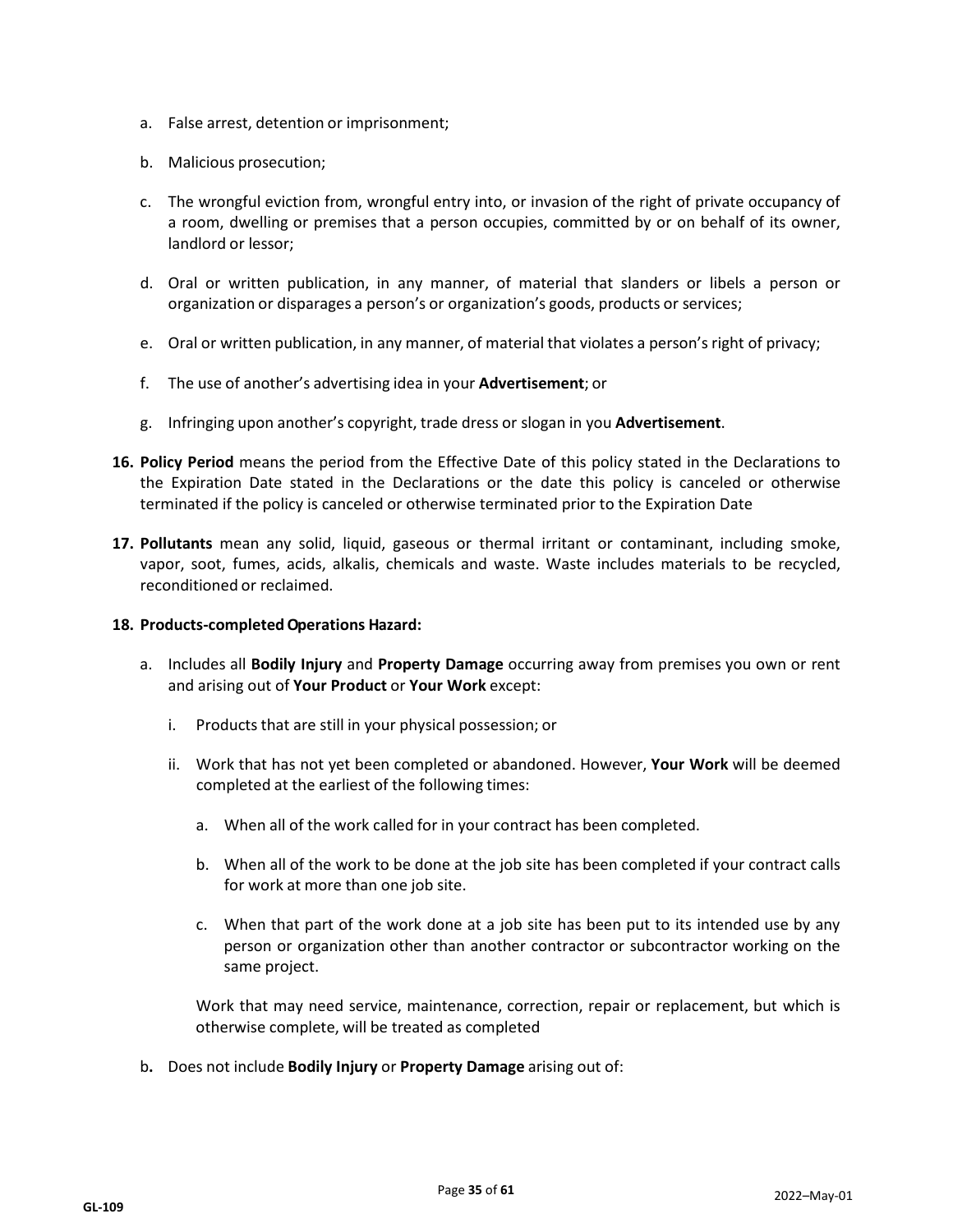- i. The transportation of property, unless the injury or damage arises out of a condition in or on a vehicle not owned or operated by you, and that condition was created by the **Loading or Unloading** of that vehicle by any **Insured**;
- ii. The existence of tools, uninstalled equipment or abandoned or unused materials; or
- iii. Products or operations for which the classification, listed in the Declarations or in a policy schedule, states that products-completed operations are subject to the General Aggregate Limit.

#### **19. Property damage** means:

- a. Physical injury to tangible property, including all resulting loss of use of that property. All such loss of use shall be deemed to occur at the time of the physical injury that cause it; or
- b. Loss of use of tangible property that is not physically injured. All such loss of use shall be deemed to occur at the time of the **Occurrence** that caused it

For the purposes of this insurance, electronic data is not tangible property.

As used in this definition, electronic data means information, facts or programs stored as or on, created or used on, or transmitted to or from computer software, including systems and applications software, hard or floppy disks, CDROMS, tapes, drives, cells data processing devices or any other media which are used with electronically controlled equipment.

- **20. Punitive or Exemplary Damages** include damages which are awarded to punish or deter wrongful conduct, to set an example, to fine, penalize or impose a statutory penalty, and damages which are awarded for any other purpose other than as compensatory damages for **Bodily Injury** or **Property Damage**.
- **21. Suit** means a civil proceeding in which damages because of **Bodily Injury**, **Property Damage** or **Personal and Advertising Injury** to which this insurance applies are alleged. **Suit** includes:
	- a. An arbitration proceeding in which such damages are claimed and to which the **Insured** must submit or does submit with our consent; or
	- b. Any other alternative dispute resolution proceeding in which such damages are claimed and to which the **Insured** submits with our consent.
- **22. Temporary Worker** means a person who is furnished to you to substitute for a permanent **Employee** on leave or to meet seasonal or short-term workload conditions.
- **23. Volunteer Worker** means a person who is not your **Employee**, and who donates his or her work and acts at the direction of and within the scope of duties determined by you, and is not paid a fee, salary or other compensation by you or anyone else for their work performed for you.

#### **24. Your Product**:

a. Means: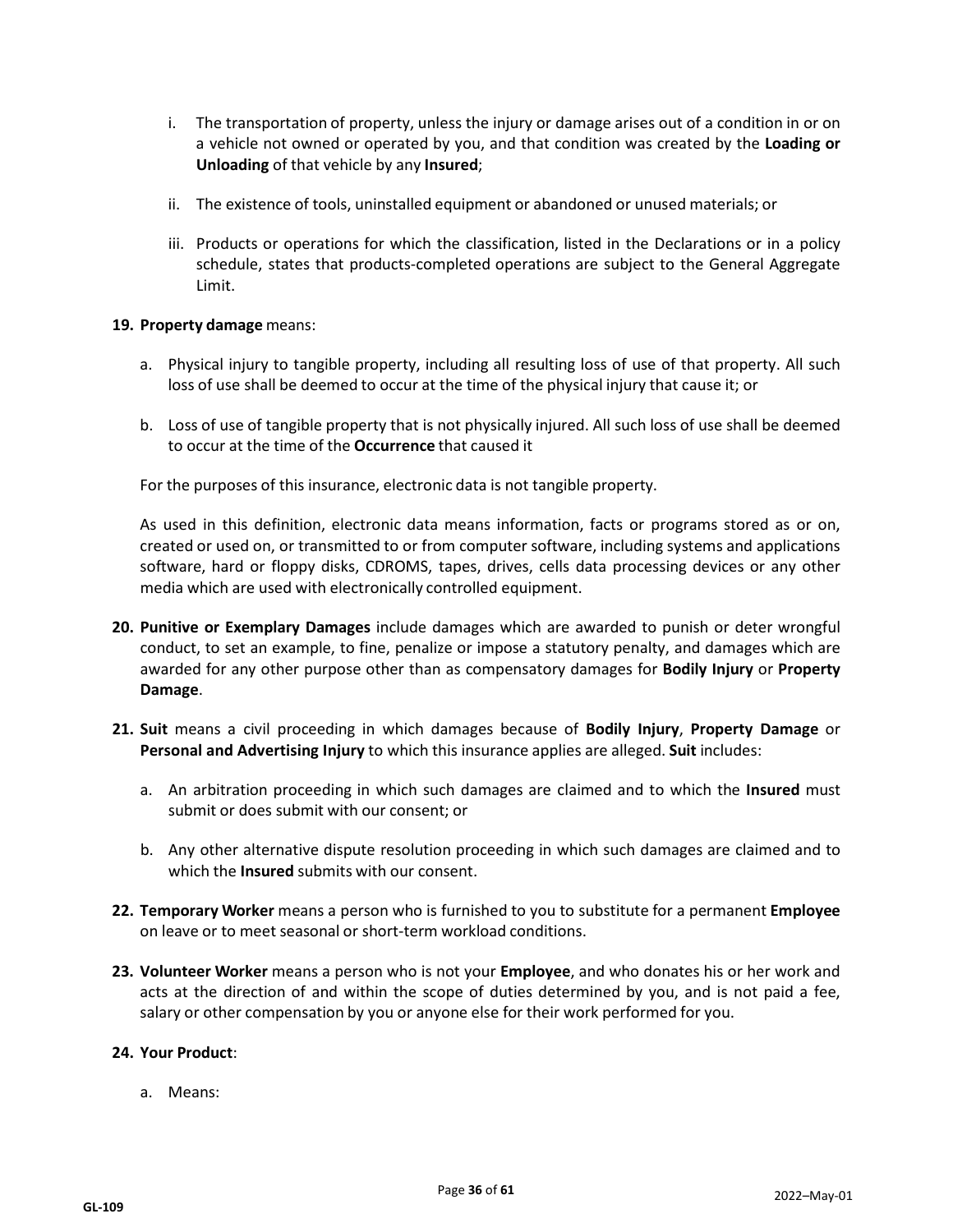- i. Any goods or products, other than real property, manufactured, sold, handled, distributed or disposed of by:
	- a. You;
	- b. Others trading under your name, or
	- c. A person or organization whose business or assets you have acquired; and
- ii. Containers (other than vehicles), materials, parts or equipment furnished in connection with such good or products.
- b. Includes:
	- i. Warranties or representations made at any time with respect to the fitness, quality, durability, performance or use of **Your Product**; and
	- ii. The providing of or failure to provide warnings or instructions.
- c. Does not include vending machines or other property rented to or located for the use of others but not sold.

#### **25. Your Work**

- a. Means:
	- i. Work or operations performed by you or on your behalf; and
	- ii. Materials, parts or equipment furnished in connection with such work or operations.
- b. Includes
	- i. Warranties or representations made at any time with respect to the fitness, quality, durability, performance or use of **Your Work**; and
	- ii. The providing of or failure to provide warnings or instructions.

#### **SECTION VI GENERAL POLICY CONDITIONS**

All Coverage Parts included in this policy are subject to the following conditions:

#### A. **Changes**

This policy contains all the agreements between you and us concerning the insurance afforded. The first **Named Insured** shown in the Declarations is authorized to make changes in the terms of this policy with our consent. This policy's terms can be amended or waived only by endorsement issued by us and made a part of this policy.

## B. **Examination of Your Books and Records**

We may examine and audit your books and records as they relate to this policy at any time during the **Policy Period** and up to three years afterward.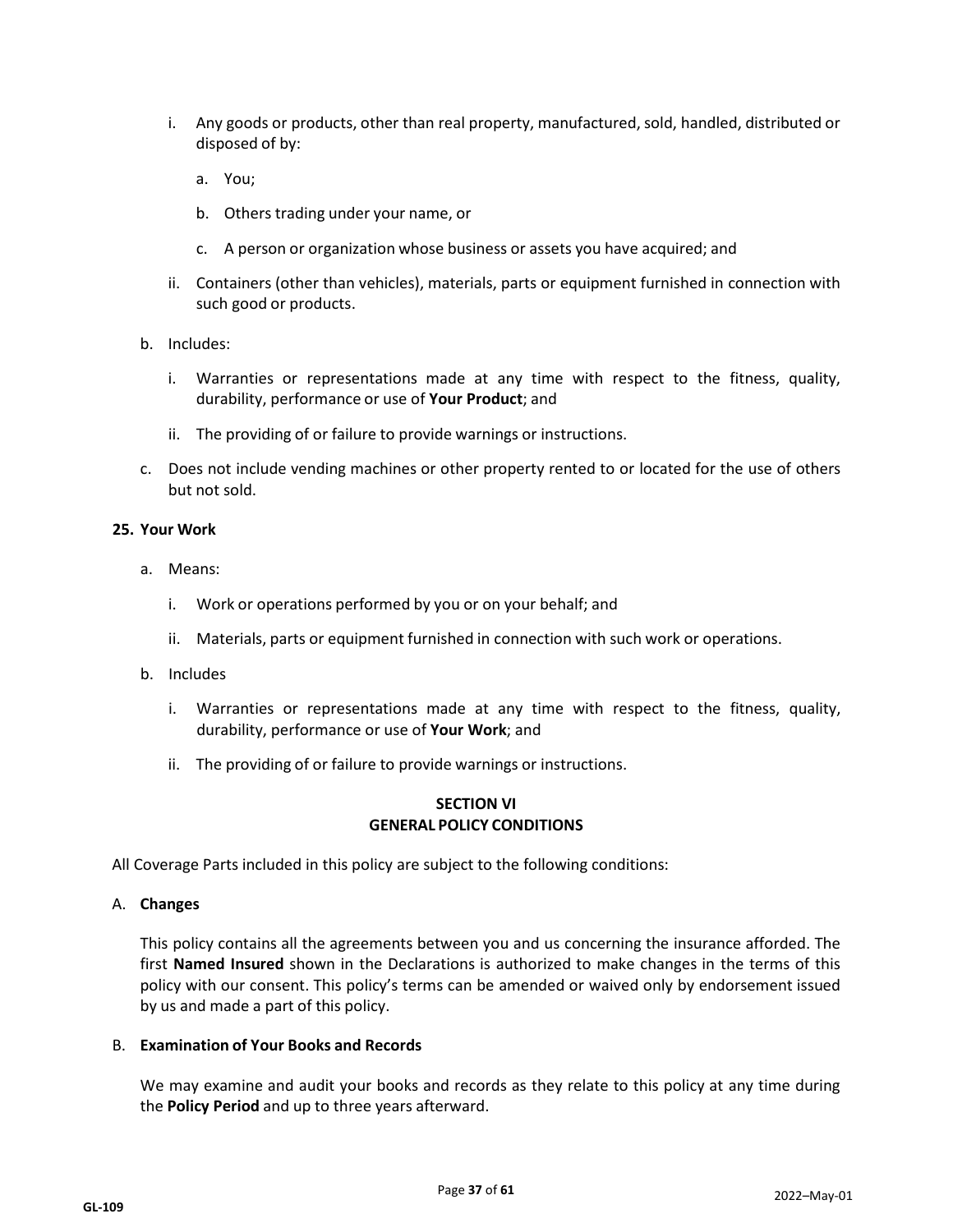#### C. **Inspections and Surveys**

- 1. We have the right, but not the obligation to:
	- a. Make inspections and surveys at any time;
	- b. Give you reports on the conditions we find; and
	- c. Recommend changes.
- 2. We are not obligated to make any inspections, surveys, reports or recommendations and any such actions we do undertake relate only to insurability and the premiums to be charged. We do not make safety inspections. We do not undertake to perform the duty of any person or organization to provide for the health or safety of workers or the public.

And we do not warrant that conditions:

- a. Are safe or healthful; or
- b. Comply with laws, regulations, codes or standards.
- 3. Paragraphs 1 and 2 of this condition apply not only to us, but also to any rating, advisory, rate service or similar organization which makes insurance inspections, surveys, reports or recommendations.
- 4. Paragraph 2 of this condition does not apply to any inspections, surveys, reports or recommendations we may make relative to certification, under state or municipal statutes, ordinances or regulations, of boilers, pressure vessels or elevators.

#### D. **Premiums**

The first **Named Insured** shown in the Declarations:

- 1. Is responsible for the payment of all premiums; and
- 2. Will be the payee for any return premiums we pay.

#### E. **Transfer of Your Rights and Duties under This Policy**

Your rights and duties under this policy may not be transferred without our written consent except in the case of death of an individual **Named Insured**.

If you die, your rights and duties will be transferred to your legal representatives but only while acting within the scope of duties as your legal representative. Until your legal representative is appointed, anyone having proper temporary custody of your property will have your rights and duties but only with respect to that property.

## **END OF POLICY FORM**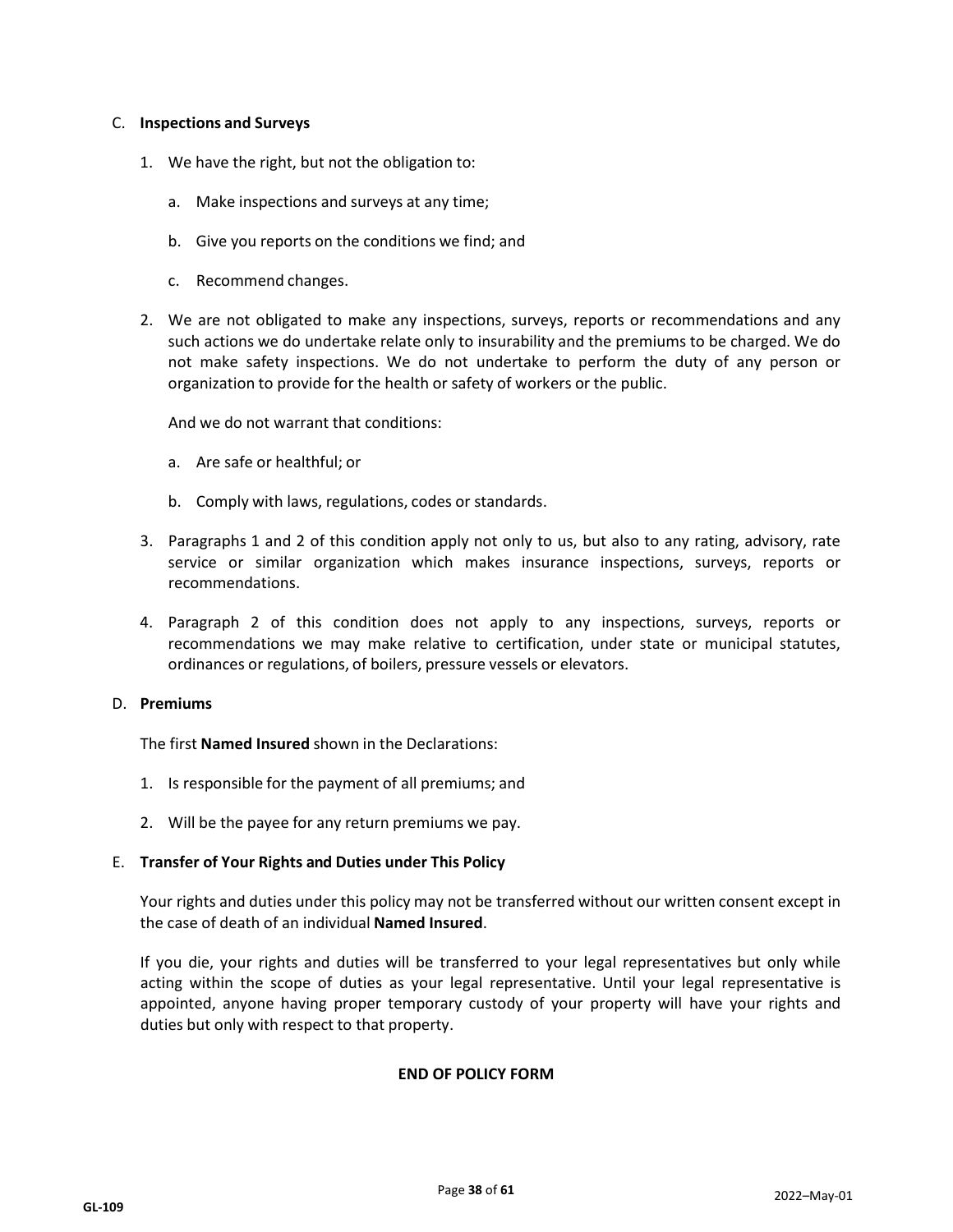## **SCHEDULE OF ENDORSEMENTS**

#### **SOME REQUIRE PAYMENT OF ADDITIONAL PREMIUM**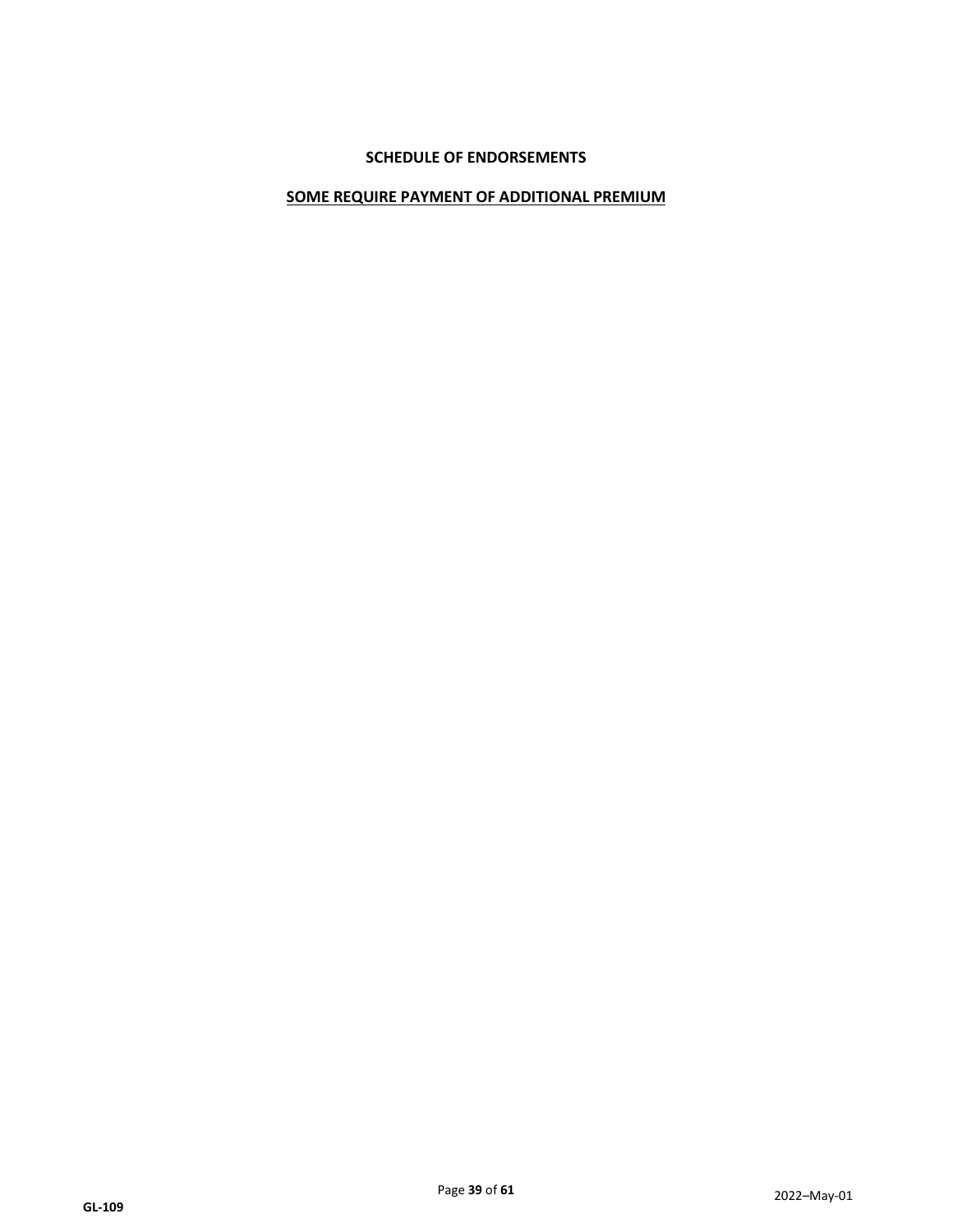## **EXCLUSION CLAUSE ADDITIONAL EXCLUSIONS**

## **THIS ENDORSEMENT CHANGES THE POLICY. PLEASE READ CAREFULLY.**

This exclusion applies to all sections of this policy.

Notwithstanding anything to the contrary contained herein this policy does not cover the following:

- 1. any liability or expense arising out of the ownership, maintenance or use of the following premises or any property located on such premises: camps, campgrounds, recreational vehicle parks, or paintball fields;
	- a. unless such use is incidental to the Named Insured's scuba diving business;
- 2. any liability or expense arising out of navigation, towing, repair, storage, conversion, cleaning, demolition, wrecking, uprighting, or salvage of any commercial vessel or oil rig, ship building and boat manufacturing, stevedoring, ship repair yards and dry docks;
- 3. any liability or expense arising out of off-shore and subaqueous work;
- 4. any liability or expense arising out of premises or operations involving: (a) amusement parks or devices, carnivals or circuses, sports or other entertainment events, professional sports organizations, zoos, casinos, race tracks, or any theater, hall, arena, grandstand or stadium; (b) oil or gas pipelines, wells, or drilling operations; (c) all mining and quarrying operations; (d) bridges, tunnels, dams or reservoirs; (e) waste treatment, storage or disposal facilities, dumps or dumpsites, landfills; surface impoundments; waste lagoons; or waste sites.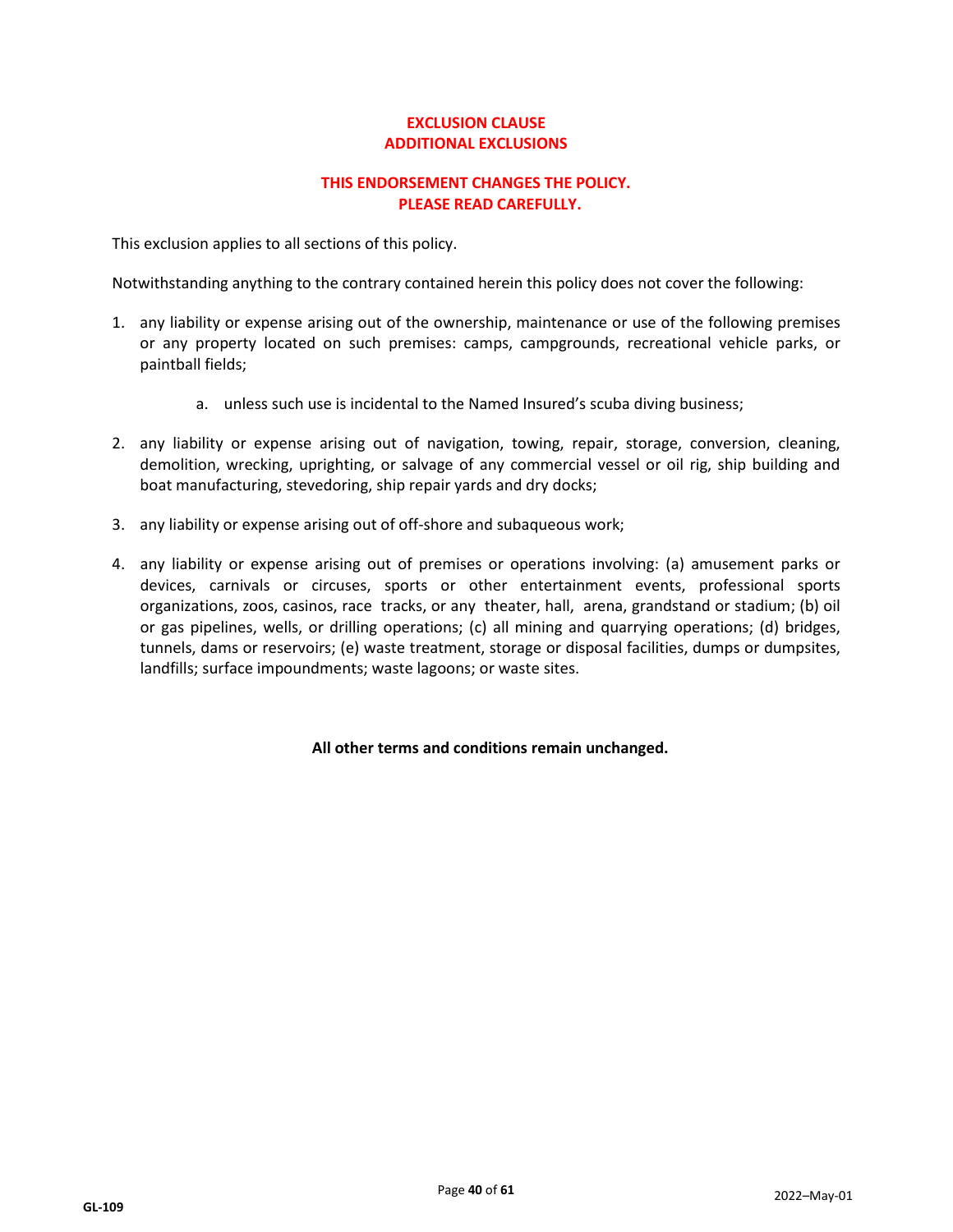## **EXCLUSION CLAUSE BIOLOGICALOR CHEMICAL MATERIALS**

## **THIS ENDORSEMENT CHANGES THE POLICY. PLEASE READ CAREFULLY.**

This exclusion applies to all sections of this policy.

It is agreed that this insurance excludes loss, damage, cost or expense of whatsoever nature directly or indirectly caused by, resulting from or in connection with the actual or threatened malicious use of pathogenic or poisonous biological or chemical materials regardless of any other cause or event contributing concurrently or in any other sequence thereto.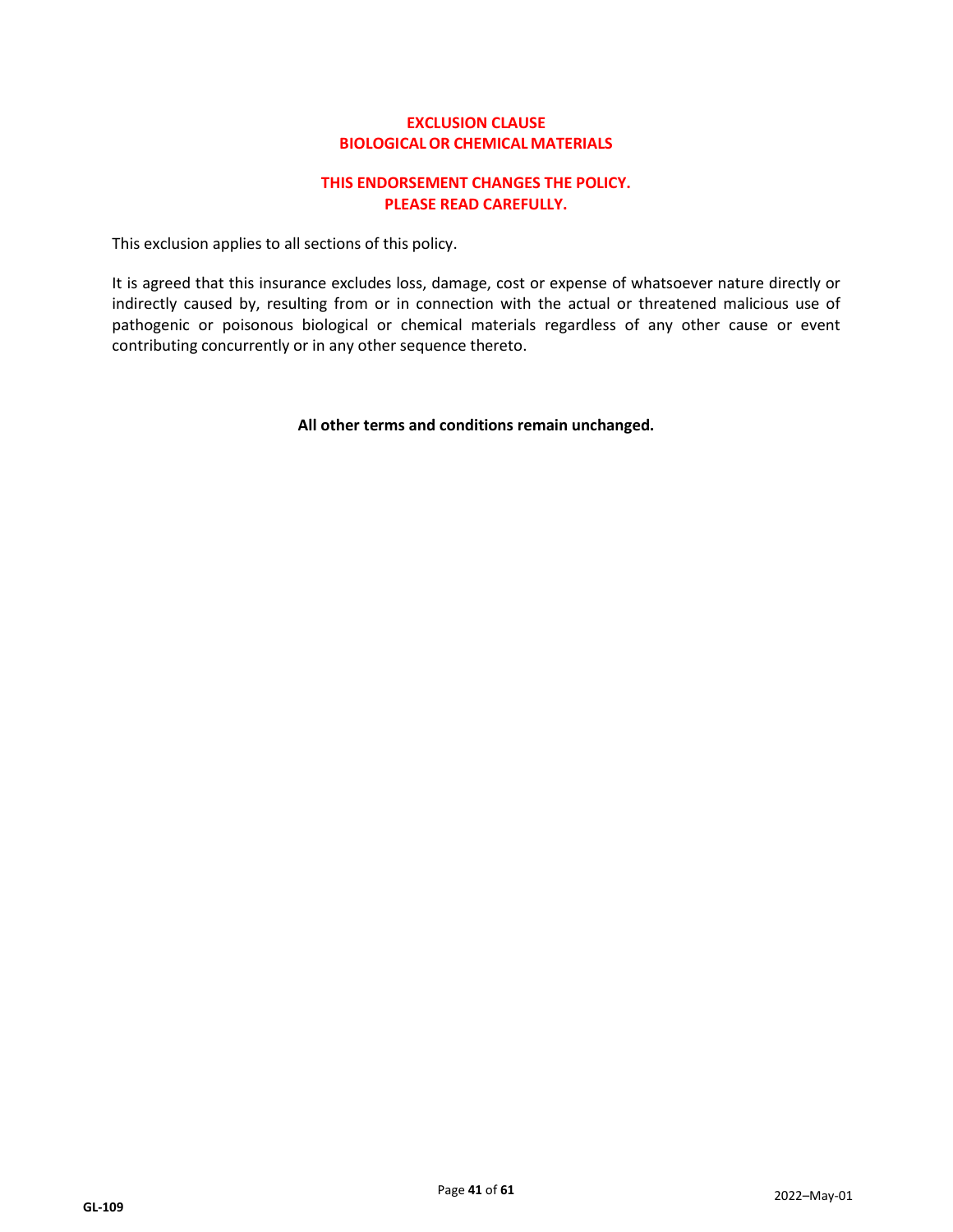## **EXCLUSION AND LIMITATION CLAUSE EXPOSURE TO SANCTIONS**

## **THIS ENDORSEMENT CHANGES THE POLICY. PLEASE READ IT CAREFULLY.**

This exclusion applies to all sections of this policy.

No (re)insurer shall be deemed to provide cover and no (re)insurer shall be liable to pay any claim or provide any benefit hereunder to the extent that the provision of such cover, payment of such claim or provision of such benefit would expose that (re)insurer to any sanction, prohibition or restriction under United Nations resolutions or the trade or economic sanctions, laws or regulations of the European Union, United Kingdom or United States of America.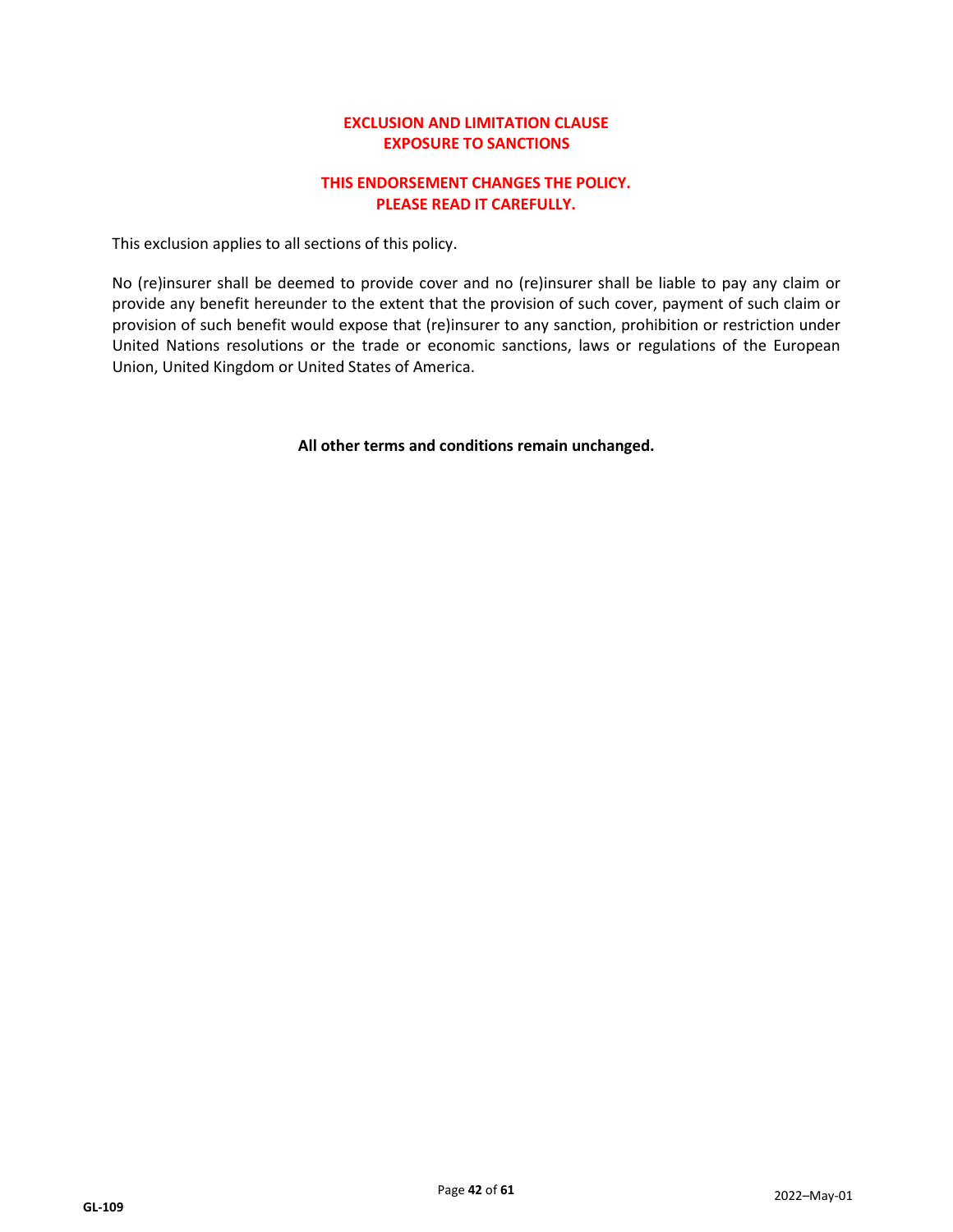## **EXCLUSION CLAUSE FIREARMS, FIREWORKSAND OTHER PYROTECHNIC DEVICES AND EXPLOSIVES**

## **THIS ENDORSEMENT CHANGES THE POLICY. PLEASE READ IT CAREFULLY.**

This exclusion applies to all sections of this policy.

A. This insurance does not apply to **Bodily Injury**, **Property Damage**, **Personal and Advertising Injury** or medical expenses including damages for care and loss of services:

Arising from the ownership, maintenance, packing, handling, transportation, storage, igniting, operation, sponsorship, set-up or take-down or other use of:

- i. Firearms, including handguns, revolvers, pistols, rifles, shotguns, air guns, semi-automatic weapons and similar devices;
- ii. Fireworks, including firecrackers, Roman Candles, flash powder, explosive compositions or combustible substances, pinwheels, skyrockets, ground displays, flares, smoke bombs, and similar devices that produce, when ignited or activated, sound, smoke, motion or a combination of these;
- iii. Explosives, caps, primers, detonators, ammunitions, fuses, arms, magnesium, ammonium nitrate, nitroglycerin, celluloid, pyroxylin or other substances intended for use as an explosive;

by any **Insured** or by any person for which any **Insured** may be held liable in any capacity.

B. This insurance does not apply to any obligation of any **Insured** to indemnify, defend or contribute jointly or severally with another because of **Bodily Injury**, **Property Damage**, **Personal and Advertising Injury** or medical expenses arising from any of the activities specified in A.i, above.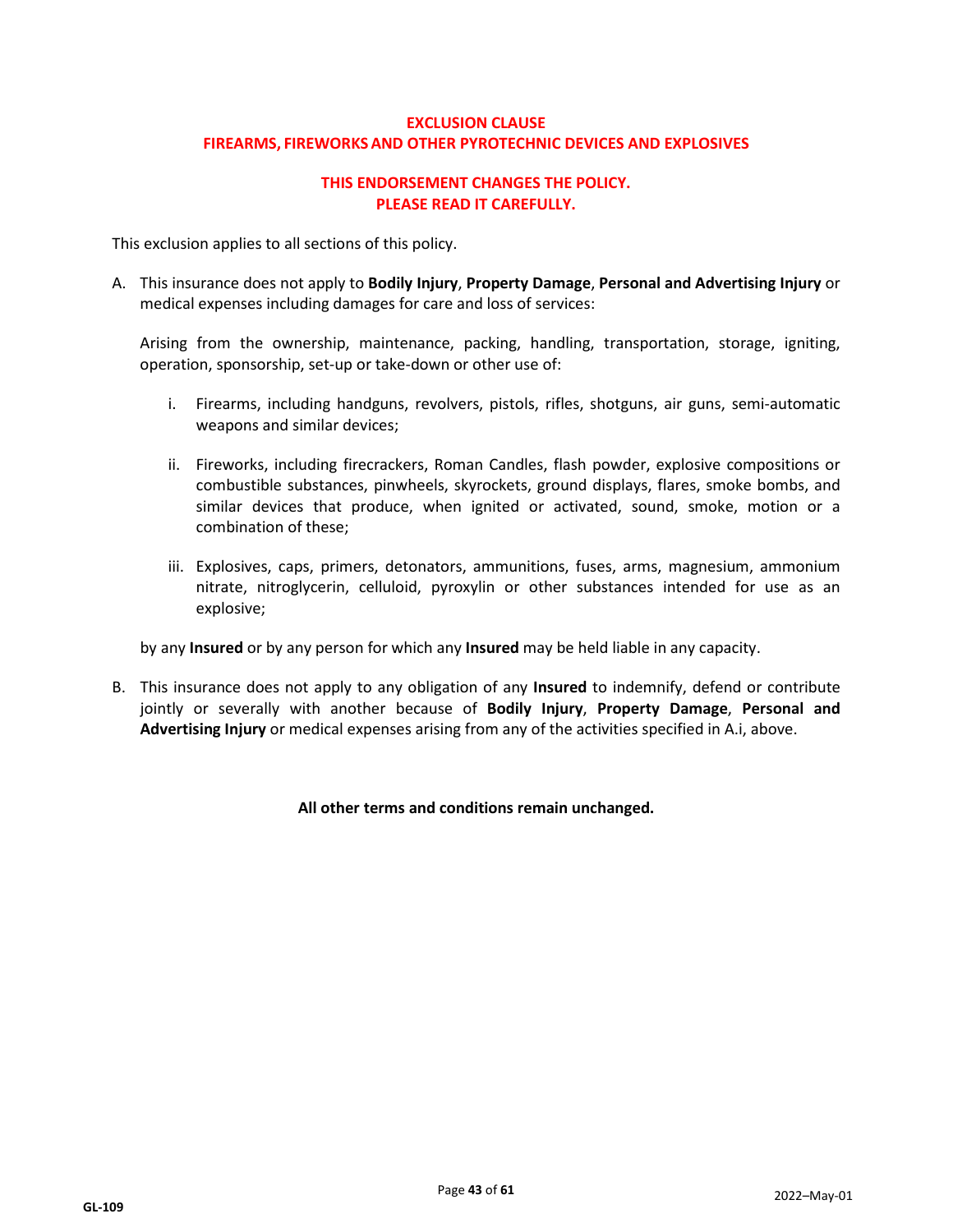## **EXCLUSION CLAUSE NUCLEAR INCIDENT LIABILITY**

## **THIS ENDORSEMENT CHANGES THE POLICY. PLEASE READ CAREFULLY.**

This exclusion applies to all sections of this policy.

This policy does not apply:

- A. Under any Liability Coverage, to injury, sickness, disease, death or destruction:
	- i. with respect to which an **Insured** under the policy is also an **Insured** under a nuclear energy liability policy issued by Nuclear Energy Liability Insurance Association, Mutual Atomic Energy Liability Underwriters or Nuclear Insurance Association of Canada, or would be an **Insured** under any such policy but for its termination upon exhaustion of its limit of liability; or
	- ii. resulting from the hazardous properties of nuclear material and with respect to which any person or organization is required to maintain financial protection pursuant to the Atomic Energy Act of 1954, or any law amendatory thereof, or (2) the **Insured** is, or had this Policy not been issued would be, entitled to indemnity from the United States of America, or any agency thereof, under any agreement entered into by the United States of America, or any agency thereof, with any person or organization.
- B. Under any Medical Payments Coverage, or under any Supplementary Payments Provision relating to immediate medical or surgical relief, to expenses incurred with respect to **Bodily Injury**, sickness, disease or death resulting from the hazardous properties of nuclear material and arising out of the operation of a nuclear facility by any person or organization.
- C. Under any Liability Coverage, to injury, sickness, disease, death or destruction resulting from the hazardous properties of nuclear material, if:
	- i. the nuclear material (1) is at any nuclear facility owned by, or operated by or on behalf of, an **Insured** or (2) has been discharged or dispersed therefrom;
	- ii. the nuclear material is contained in spent fuel or waste at any time possessed, handled, used, processed, stored, transported or disposed of by or on behalf of an **Insured**; or
	- iii. the injury, sickness, disease, death or destruction arises out of the furnishing by an **Insured** of services, materials, parts or equipment in connection with the planning, construction, maintenance, operation or use of any nuclear facility, but if such facility is located within the United States of America, its territories or possessions or Canada, this exclusion (c) applies only to injury to or destruction of property at such nuclear facility.
- D. As used in this endorsement:

"hazardous properties" include radioactive, toxic or explosive properties; "nuclear material" means source material, special nuclear material or by-product material; "source material", "special nuclear material", and "by-product material" have the meanings given them in the Atomic Energy Act 1954 or in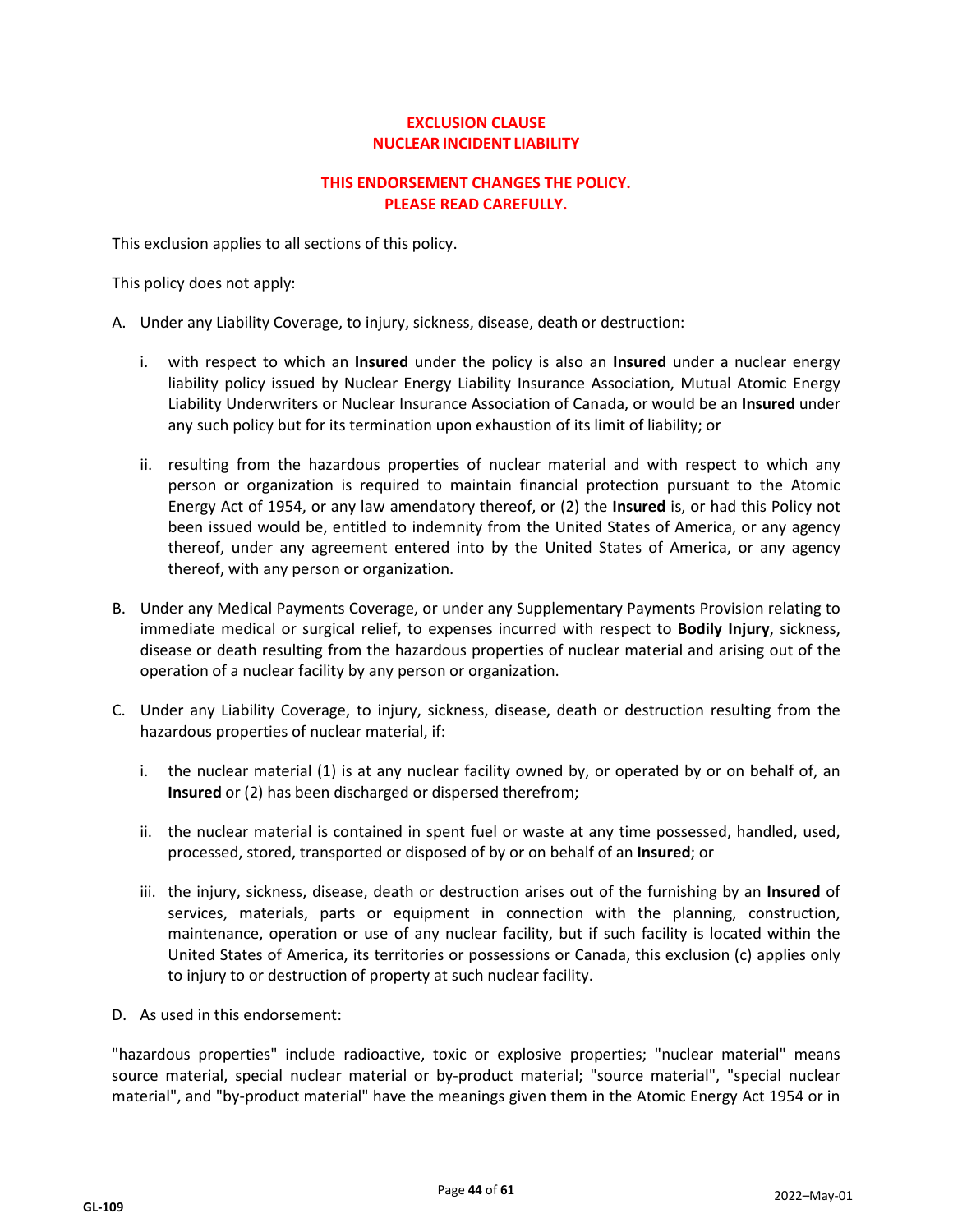any law amendatory thereof; "spent fuel" means any fuel element or fuel component, solid or liquid, which has been used or exposed to radiation in a nuclear reactor; "waste" means any waste material (1) containing by-product material and resulting from the operation by any person or organization of any nuclear facility included within the definition of nuclear facility under paragraph (a) or (b) thereof; "nuclear facility" means:

- i. any nuclear reactor,
- ii. any equipment or device designed or used for (1) separating the isotopes of uranium or plutonium, (2) processing or utilizing spent fuel, or (3) handling, processing or packaging waste,
- iii. any equipment or device used for the processing, fabricating or alloying of special nuclear material if at any time the total amount of such material in the custody of the **Insured** at the premises where such equipment or device is located consists of or contains more than 25 grams of plutonium or uranium 233 or any combination thereof, or more than 250 grams of uranium 235,
- iv. any structure, basin, excavation, premises or place prepared or used for the storage or disposal of waste,

and includes the site on which any of the foregoing is located, all operations conducted on such site and all premises used for such operations; "nuclear reactor" means any apparatus designed or used to sustain nuclear fission in a self-supporting chain reaction or to contain a critical mass of fissionable material. With respect to injury to or destruction of property, the word "injury" or "destruction" includes all forms of radioactive contamination of property.

It is understood and agreed that, except as specifically provided in the foregoing to the contrary, this clause is subject to the terms, exclusions, conditions and limitations of the policy to which it is attached.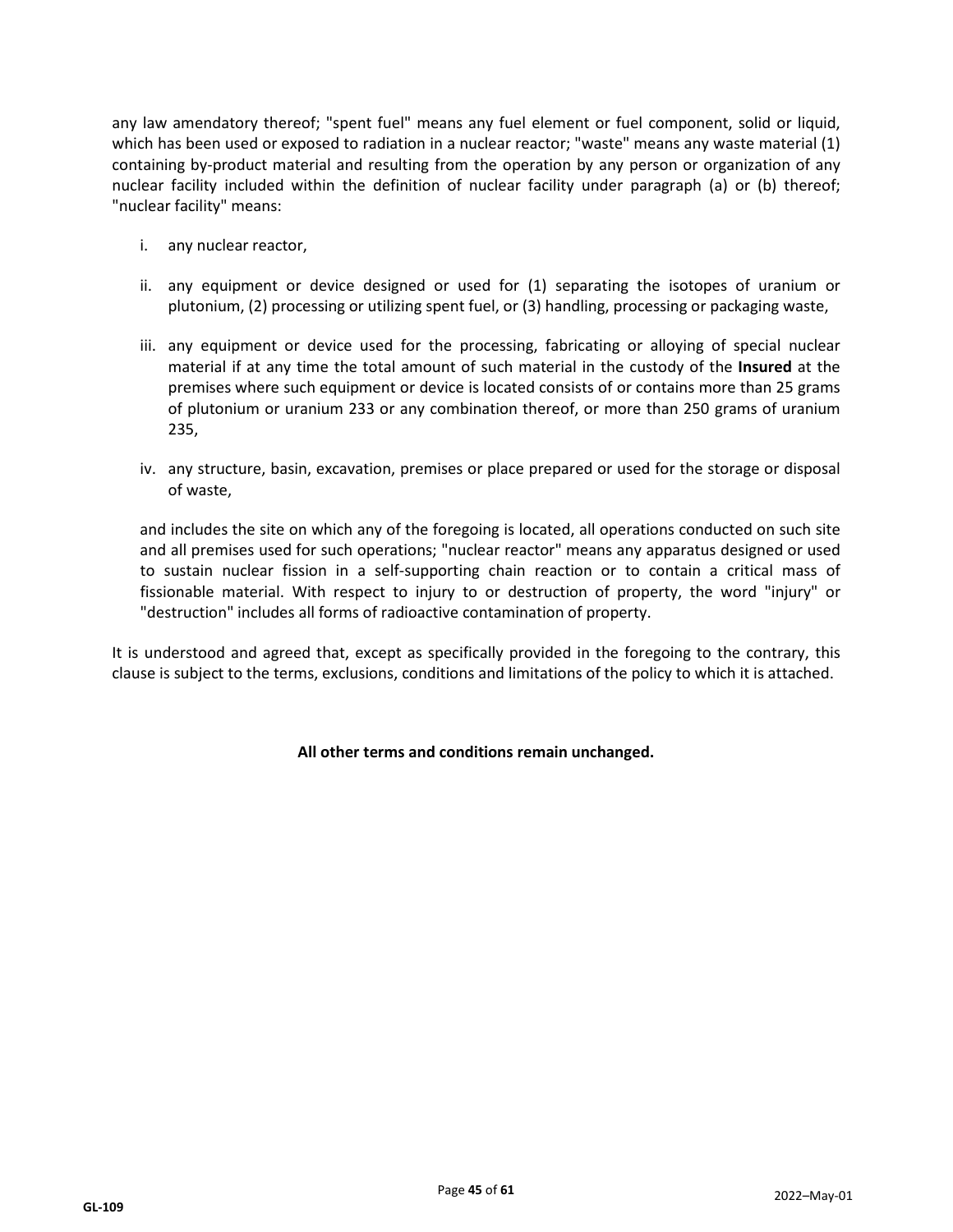## **EXCLUSION CLAUSE RADIOACTIVECONTAMINATION**

## **THIS ENDORSEMENT CHANGES THE POLICY. PLEASE READ CAREFULLY.**

This exclusion applies to all sections of this policy.

In relation to liability arising outside the U.S.A., its Territories or Possessions, Puerto Rico or the Canal Zone, this policy does not cover liability of whatsoever nature directly or indirectly caused by or contributed to by or arising from ionizing radiations or contamination by radioactivity from any nuclear fuel or from any nuclear waste from the combustion of nuclear fuel.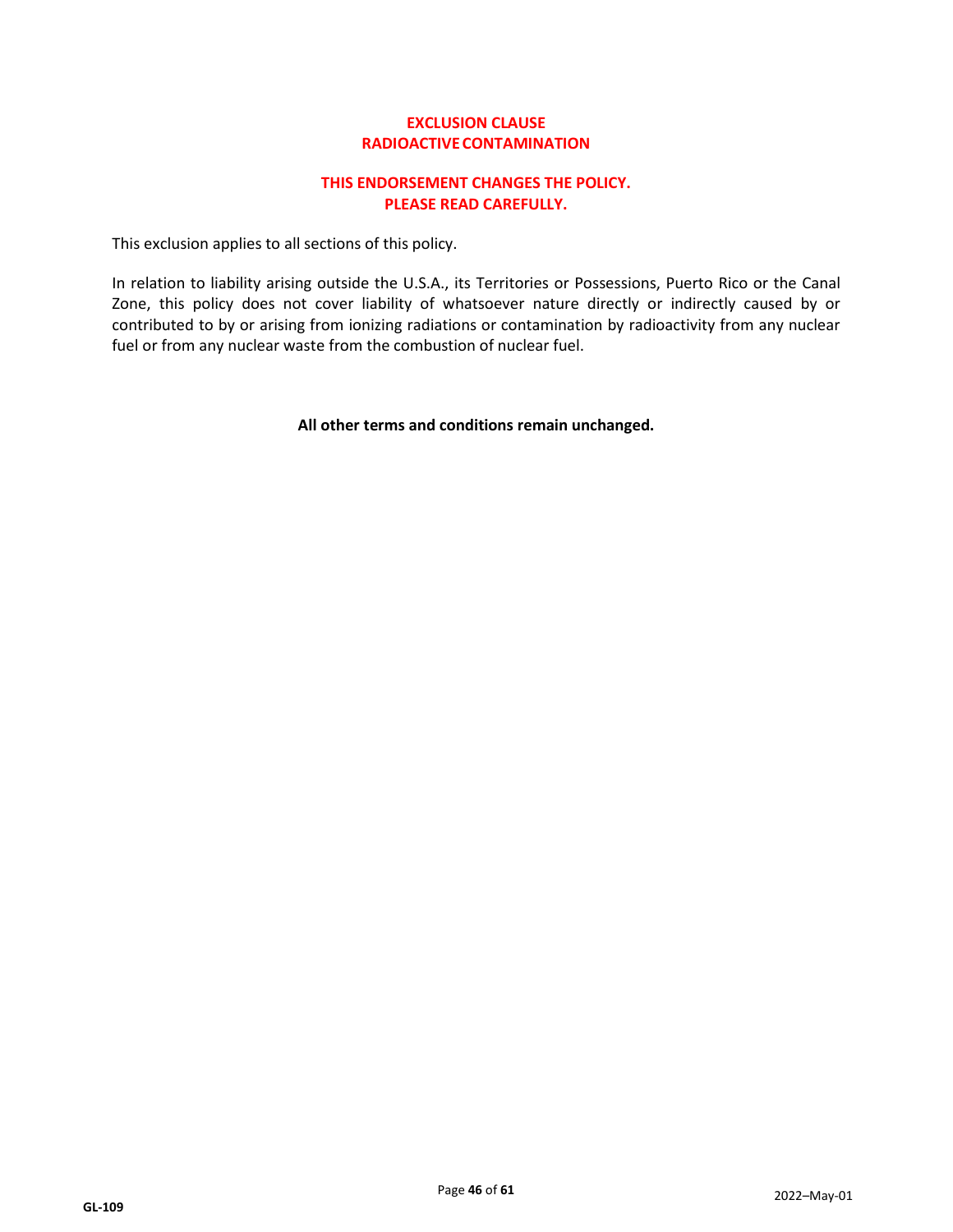## **EXCLUSION CLAUSE RADIOACTIVECONTAMINATIONAND EXPLOSIVE NUCLEAR ASSEMBLIES**

## **THIS ENDORSEMENT CHANGES THE POLICY. PLEASE READ CAREFULLY.**

This exclusion applies to all sections of this policy.

This policy does not cover

- A. loss or destruction of or damage to any property whatsoever or any loss or expense whatsoever resulting or arising therefrom or any consequential loss; or
- B. any legal liability of whatsoever nature

directly or indirectly caused by or contributed to by or arising from

- i. ionizing radiations or contamination by radioactivity form any nuclear fuel or from any nuclear waste from the combustion of nuclear fuel.
- ii. the radioactive, toxic, explosive or other hazardous properties of any explosive nuclear assembly or nuclear component thereof.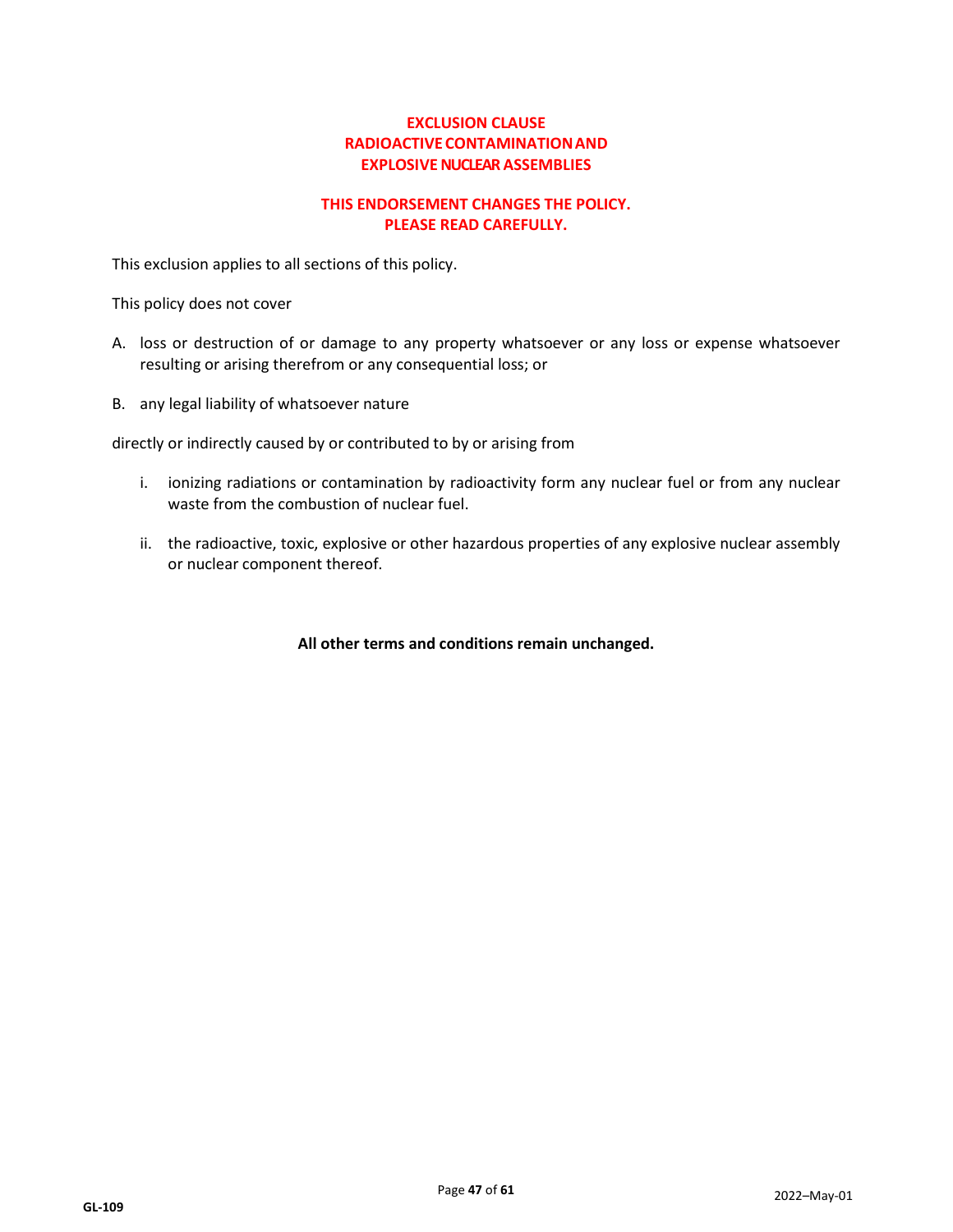## **EXCLUSION CLAUSE SEEPAGE AND/OR POLLUTIONAND/OR CONTAMINATION**

## **THIS ENDORSEMENT CHANGES THE POLICY. PLEASE READ IT CAREFULLY.**

This exclusion applies to all sections of this policy.

Notwithstanding any provision to the contrary within the policy of which this Endorsement forms part (or within any other Endorsement which forms part of this policy), this policy does not insure:

- A. any loss, damage, cost or expense, or
- B. any increase in **Insured** loss, damage, cost or expense, or
- C. any loss, damage, cost, expense, fine or penalty, which is incurred, sustained or imposed by order, direction, instruction or request of, or by any agreement with, any court, government agency or any public, civil or military authority; or threat thereof, (and whether or not as a result of public or private litigation),

which arises from any kind of seepage or any kind of pollution and/or contamination, or threat thereof, whether or not caused by or resulting from a peril **Insured**, or from steps or measures taken in connection with the avoidance, prevention, abatement, mitigation, remediation, clean-up or removal of such seepage or pollution and/or contamination or threat thereof.

The term 'any kind of seepage or any kind of pollution and/or contamination' as used in this Endorsement includes (but is not limited to):

- A. seepage of, or pollution and/or contamination by, anything, including but not limited to, any material designated as a 'hazardous substance' by the United States Environmental Protection Agency or as a 'hazardous material' by the United States Department of Transportation, or defined as a 'toxic substance' by the Canadian Environmental Protection Act for the purposes of Part II of that Act, or any substance designated or defined as toxic, dangerous, hazardous or deleterious to persons or the environment under any other Federal, State, Provincial, Municipal or other law, ordinance or regulation; and
- B. the presence, existence, or release of anything which endangers or threatens to endanger the health, safety or welfare of persons or the environment.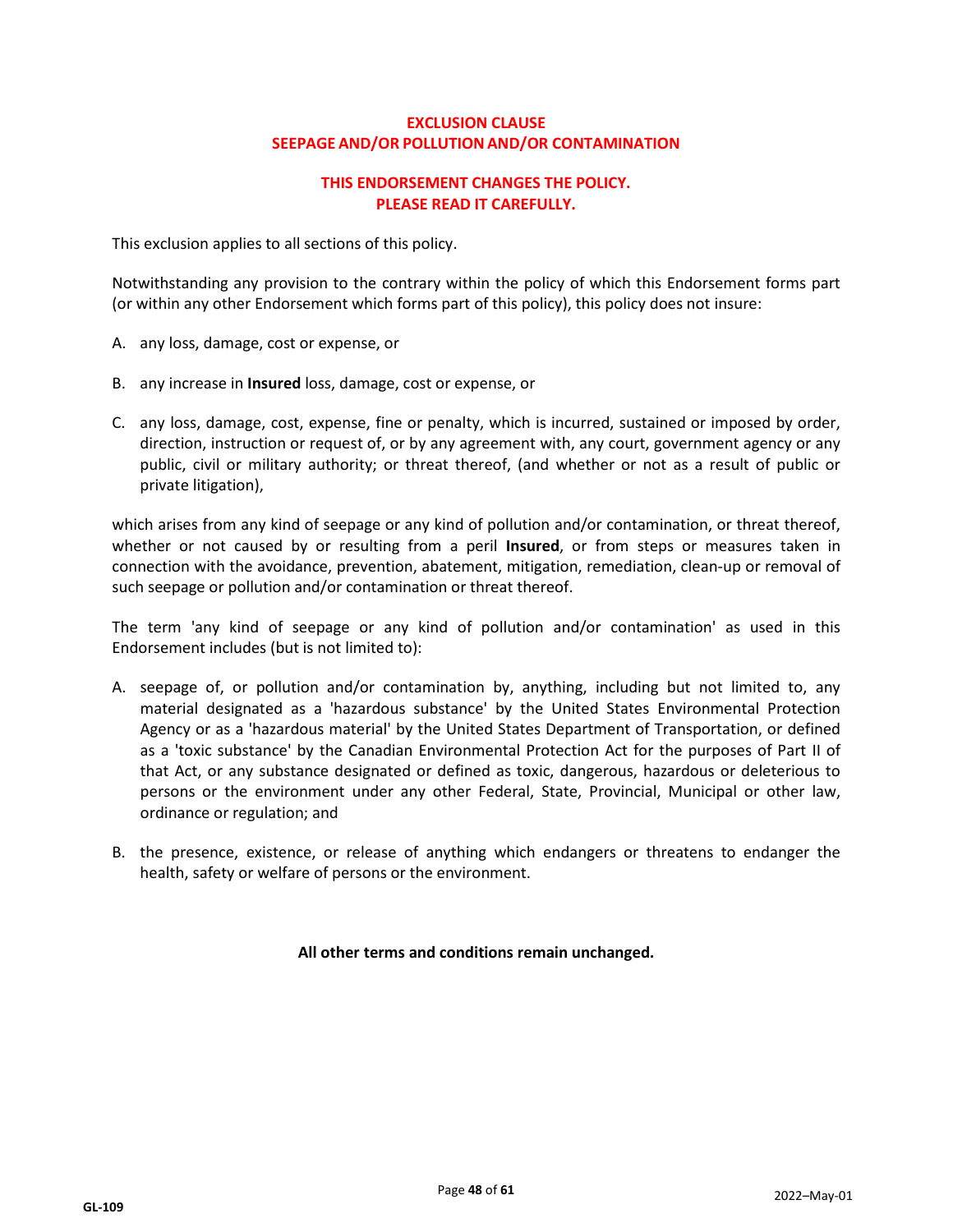## **EXCLUSION CLAUSE CYBER INCIDENT EXCLUSION**

## **THIS ENDORSEMENT CHANGES THE POLICY. PLEASE READ IT CAREFULLY.**

- 1. Notwithstanding any provision to the contrary within this reinsurance agreement or any endorsement thereto, this reinsurance agreement excludes any Cyber Loss.
- 2. If the Reinsurers allege that by reason of this exclusion any Cyber Loss sustained by the Company is not covered by this reinsurance agreement, the burden of proving the contrary shall be upon the Company.

#### **Definitions**

- 3. Cyber Loss means all actual or alleged loss, damage, liability, injury, compensation, sickness, disease, death, medical payment, claim, cost, defense cost, expense or any other amount incurred by or accruing to the Company, including but not limited to any mitigation cost or statutory fine or penalty, directly or indirectly caused by, contributed to by, resulting from, arising out of or in connection with any Cyber Incident.
- 4. Cyber Incident means:
	- 4.1 an unauthorized or malicious act or series of related unauthorized or malicious acts, regardless of time and place, or the threat or hoax thereof; and/or
	- 4.2 a failure to act, any error or omission or accident or series of related failures to act, errors or omissions or accidents; and/or
	- 4.3 a breach of duty, statutory duty or regulatory duty or trust or series of related breaches of duty, statutory duty or regulatory duty or trust;

involving access to, processing of, use of or operation of any Computer System or any data by any person or group(s) of persons.

5. Computer System means any computer, hardware, software, information technology and communications system or electronic device, including any similar system or any configuration of the aforementioned and including any associated input, output or data storage device, networking equipment or back up facility.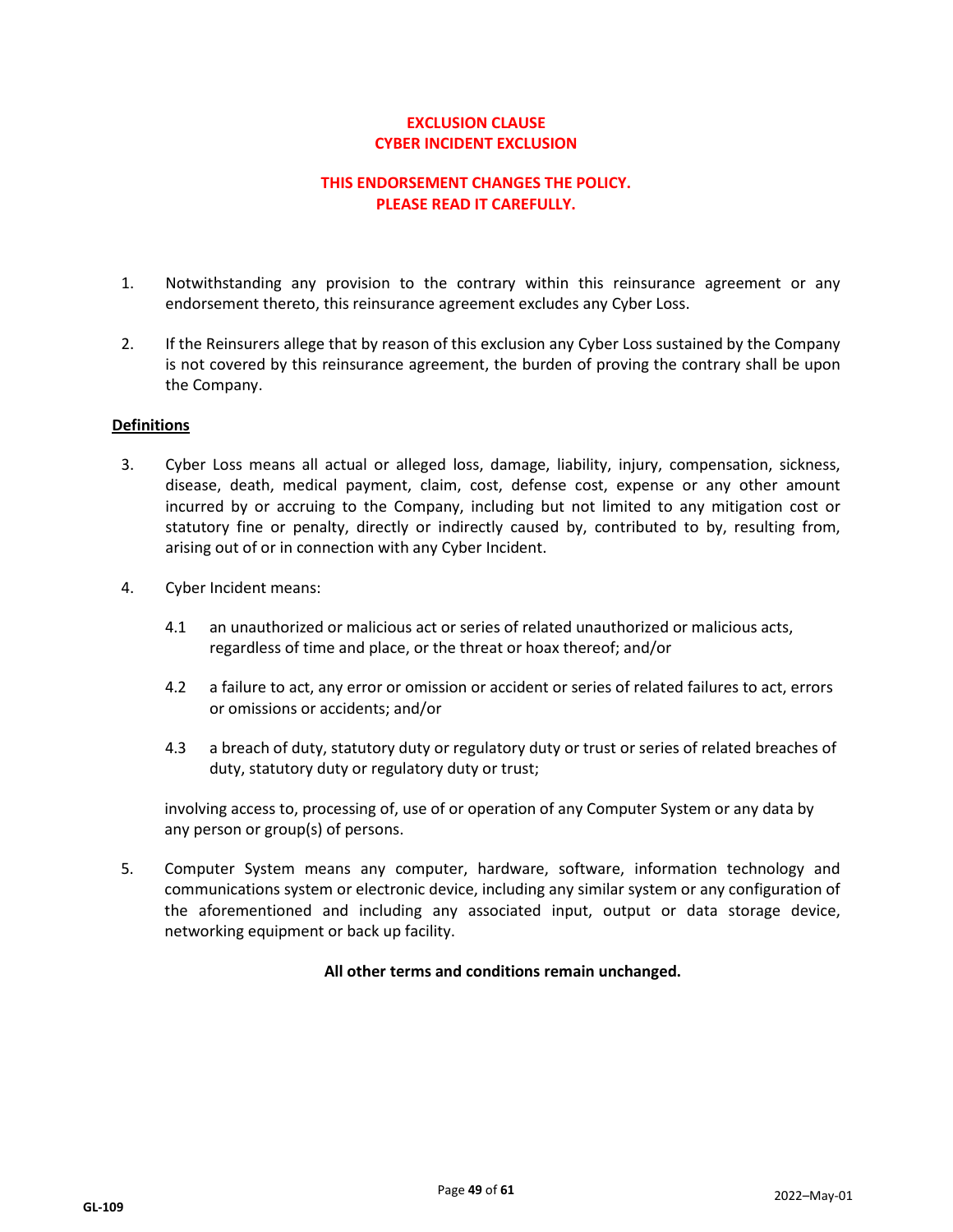## **EXCLUSION CLAUSE COMMUNICABLE DISEASE EXCLUSION**

## **THIS ENDORSEMENT CHANGES THE POLICY. PLEASE READ IT CAREFULLY**

Notwithstanding any provision in this Policy to the contrary, no coverage is provided for any **CLAIM**  arising out of **BODILY INJURY**, **PROPERTY DAMAGE** or any other actual or alleged loss, liability, damage, compensation, injury, sickness, disease, death, medical payment, defense cost, cost, expense or any other amount, directly or indirectly and regardless of any other cause contributing concurrently or in any sequence, originating from, caused by, arising out of, contributed to by, resulting from, or otherwise in connection with a **COMMUNICABLE DISEASE** or the fear or threat (whether actual or perceived) of a **COMMUNICABLE DISEASE**.

A **COMMUNICABLE DISEASE** means any disease which can be transmitted by means of any substance or agent from any organism to another organism where:

- 1. the substance or agent includes, but is not limited to, a virus, bacterium, fungus, parasite or other organism or any variation thereof, whether deemed living or not; and
- 2. the method of transmission, whether direct or indirect, includes but is not limited to, airborne transmission, bodily fluid transmission, transmission from or to any surface or object, solid, liquid or gas or any other means of transmission between organisms; and
- 3. the disease, substance or agent can cause or threaten **BODILY INJURY**, including but not limited to illness, emotional distress, or damage to human health or welfare, or **PROPERTY DAMAGE**.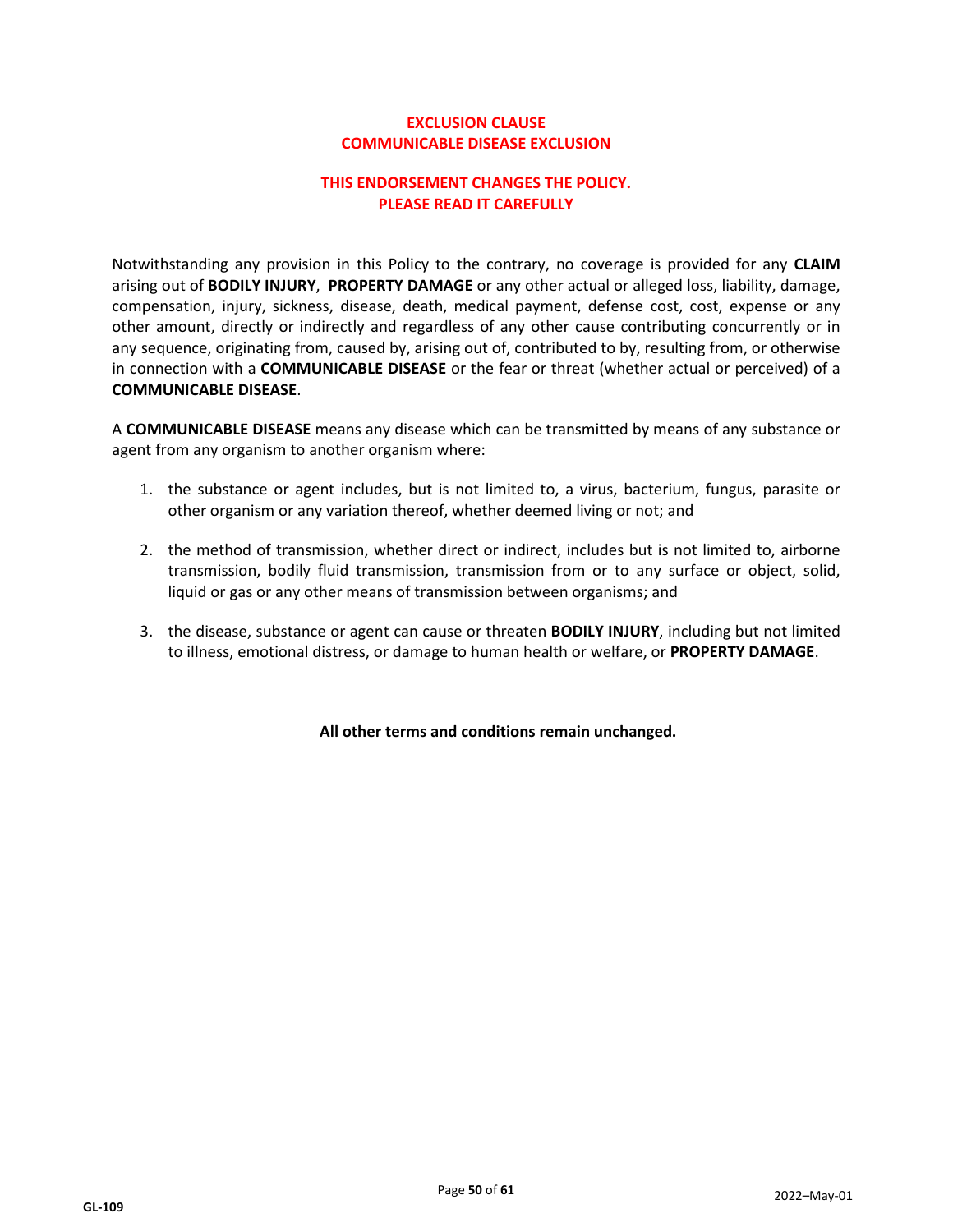## **ENDORSEMENT U.S. TERRORISM RISK INSURANCE ACT OF 2002 AS AMENDED**

## **THIS ENDORSEMENT CHANGES THE POLICY. PLEASE READ IT CAREFULLY.**

Subject to the terms, conditions, exclusions and limits of the policy, this insurance is extended to include liability and expenses directly resulting from any "act of terrorism" as defined in the "U.S. Terrorism Risk Insurance Act of 2002", as amended ("TRIA").

The coverage afforded by this Endorsement is only in respect of any "liability and expenses of the type **Insured** by this Insurance directly resulting from an "act of terrorism" as defined in TRIA. The coverage provided by this Endorsement shall expire at 12:00 midnight on the date on which the TRIA Program terminates, or the expiry date of the policy whichever occurs first, and shall not cover any losses or events which arise after the earlier of these dates.

All other terms, conditions, **Insured** coverage and exclusions of this Insurance including applicable limits and deductibles remain unchanged and apply in full force and effect to the coverage provided by this Insurance. Furthermore, we will not be liable for any amounts for which we are not responsible under the terms of TRIA (including subsequent action of Congress pursuant to the Act) due to the application of any clause which results in a cap on our liability for payment for terrorism losses.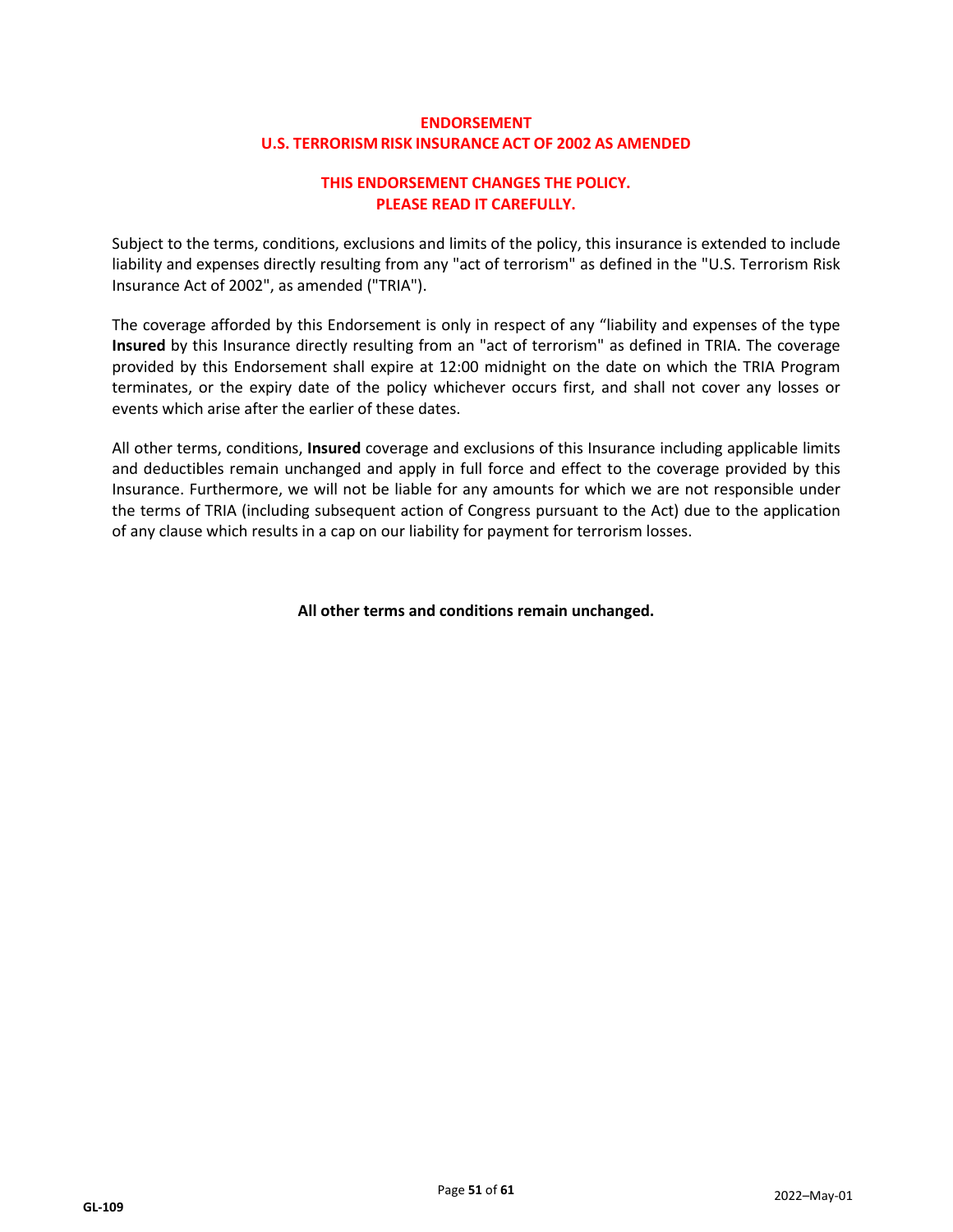## **NOTICE TO POLICYHOLDERS U. S. TREASURYDEPARTMENT'SOFFICE OF FOREIGN ASSETS CONTROL ("OFAC")**

## **THIS ENDORSEMENT CHANGES THE POLICY. PLEASE READ IT CAREFULLY.**

No coverage is provided by this Policyholder Notice nor can it be construed to replace any provisions of your policy. You should read your policy and review your Declarations page for complete information on the coverages you are provided.

This Notice provides information concerning possible impact on your insurance coverage due to directives issued by OFAC. **Please read this Notice carefully.**

The Office of Foreign Assets Control (OFAC) administers and enforces the United States' economic sanctions policy. OFAC has identified and listed numerous:

Foreign agents; Front organizations; Terrorists; Terrorist organizations; and Narcotics traffickers; as "Specially Designated Nationals and Blocked Persons". This list can be located on the United States Treasury's web site – [http//www.treas.gov/ofac.](http://www.treas.gov/ofac)

In accordance with OFAC regulations, if it is determined that you or any other **Insured**, or any person or entity claiming the benefits of this insurance has violated U.S. sanctions law or is a Specially Designated National and Blocked Person, as identified by OFAC, this insurance will be considered a blocked or frozen contract and all provisions of this insurance are subject to the requirements and restrictions enforced by OFAC. When an insurance policy is considered to be such a blocked or frozen contract, no payments nor premium refunds may be made without authorization from OFAC. Other limitations on the premiums and payments also apply.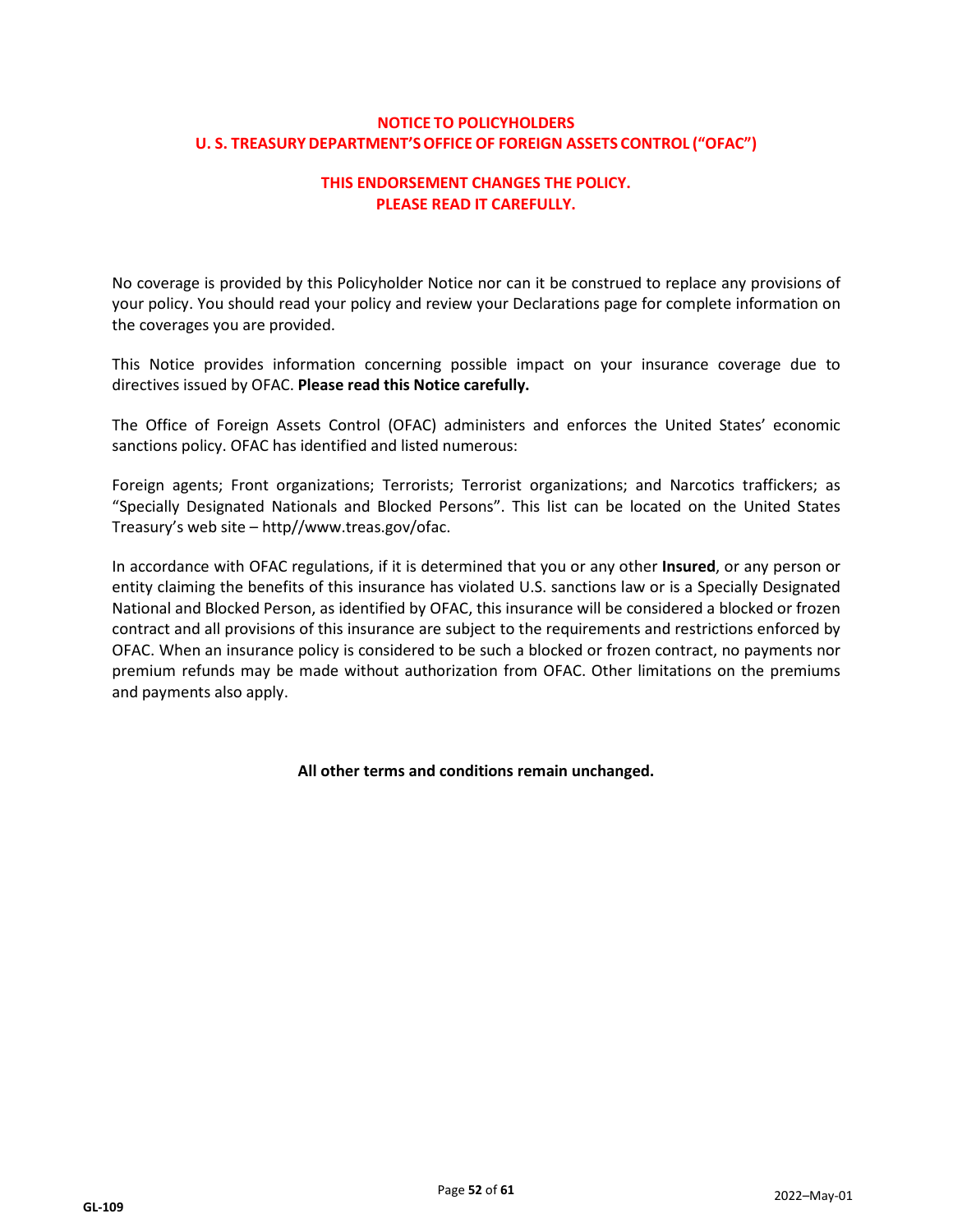## **LIMITATIONOF COVERAGE TO DESIGNATED LOCATIONS**

## **THIS ENDORSEMENT CHANGES THE POLICY. PLEASE READ CAREFULLY.**

This endorsement applies to all sections of this policy.

#### **Schedule of Designated Locations:**

Corporate General Liability Policy

The following are added as additional Designated Locations:

| Street<br>Address<br>. <u>.</u> | $\sim$<br>٦Ħ١.<br>. . | $\sim$<br>$+ - +$<br>plate | $\sim$<br>Code |
|---------------------------------|-----------------------|----------------------------|----------------|
|                                 |                       |                            |                |

(If no entry appears above, information required to complete this endorsement will be shown in the Declarations as applicable to this endorsement).

- 1. In addition to what is required in **Section I–Coverage A–Bodily Injury And Property Damage Liability 1. Insuring Agreement** paragraph b, the **Bodily Injury And Property Damage** must occur on the premises shown in the Schedule or the grounds and structure appurtenant to those premises.
- 2. In addition to what is required in Section I–Coverage B–Personal And Advertising Injury Liability 1. Insuring Agreement paragraph b, the offense must arise out of your business performed on the premises shown in the Schedule.

However, if the **Personal and Advertising Injury** is caused by:

- (i) False arrest, detention or imprisonment; or
- (ii) The wrongful eviction from, wrongful entry into, or invasion of the right of private occupancy of a room, dwelling or premises that a person occupies, committed by or on behalf of its owner, landlord or lessor;

then such offense must arise out of your business performed on the premises shown in the Schedule and the offense must have been committed on the premises shown in the Schedule or the grounds and structures appurtenant to those premises.

- 3. In addition to what is required in Section I–Coverage C–Medical Payments 1. Insuring Agreement paragraph a. the Bodily Injury must occur on the premises shown in the Schedule or the grounds and structures appurtenant to those premises.
- 4. See the definition of **Coverage Territory** (page 31) for limitations on the coverage for jurisdictions outside the U.S., its territories and possessions.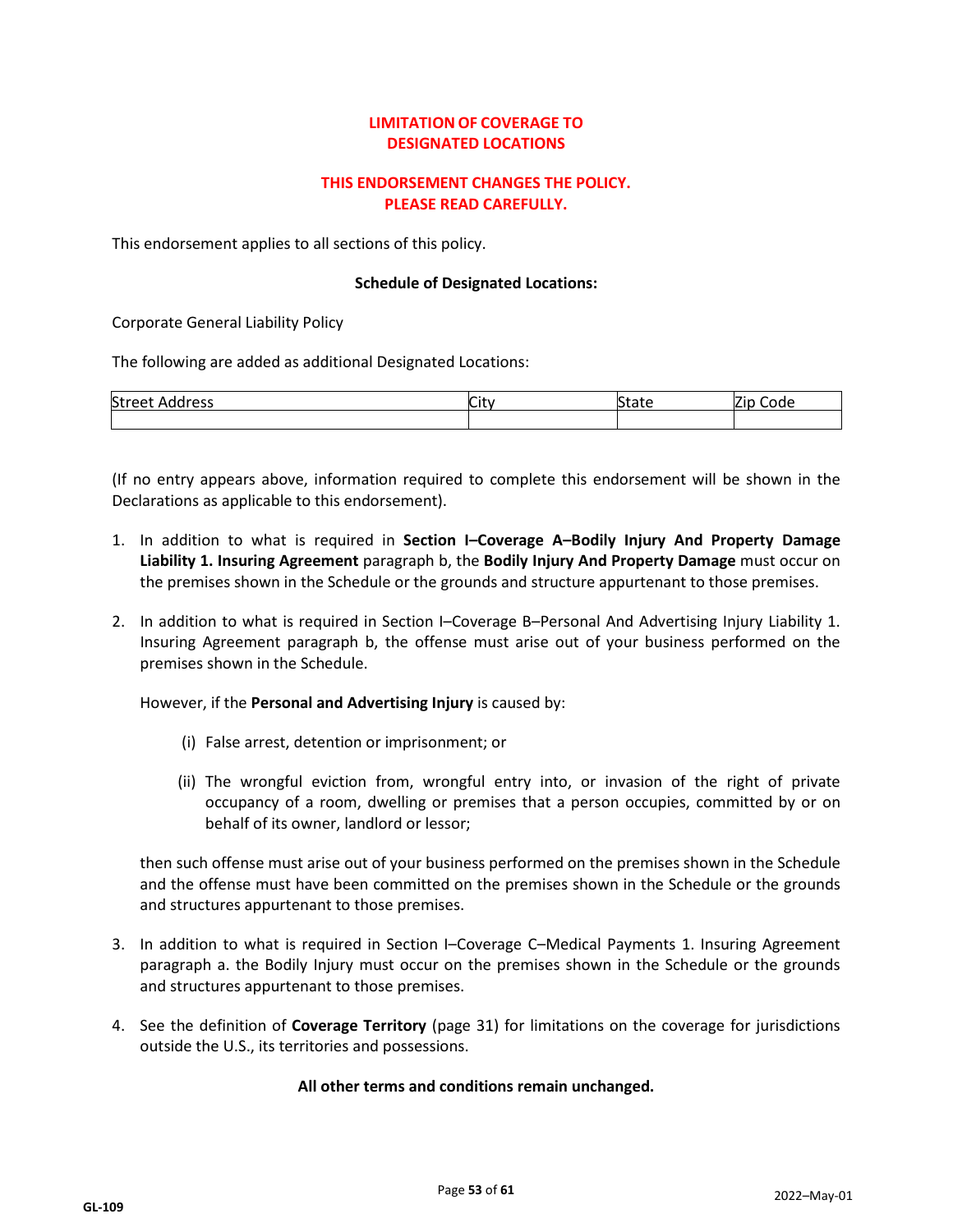## **ENDORSEMENT LAKES AND QUARRIES ENDORSEMENT**

## **THIS ENDORSEMENT CHANGES THE POLICY. PLEASE READ IT CAREFULLY.**

In consideration of the payment of the additional premium as shown on the Declarations Page, and subject to the liability limits shown therein, it is understood and agreed that coverage is extended to include liability and expenses arising out of an **Occurrence** which occurs at a quarry, lake, cave or spring that is owned and operated by the first **Named Insured** shown in the Declarations.

This endorsement applies to all sections of this policy.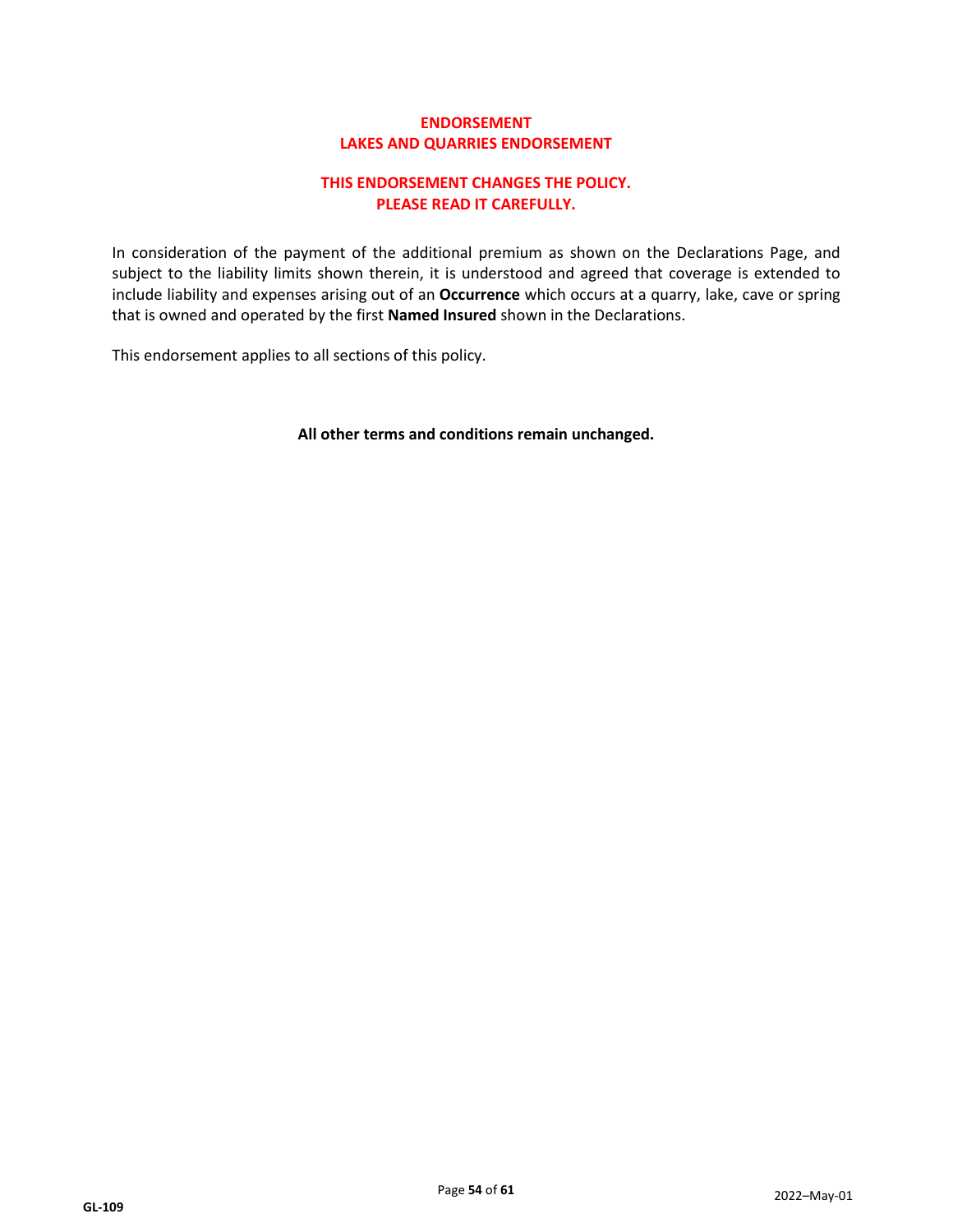## **ENDORSEMENT LIMITED TOUR AND TRAVEL AGENT LIABILITY ENDORSEMENT**

## **THIS ENDORSEMENT CHANGES THE POLICY. PLEASE READ IT CAREFULLY.**

## **THIS ENDORSEMENT PROVIDES CLAIMS-MADE COVERAGE PLEASE READ THE ENTIRE ENDORSEMENT CAREFULLY**

In consideration of the payment of the additional premium shown on the Declarations Page, and subject to the sublimit shown herein, it is hereby understood and agreed that this insurance is extended to provide Limited, Claims-Made And Reported Tour And Travel Agent Liability Coverage as described in this endorsement.

#### 1. **SECTION I - COVERAGES**

#### **COVERAGE A – BODILY INJURY AND PROPERTY DAMAGE LIABILITY**

- **1. Insuring Agreement** is amended to include the following new paragraph after paragraph e:
- f. Subject to the applicable sublimit, we agree to pay on behalf of the **Insured** all sums which the **Insured** shall become legally obligated to pay as damages for **Claims** arising from any negligent act, error or omission by the **Insured** in the rendering of or failure to render Professional Services that constitute **TOUR OR TRAVEL AGENCY SERVICES**.
- 2. **SUBLIMIT**. The following sublimit applies to the coverage provided under this endorsement:

The Underwriter will pay no more than **\$250,000** for sums which the **Insured** shall become legally obligated to pay as damages for **Claims** arising from any negligent act, error or omission by the **Insured** in the rendering of or failure to render Professional Services that constitute **TOUR OR TRAVEL AGENCY SERVICES**. This sublimit is within the Per Event and Aggregate Limits of Insurance for the policy and does not add to those limits.

#### **3. DEFINITIONS**

- a. For purposes of the coverage provided by this endorsement, an **EVENT** means a negligent act, error or omission by the **Insured** in the rendering of or failure to render Professional Services that constitute **TOUR OR TRAVEL AGENCY SERVICES**. An **EVENT** that is ongoing or involves a series of negligent acts, errors or omissions that are related shall be considered a single **EVENT** and shall be considered to occur on the first date on which the **EVENT** commenced.
- b. For purposes of the coverage provided by this endorsement, a **PARTICIPANT** includes a person for whom the **Insured** provides Professional Services that constitute **TOUR OR TRAVEL AGENCY SERVICES**.
- c. For purposes of the coverage provided by this endorsement, Professional Services includes **TOUR OR TRAVEL AGENCY SERVICES**, which means the services provided by an **Insured** who acts as a tour or travel agent in arranging travel-related activities for **PARTICIPANTS** with airlines, hotels, resorts, dive operators and other vendors of travel or recreational services.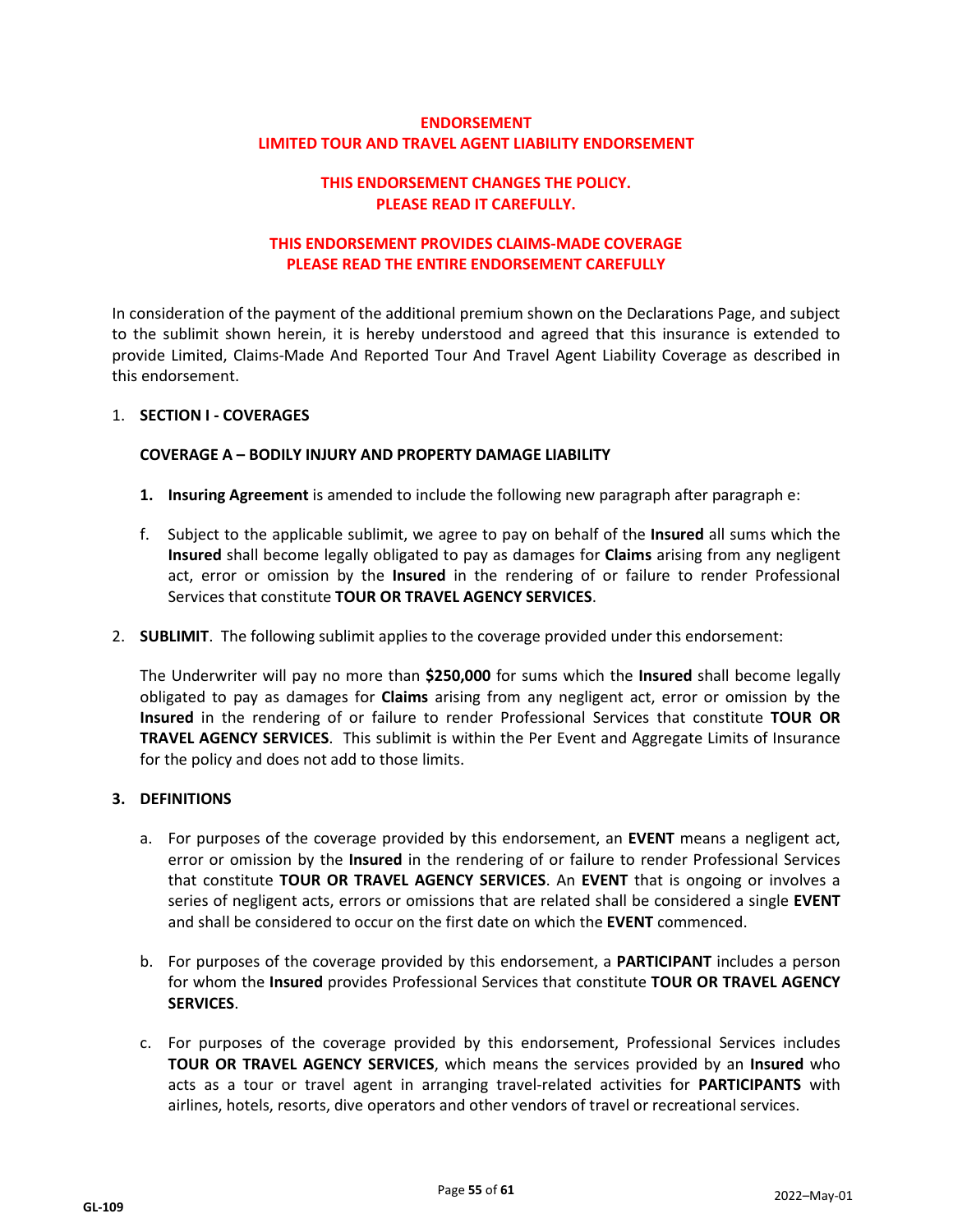4. **ADDITIONAL EXCLUSIONS**. The coverage provided by this endorsement is subject to all of the exclusions found in the policy. If an exclusion found in the policy is limited to excluding coverage for **Claims** alleging **BODILY INJURY** or **PROPERTY DAMAGE** arising from a specified cause of loss, for purposes of the coverage provided by this endorsement the exclusion shall be deemed to exclude coverage for any **Claim** made in connection with any loss, injury, damage, cost or expense of any sort arising from the specified cause of loss.

The coverage provided by this endorsement also is subject to the following exclusions:

No coverage is provided for any **Claim**:

- a. Arising out of **BODILY INJURY** or **PROPERTY DAMAGE**;
- b. Arising out of the cancellation or any change in travel arrangements by an airline, cruise line, transportation service, agency, dive operator, tour operator or other vendor, service provider or carrier;
- c. Arising out of a change in travel or other plans by a **PARTICIPANT** or other person;
- d. Arising out of any order or other action of any governmental authority or any change in law or regulation or change in any policy of any governmental authority;
- e. Arising out of the failure of an airline, cruise line, transportation service, dive operator, tour operator or other vendor, service provider or carrier to provide the bargained-for travel or recreational services or refund money due to any person, unless the **Insured** had actual knowledge prior to booking that such vendor, service or carrier had previously failed to provide bargained-for travel or recreational services or to refund money for such services when a refund was due;
- f. Arising out of the **Insured**'s violation of any consumer fraud, consumer protection, consumer privacy, unfair trade or deceptive business practice or statutory or common law unfair competition;
- g. Arising out of any dishonest, fraudulent, malicious or criminal act or omission of the **Insured**;
- h. Arising out of bankruptcy, insolvency, receivership, liquidation and/or cessation of operations of any **Insured** or other entity that any **Insured** owns, controls or manages, or in which any **Insured** has a financial interest. This exclusion does not apply to any unrelated third party travel supplier.
- i. Arising out of any misquotation or misstatement of prices or applicable taxes or costs, cancellation provisions, payment terms, pricing changes, failure to secure promotional offers, or any dispute with respect to fees or charges;
- j. Arising out of any act, error or omission relating to the recommendation, sale, maintenance, or procurement of any insurance policy or bond or investigation, adjustment or outcome of any insurance claim;
- k. Arising out of the gaining of profit or advantage to which the **Insured** was not legally entitled;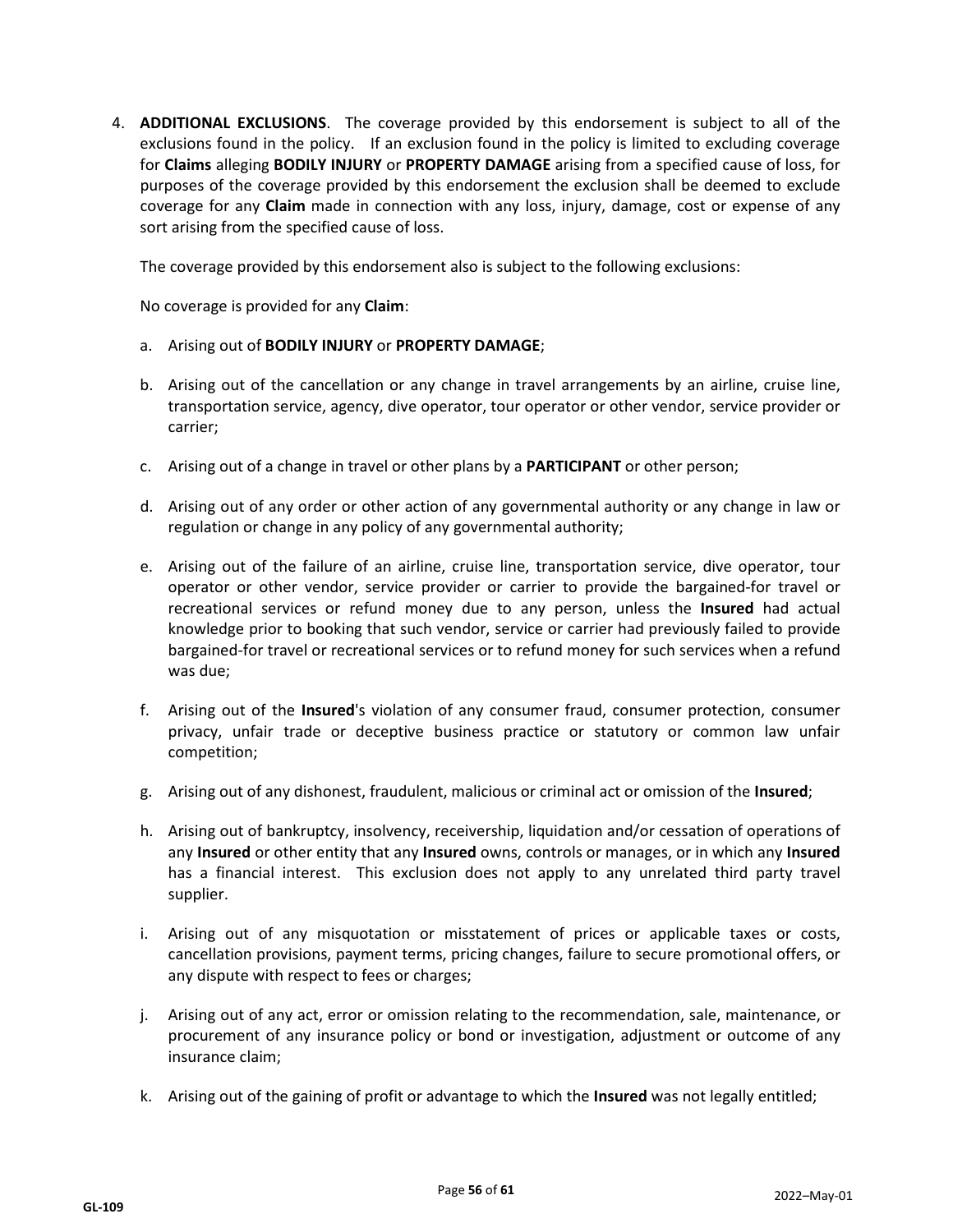- l. Arising out of any violation of the Fair Labor Standards Act or any similar federal, state, or local law pertaining to working conditions, hours, employee benefits, or wages;
- m. By:
	- 1. An employee of the **Insured** arising out of and in the course of:
		- i. employment by the **Insured**; or
		- ii. performing duties related to the conduct of the **Insured**'s business; or
	- 2. The spouse, child, parent, brother or sister of that employee as a consequence of Paragraph 1 above. This exclusion applies:
		- i. whether the **Insured** may be liable as an employer or in any other capacity; and
		- ii. to any obligation to share **Damages** with or repay someone else who must pay **Damages**;
- n. Arising out of an **Insured**'s acts or omissions in the administration of any employee benefit program or as a fiduciary in connection with any employee insurance, retirement or pension plan, including but not limited to any alleged violation of the Employee Retirement Income Security Act of 1974 and its amendments, or any similar state or local laws, or any regulations or orders issued in connection therewith;
- o. Arising out of any actual or alleged:
	- 1. Failure to employ;
	- 2. Termination of employment, including actual or alleged constructivedismissal;
	- 3. Breach of employment contract;
	- 4. Coercion, demotion, evaluation, reassignment, discipline, defamation, harassment, humiliation, discrimination, employment related misrepresentation, employment related emotional distress, retaliation, or other employment related practices, policies, acts or omissions; or
	- 5. Any consequential liability, damage, loss, cost, or expense as a result of 1, 2, 3, or 4above;
- p. Against an **Insured** by or on behalf of:
	- 1. Any other **Insured**;
	- 2. Any entity:
		- i. which is owned, operated, or controlled by the **Insured**;
		- ii. which owns, operates, or controls the **Insured**; or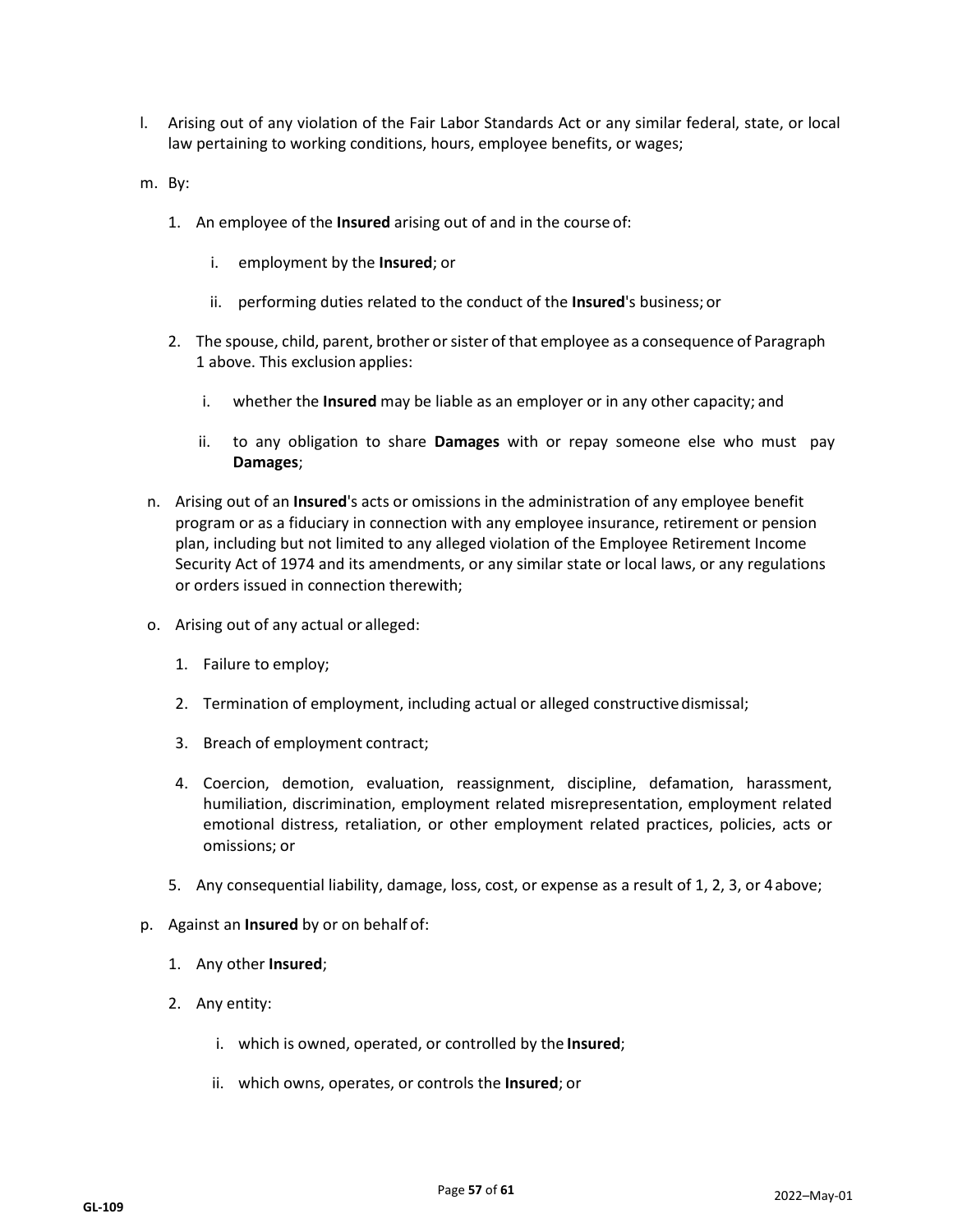- iii. which is affiliated with the **Insured** through any common ownership, operation or control; or
- iv. in which the **Insured** is a director, officer, partner, trustee, shareholder, member, manager, or employee; or
- 3. Any business enterprise, charitable organization or pension, welfare, profit sharing,mutual or investment fund, or trust owned or sponsored by the **Insured**;
- q. Arising out of the rendering or failure to render any medical, dental, surgical, nursing, or therapeutic service of treatment, or from the furnishing or failure to furnish any drugs, medications, medical, or dental supplies or appliances, or out of the **Insured**'s negligence in screening, selection, hiring, retention, training, instruction, or supervision of any employee, officer or partner of the **Insured** or any other person or organization engaged in providing or failing to provide such services. However, this exclusion shall not apply to any medical services which are rendered as emergency first aid treatment at the time of an accident;
- r. Arising out of the breach of any employment agreement, non-competition agreement, nonsolicitation agreement, confidentiality agreement, fiduciary duty, or duty of loyalty on the part of the **Insured** or any past, present or prospective employee, independent contractor, director, officer, partner, or shareholder of the **Insured**;
- s. Arising out of the booking, leasing, sale, rental or management of any **TIME-SHARE** properties. This exclusion does not apply with respect to incidental travel arrangements made by the **Insured** on behalf of travelers to or from such **TIME-SHARE** properties. Incidental travel includes airline ticketing, automobile rental and ground transportation. **TIME-SHARE** means a system for sharing ownership of any apartment, condominium, villa or the like as defined in the timesharing agreement.
- t. Arising out of the sale, rental, or distribution of any sports or recreational equipment by the **Insured**, including but not limited to ski equipment, bicycles, rafts, snowmobiles, and SCUBA diving and snorkeling equipment;
- u. Arising out of any commingling of money, or the inability or failure to pay or collect money or the value of mileage points, vouchers, travel credits, or other negotiable instrument, for any reason, whether on the part of the **Insured**, or any other party, including but not limited to unauthorized or illegal credit card transactions, debit memos, commissions, profits, or refunds and bankruptcy, insolvency, receivership, liquidation or cessation of operations;
- v. Arising out of Internet technology services provided by the **Insured**, including but not limited to the transmission of computer viruses, corruption of databases, misappropriation, alteration, or deletion of data or harm to the integrity of a computer system. However, this exclusion does not apply to any act or omission Involving researching travel related information, placing reservations, or communication by electronic mail by the **Insured** as part of the **Insured**'s **TOUR OR TRAVEL AGENCY SERVICES**.
- 5. **ADDITIONAL CONDITIONS.** The coverage provided by this endorsement is subject to all of the terms and conditions found in the Policy, except as expressly modified herein, and the following additional conditions: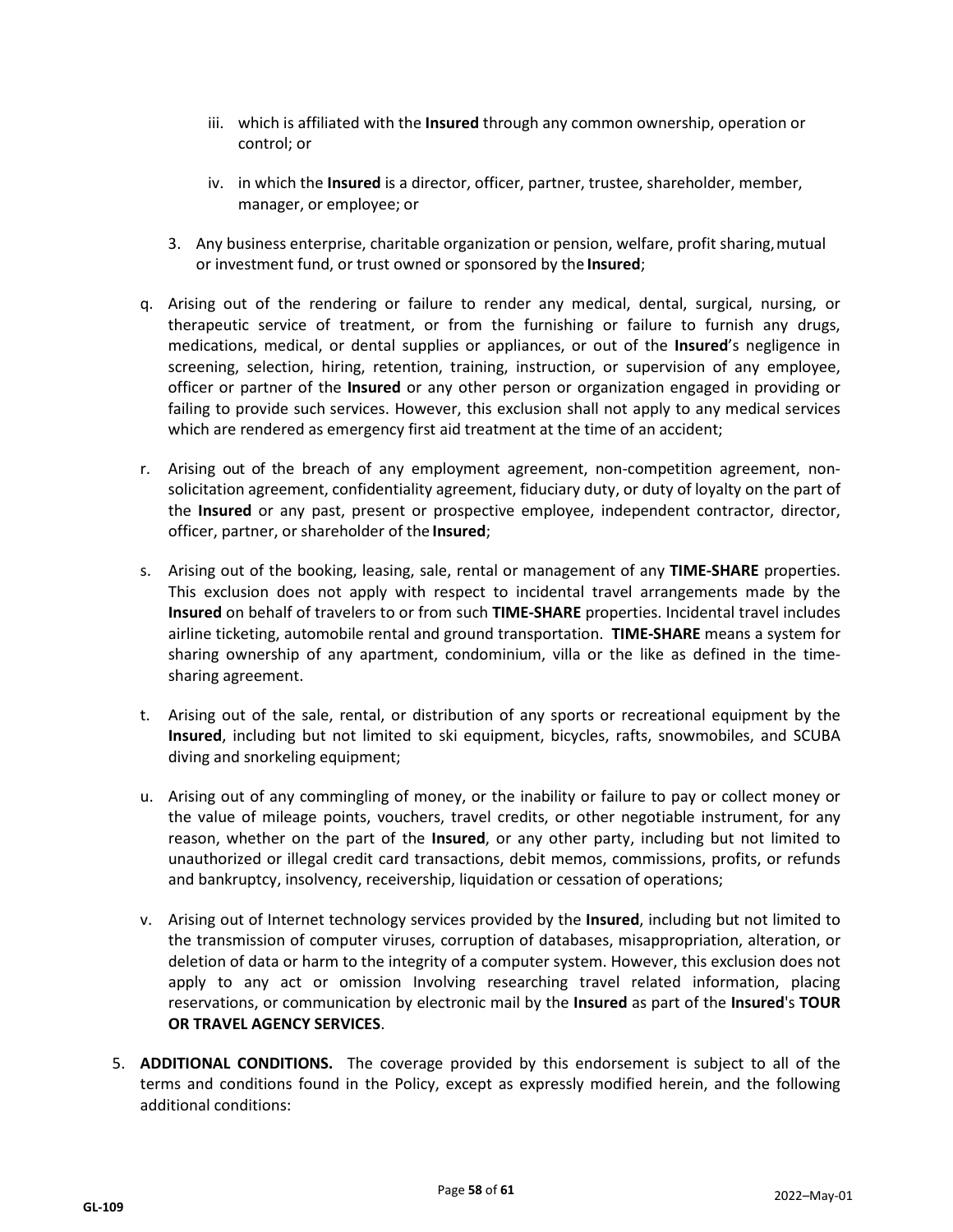14. This coverage is excess to any other insurance maintained by any airline, hotel, resort, dive operator, concessionaire, vendor or sub-contractor or other person who provides services to the **Insured** or a **PARTICIPANT**.

Any **Claim** under this endorsement will only be paid if the **Claim** has been wholly or partially denied by such airline, hotel, resort, dive operator, concessionaire, vendor or sub-contractor or other person, or its insurer; and if partially denied, payment will be limited to the unpaid amount to the extent such amount is covered under this endorsement.

Should a **Suit** arise based on the interpretation or enforcement of this endorsement, any airline, hotel, resort, dive operator, concessionaire, vendor or sub-contractor or other person who may have primary liability for the **Claim** shall be a necessary and indispensable party.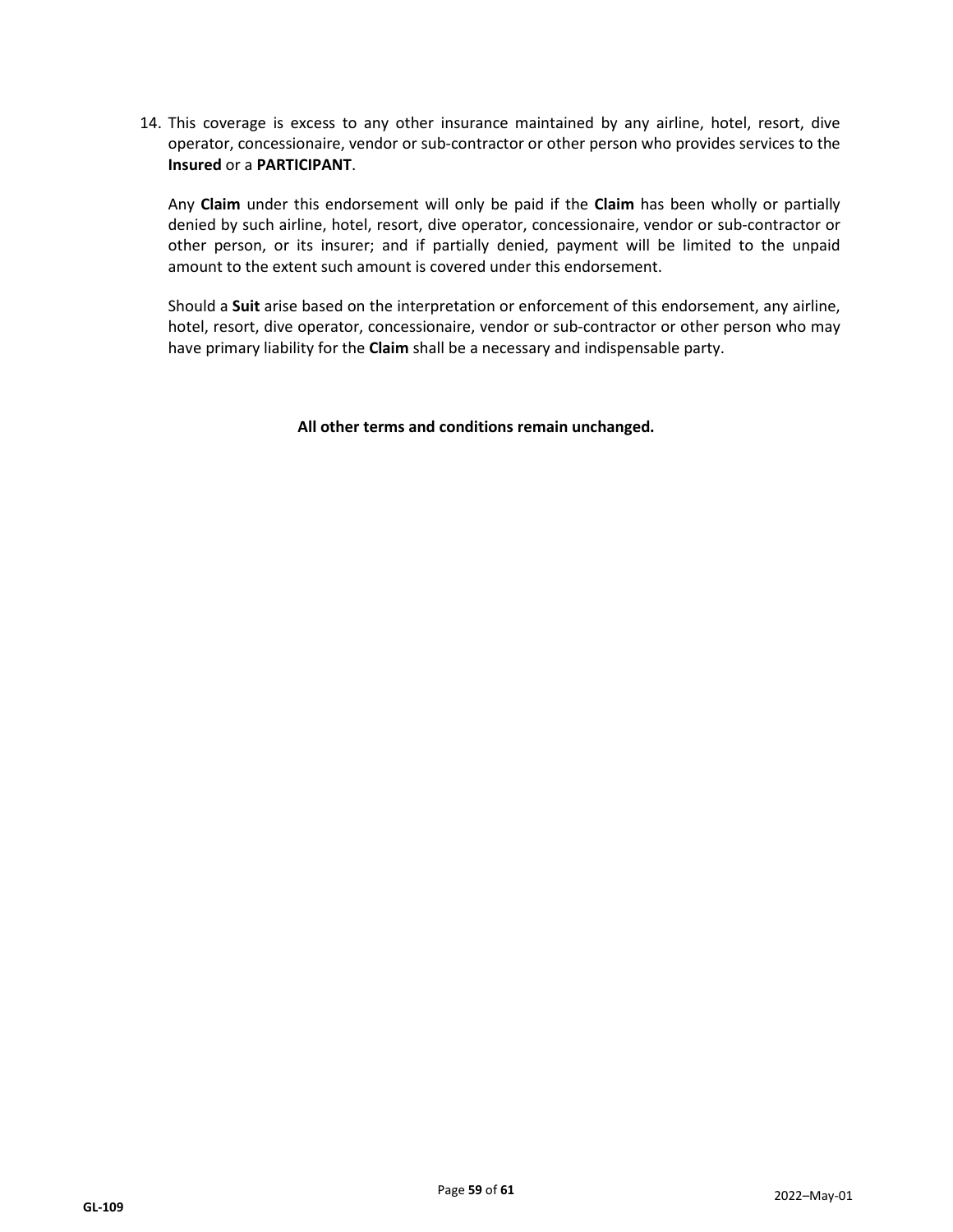## **ENDORSEMENT SCHEDULED WATERCRAFT LIABILITY ENDORSEMENT**

## **THIS ENDORSEMENT CHANGES THE POLICY. PLEASE READ IT CAREFULLY.**

In consideration of the payment of the additional premium as shown on the Declarations Page, and subject to the liability limits shown therein, it is understood and agreed that the policy is extended to cover the following:

COMMERCIAL GENERAL LIABILITY.

Description of Watercraft:

Any watercraft shown on the **Watercraft Schedule** that indicates "Liability Insurance Applies".

- 1. Exclusion g. of COVERAGE A (SECTION I) does not apply to any Scheduled Watercraft, owned or used by or rented to the **Named Insured** shown in the Schedule. Exclusion g. of COVERAGE A (SECTION 1) shall continue to apply to any watercraft rented to others by the **Named Insured**, unless rental operations are a designated approved activity listed in the description of operations on the declarations page.
- 2. Rentals of Parasail and/or Waterski/Wakeboard Vessels are expressly excluded if rented to others without an approved (by the Underwriters) captain at the helm.
- 3. WHO IS AN **INSURED** (SECTION II) is amended to include as an **Insured**, any person or organization legally responsible for the use of any such watercraft you own, provided the actual use is with your permission.